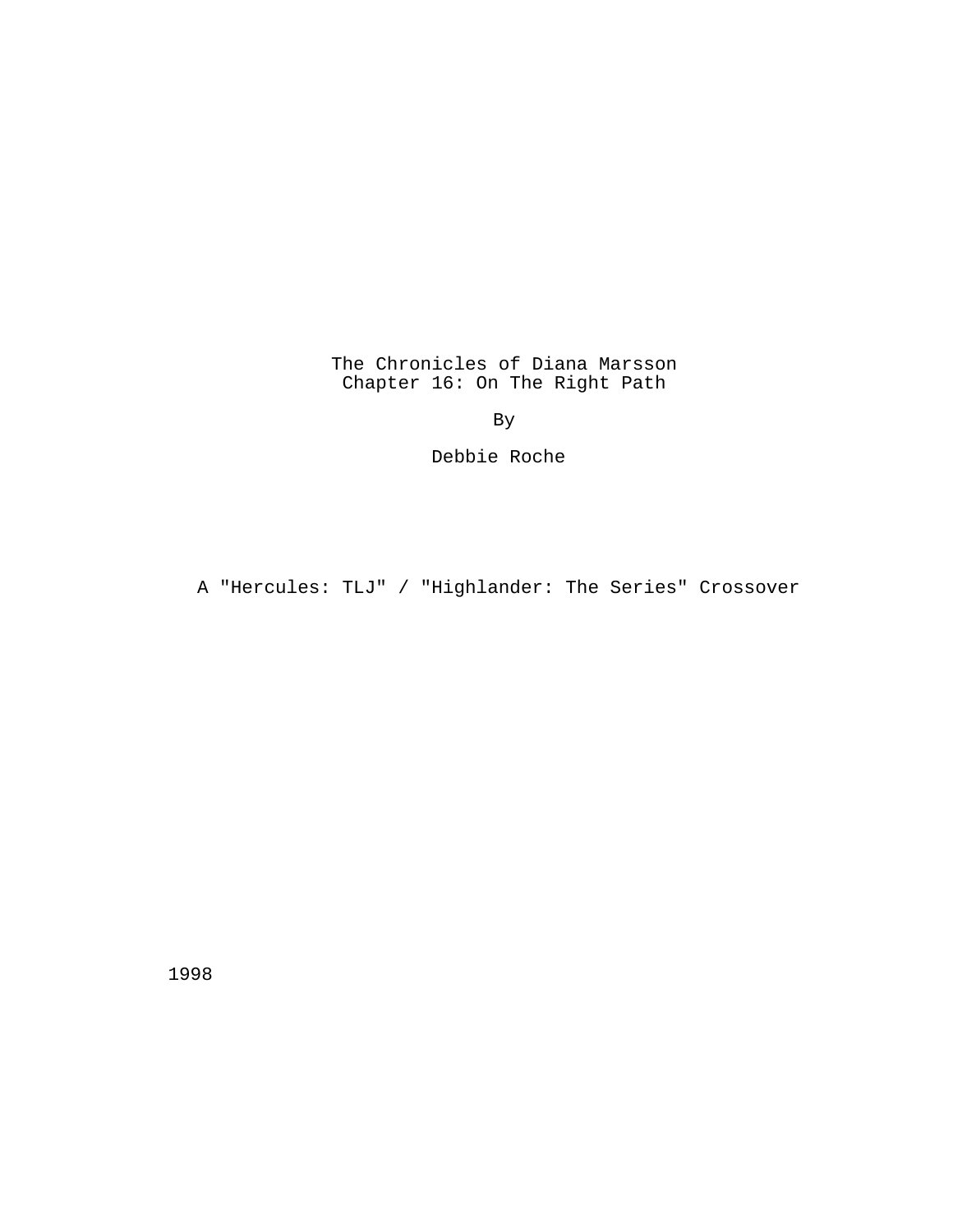#### **WEDNESDAY NOVEMBER 15th 2017**

1 INT: HOTEL SUITE - BEDROOM - MACEDONIA (9:00AM LOCAL TIME) 1 DUNCAN wakes up. He is alone.

DUNCAN

Diana?

He gets out of bed, throws on a robe, and exits the bedroom.

CONTINUE TO:

2 MAIN ROOM 2

He enters the main room. It is also empty.

DUNCAN

Diana?

He crosses the room to Clark's room.

CONTINUE TO:

3 OUTSIDE CLARK'S ROOM 3

DUNCAN knocks on the door.

DUNCAN Clark? You in there? (beat) Clark?

Still no answer. He places his hand on the doorknob and turns it. The room is unlocked. He opens the door and looks in. The room is empty. He closes the door and turns back to main room.

CONTINUE TO:

4 MAIN ROOM 4

He goes to the coffee machine and pours himself a cup of coffee. He starts to drink it.

#### DUNCAN

I wonder where they are?

DUNCAN notices the maps spread out on the table. He goes over to the table. He looks at the maps. One map has a whole bunch of red marker lines on it. The lines start at certain landmarks and head towards something. All lines connect at the center of a red circle.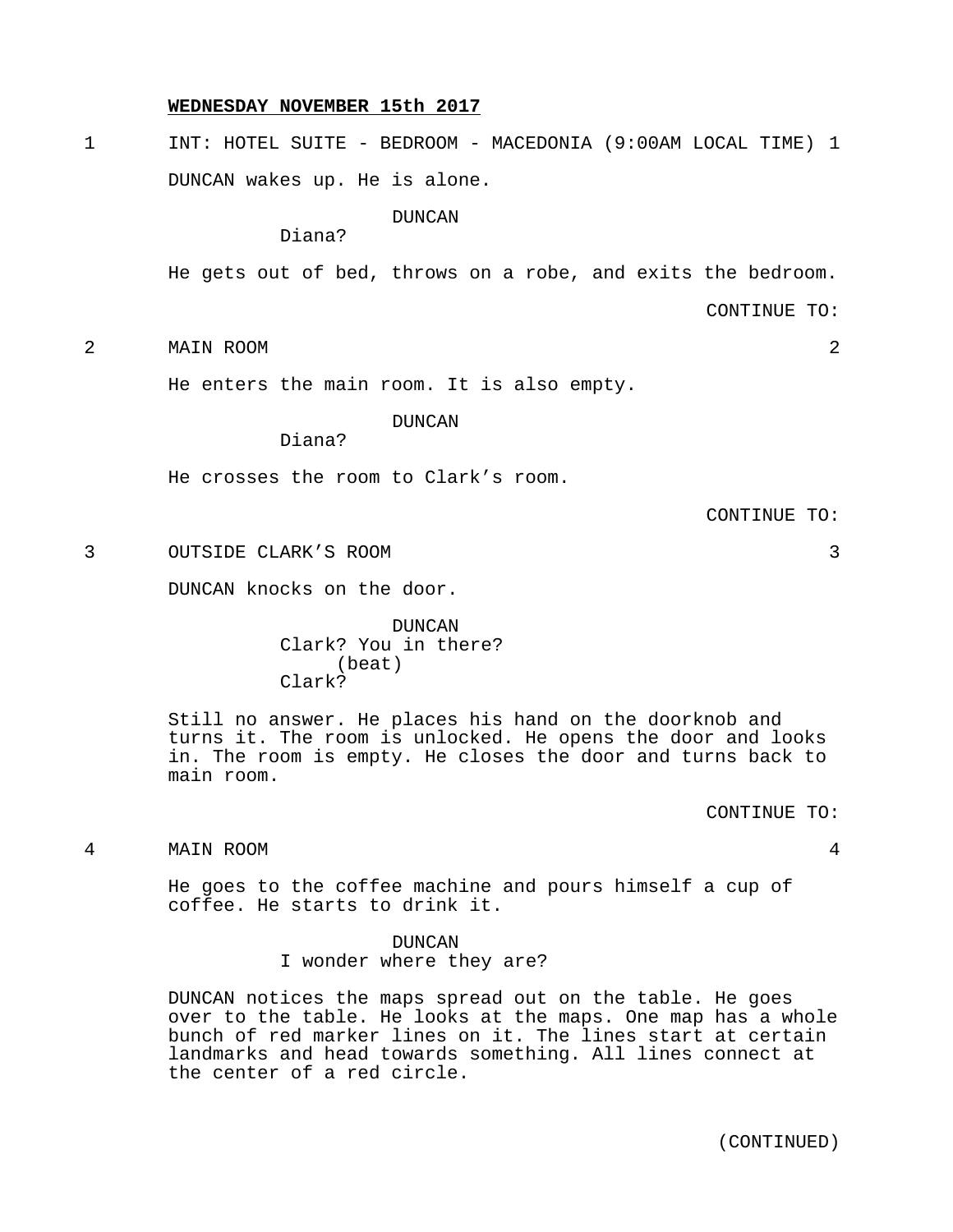DUNCAN What are they up to? What are they looking for?

Momentary pause. DUNCAN looks at the maps some more.

DUNCAN There is nothing there. It's in the middle of nowhere. (beat x2) Could that be where they are? (beat) Well, there's only one way to find out.

He finishes his coffee and starts to head out. He reaches the door, and realizes he hasn't gotten dressed yet. He goes back to the bedroom to get dressed.

CUT TO:

5 MIDDLE OF NOWHERE - MODERN DAY SITE OF ARES' TOMB (10:00AM) 5

DIANA and CLARK materialize outside a cave. They see the debris and the remains of the 1942 archaeological dig - only they don't know that it is said remains yet.

> CLARK What a mess!!!

DIANA Someone's been here.

CLARK gives DIANA a "no kidding" look.

CLARK Observant, aren't we, mother?

DIANA gives CLARK a look, then heads to the cave entrance. CLARK follows.

CONTINUE TO:

6 CAVE ENTRANCE 6

They reach the entrance.

CLARK Looks like they tried to blast their way in!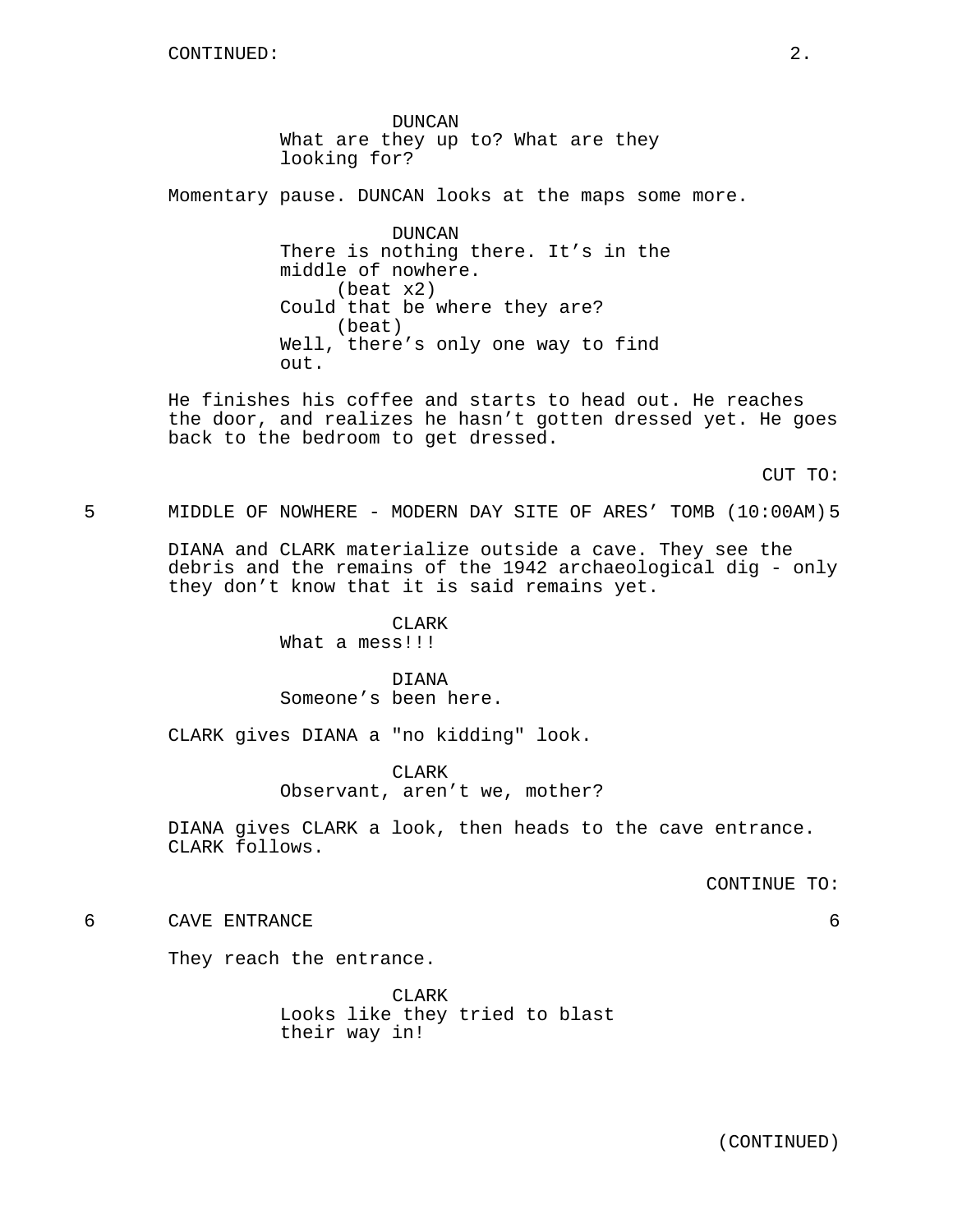DIANA Or bury what they found.

DIANA notices that the stone door is closed. The cave is sealed.

> DIANA I say we go in the old fashioned way.

CLARK gives her a look. He is about to say "we can't open the door, remember" when she vanishes.

> CLARK Oh, that old fashioned way.

CLARK vanishes.

CUT TO:

7 INSIDE CAVE 7

They materialize on the other side of the door. CLARK is about to say something, when he notices the complete mess inside as well.

> CLARK I'll say it again. What a mess!

DIANA gives him a look.

DIANA

Come on.

DIANA heads to the staircase. CLARK follows.

CLARK I'm surprised we were able to materialize inside. I thought that...

They reach the staircase. Or at least what is left of it.

CLARK Looks like a rock slide took out the staircase.

DIANA Who needs stairs?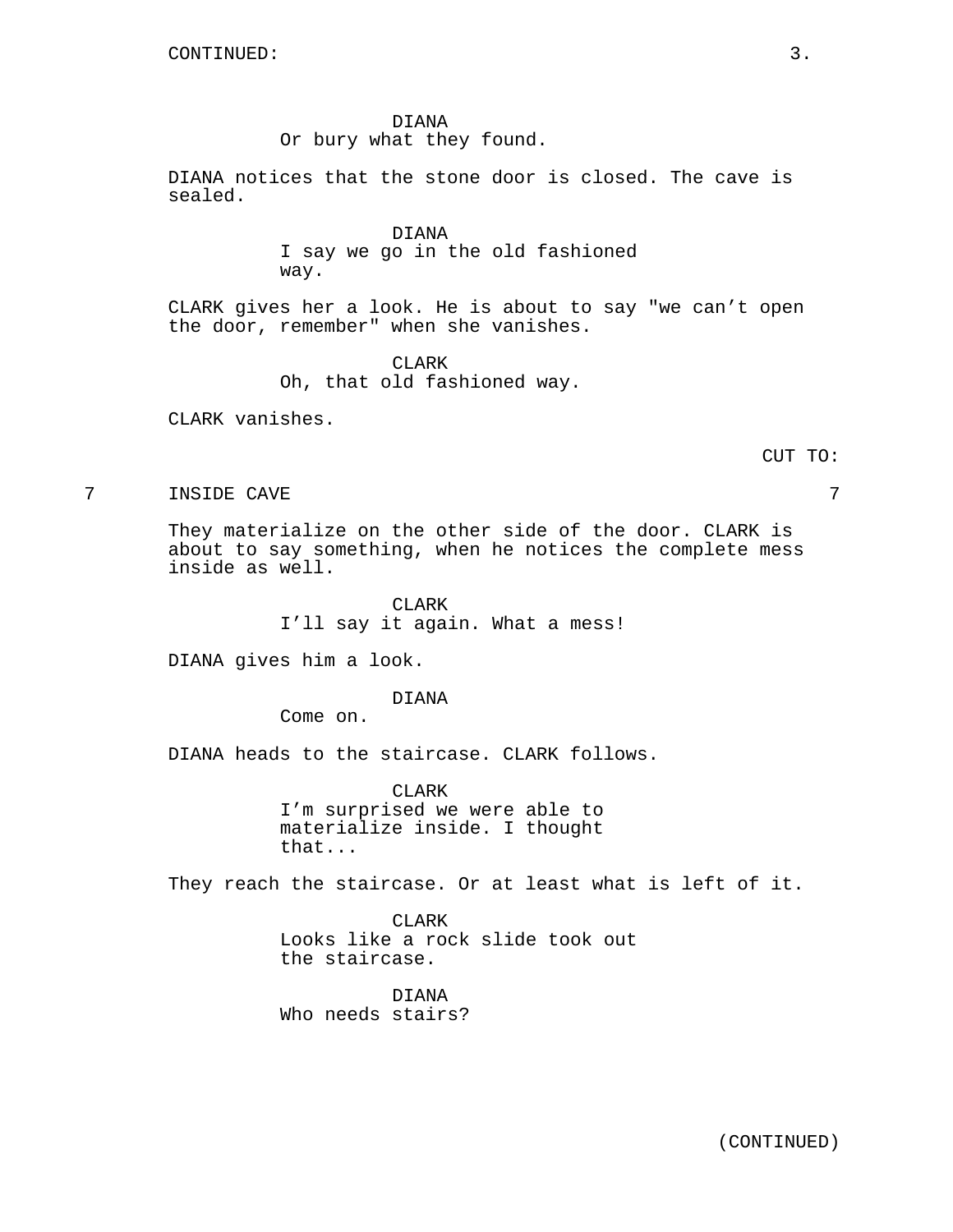DIANA vanishes and materializes at the bottom of the stairs. CLARK follows. Again, he is amazed that their powers are working. Last time, once Ares was entombed, their powers wouldn't work in the cave. DIANA starts heading to the area where the sarcophagus is. CLARK follows.

CONTINUE TO:

# 8 CAVERN 8

DIANA pauses at the place where the inscription on the wall is. She reads it.

> DIANA All ye who enter, beware the wrath of the God of War.

CLARK is stopped behind her.

DIANA Ha. That's new.

They head on.

CONTINUE TO:

9 TOMB AREA 9

They enter the tomb area, and gasp.

DIANA

Someone was definitely here.

In the room, are three skeletons. One has three knives in its chest. The other two have machine guns by their sides. On the floor, are the two pieces of the chakram, and two swords. Also on the floor, are scratch marks that start at the secret door and lead all the way to the sarcophagus. DIANA approaches the skeletons. She stops at the one with the three knives in it.

> DIANA These knives belong to Ares. That means that...

She looks to the sarcophagus.

DIANA ...he got out. Someone already let him out.

CLARK notices the broken Chakram. DIANA zaps over to the sarcophagus.

(CONTINUED)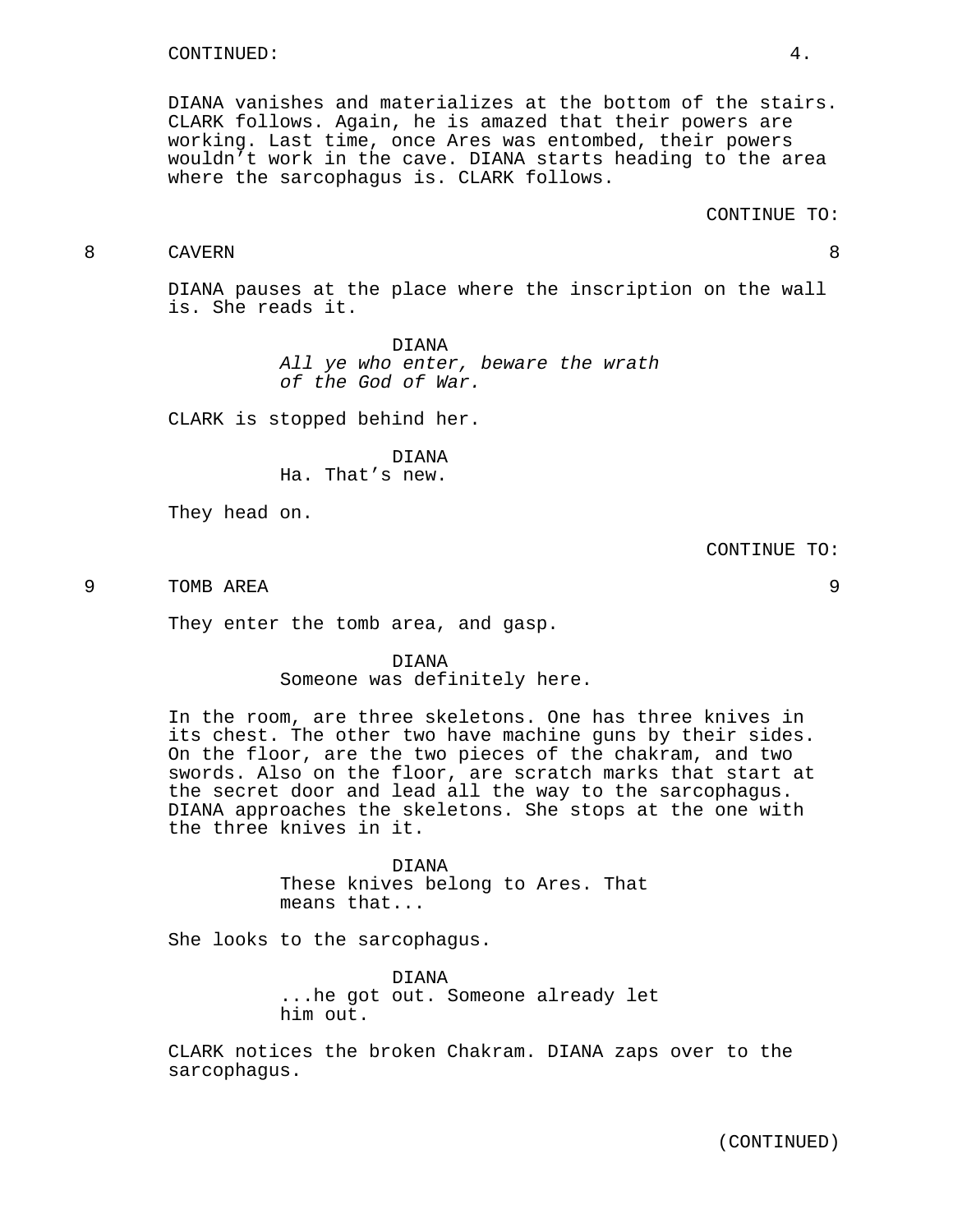CLARK Then why is the Chakram broken?

DIANA doesn't hear him.

## CLARK

Mom?

CLARK looks up and notices that DIANA is no longer beside him, but over at the sarcophagus. He watches as she places her hands on the sarcophagus and is sent flying across the room.

CLARK

Mom!!!!

CLARK runs to her.

CLARK Mom, are you okay?

DIANA I'd forgotten about that.

CLARK

What?

DIANA Who would've thought that after 3000 years it would still work.

DIANA rises to her feet and glances back at the sarcophagus.

CLARK Mother, if someone freed Ares, then why is the Chakram broken?

DIANA

What?

CLARK

Remember, A descendant of Xena has to claim the Chakram and make it whole, then strike The Eye. Only then will Ares be truly freed.

DIANA Right. So... Someone came, united the Chakram, hit The Eye, freed Ares, and left.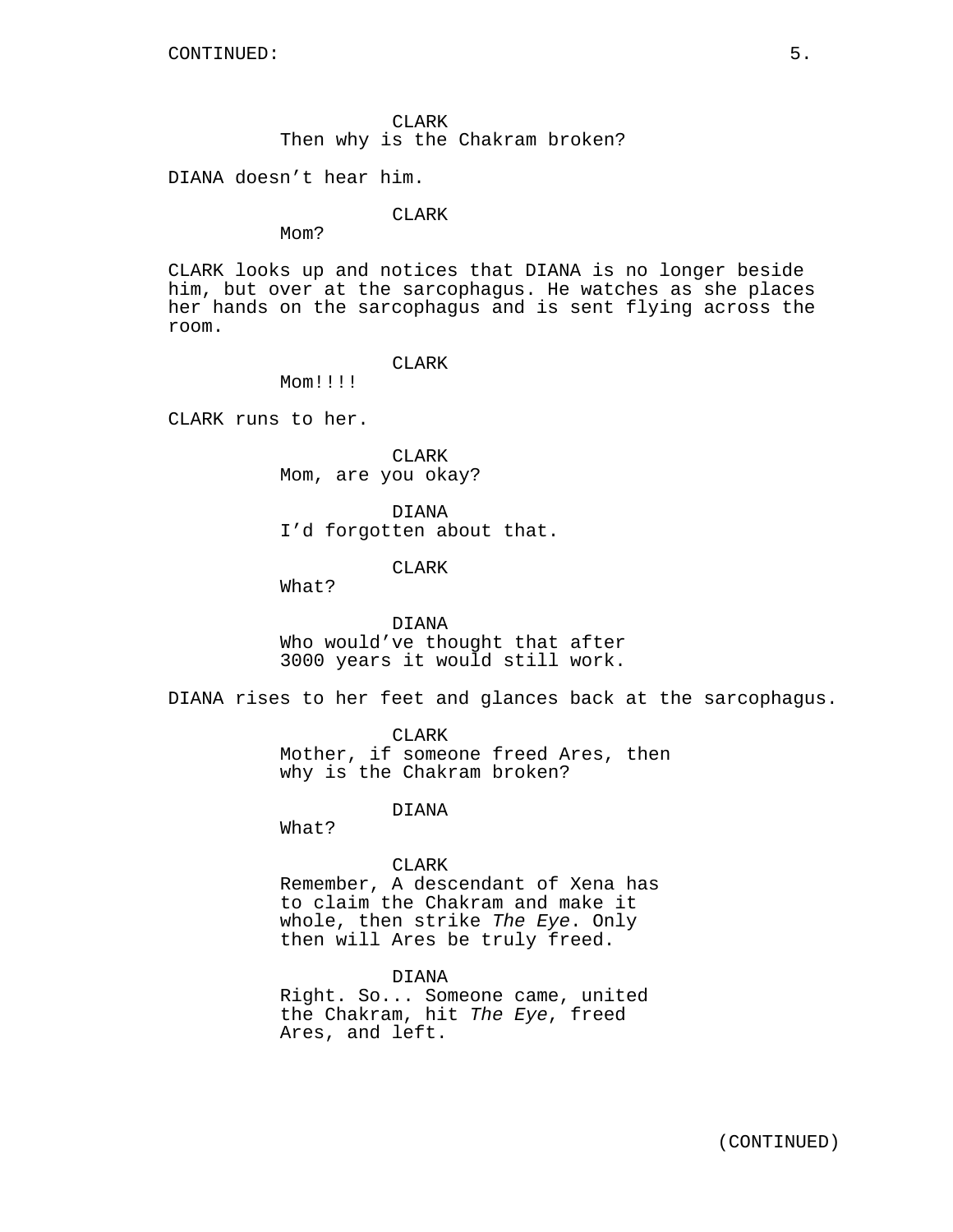CLARK But why is it broken?

Momentary pause. DIANA looks at him.

CLARK

If Ares was free, the Chakram should still be in one piece.

DIANA

I don't know.

CLARK

Unless...

Momentary pause.

DIANA Unless what?

CLARK Once the Chakram is united, Ares is released from the sarcophagus, right?

DIANA

Right.

CLARK Then, once the Chakram hits The Eye, Ares is free to leave the cave.

DIANA

Right.

CLARK What would happen if the Chakram hit The Eye again?

Momentary pause.

DIANA I suppose that... The Eye would seal him in again.

CLARK

Right.

### DIANA

So you're saying that... she united the Chakram, which released him from the sarcophagus, then she hit (MORE)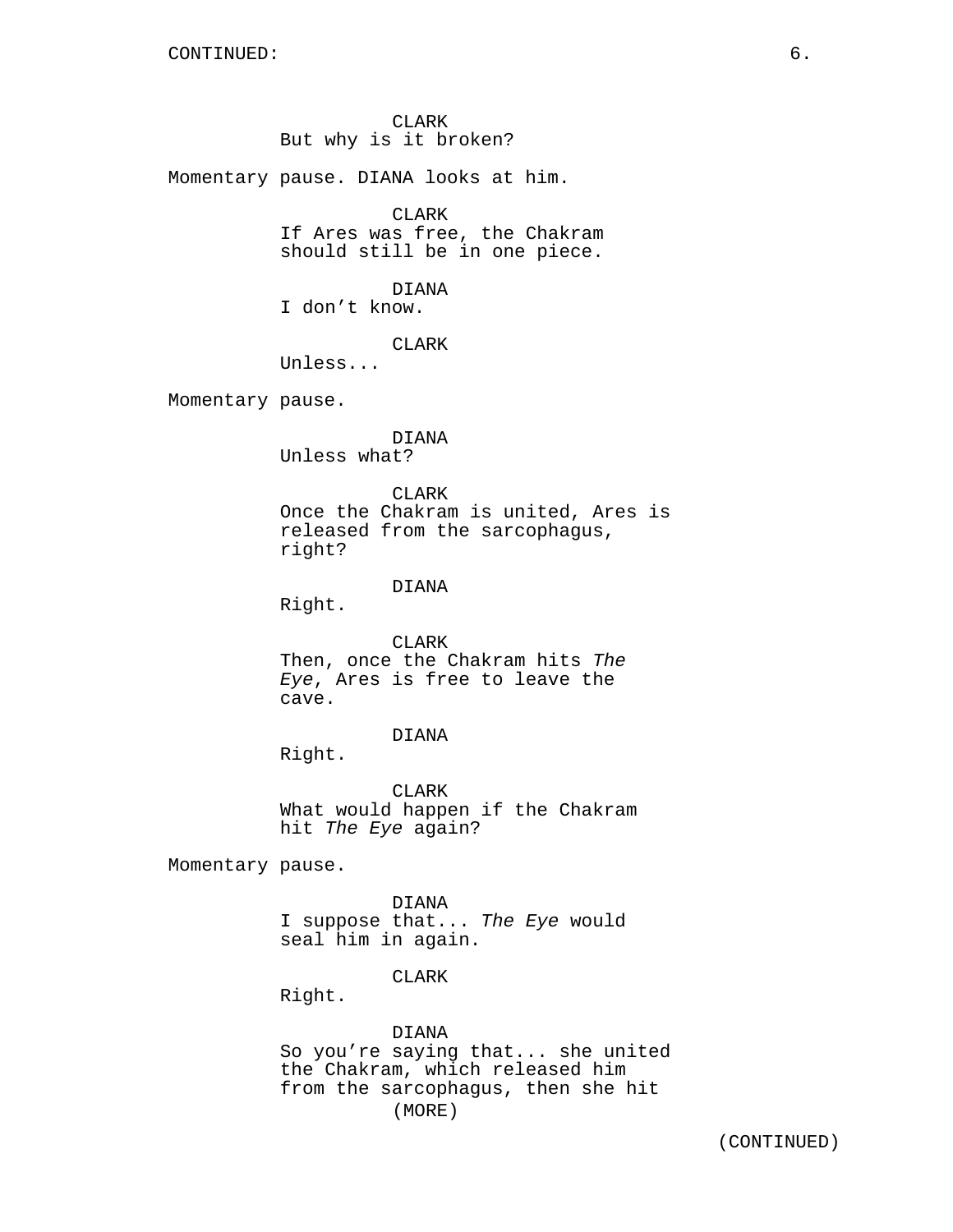DIANA (cont'd) The Eye, which opened the only door out, then she changed her mind and hit The Eye again?

DIANA glances back at the sarcophagus.

### CLARK

Makes sense.

DIANA looks back at CLARK.

DIANA

Why? What makes you...

CLARK notices the scratch marks on the ground and points to them.

CLARK

Them.

DIANA looks at what he is pointing to.

CLARK I bet they're scratch marks. Ares' scratch marks.

DIANA As if something were pulling him back.

They both look to The Eye. DIANA thinks of something.

DIANA Of course. Once the Chakram breaks... Ares is entombed.

CLARK

Right.

DIANA thinks of something else.

DIANA That would explain why it zapped me. He's still in there.

DIANA stares at the sarcophagus yet again. Then, after a few moments, she looks to the skeletons on the floor.

DIANA

I wonder who those guys were.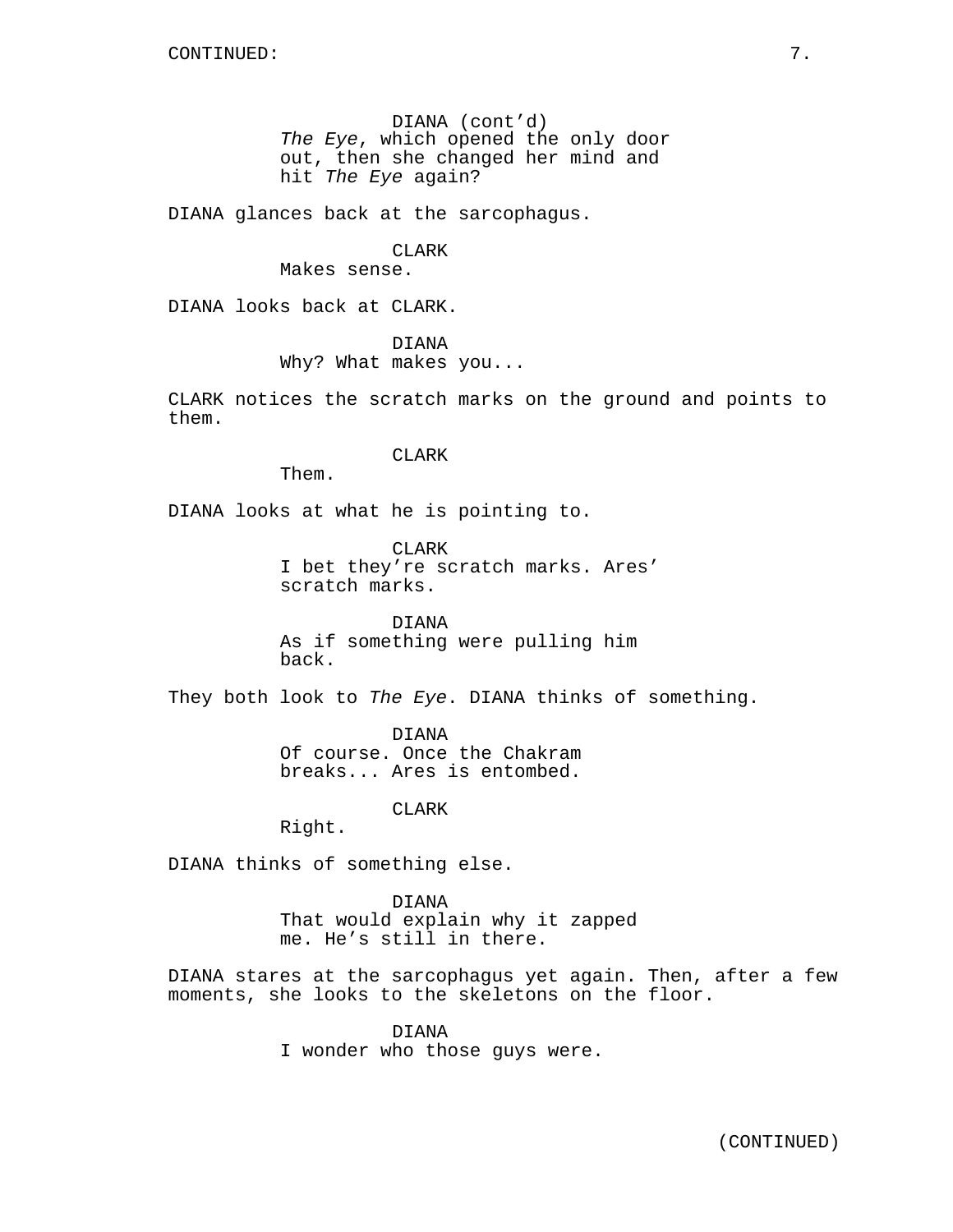CLARK And how long they've been here!

DIANA notices the guns on the ground.

# DIANA

Well, based on their weapons, they'd have to have been here within the last 100 years.

CLARK examines the guns closer.

CLARK

These guns look circa World War II.

Momentary pause.

DIANA I wonder if the woman who claimed the Chakram then, escaped.

#### CLARK

It would probably help if we knew who these guys were, and when they were here.

DIANA Finding out who they were, is easy.

CLARK

It is?

DIANA Sure. We just bury the skeletons...

DIANA points outside.

DIANA ...out there somewhere, then accidentally discover them and report the finding to the police. Then we let them find out who they are.

DIANA raises her hand to make them vanish. CLARK stops her.

CLARK

Wait.

CLARK goes to the skeleton with the three knives in its chest, and removes the blades.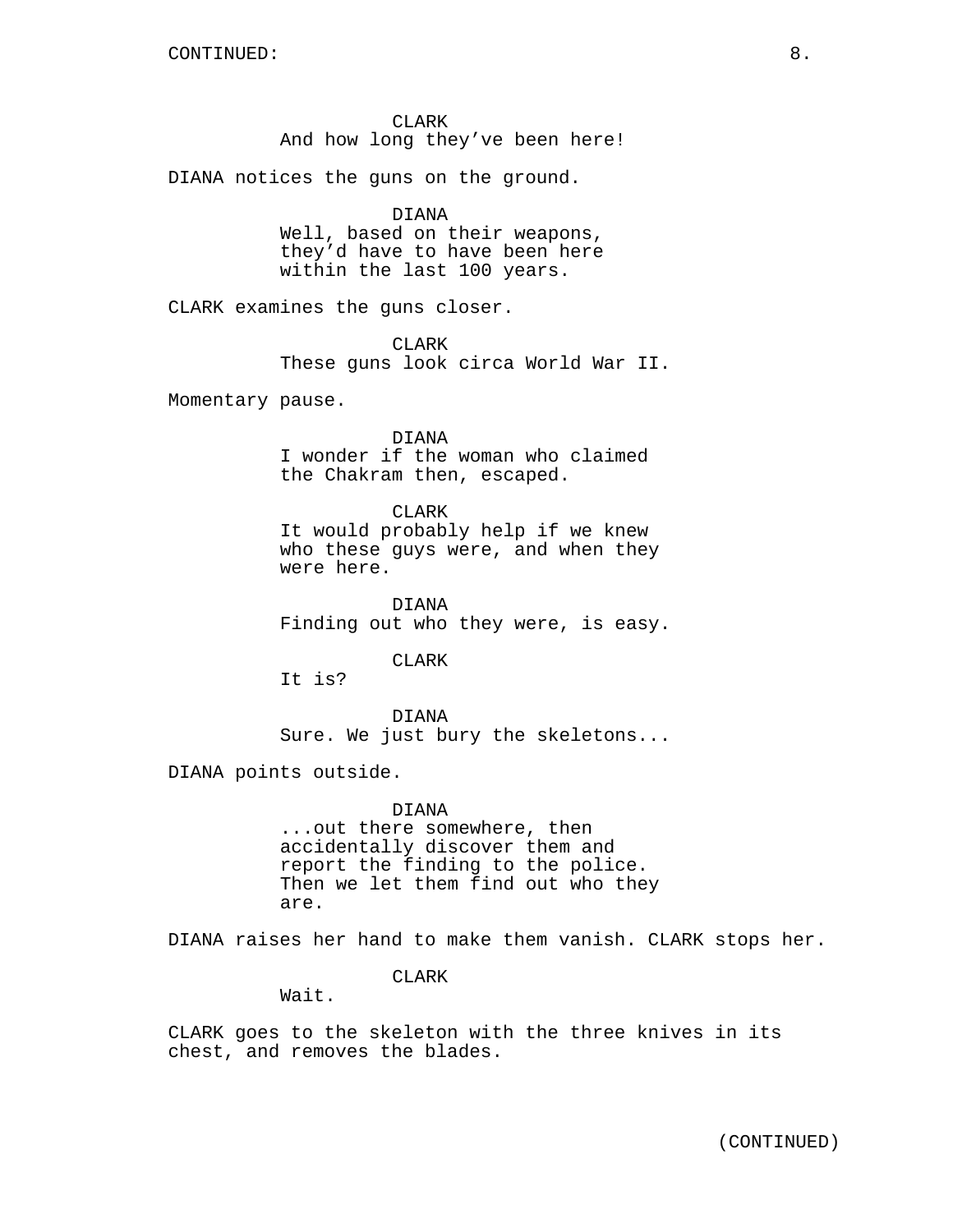CLARK

Wouldn't want these in the hands of the police now, would we?

DIANA smiles. She waves her hands and the skeletons vanish. She looks to CLARK.

> DIANA Now, lets go find them and call the police.

CLARK One more thing.

CLARK points his hands toward the entrances. The two entrances to the area are sealed. DIANA gives him a "what did you do?" look.

DIANA

What did you...

CLARK looks at her.

CLARK We don't want anyone disturbing this place, right?

DIANA Right. But what...

## CLARK

Don't worry. They are just illusionary walls. Anyone who sees the wall from the other side, will see a solid wall. The only way they'll see what is here, is if they walk through the wall. (beat) Now, let's go.

They vanish from the chamber.

JUMP TO:

10 ROADWAY (11:45PM) 10

A car is heading down the road. It is DUNCAN. He is heading to the area indicated on the map.

CONTINUE TO: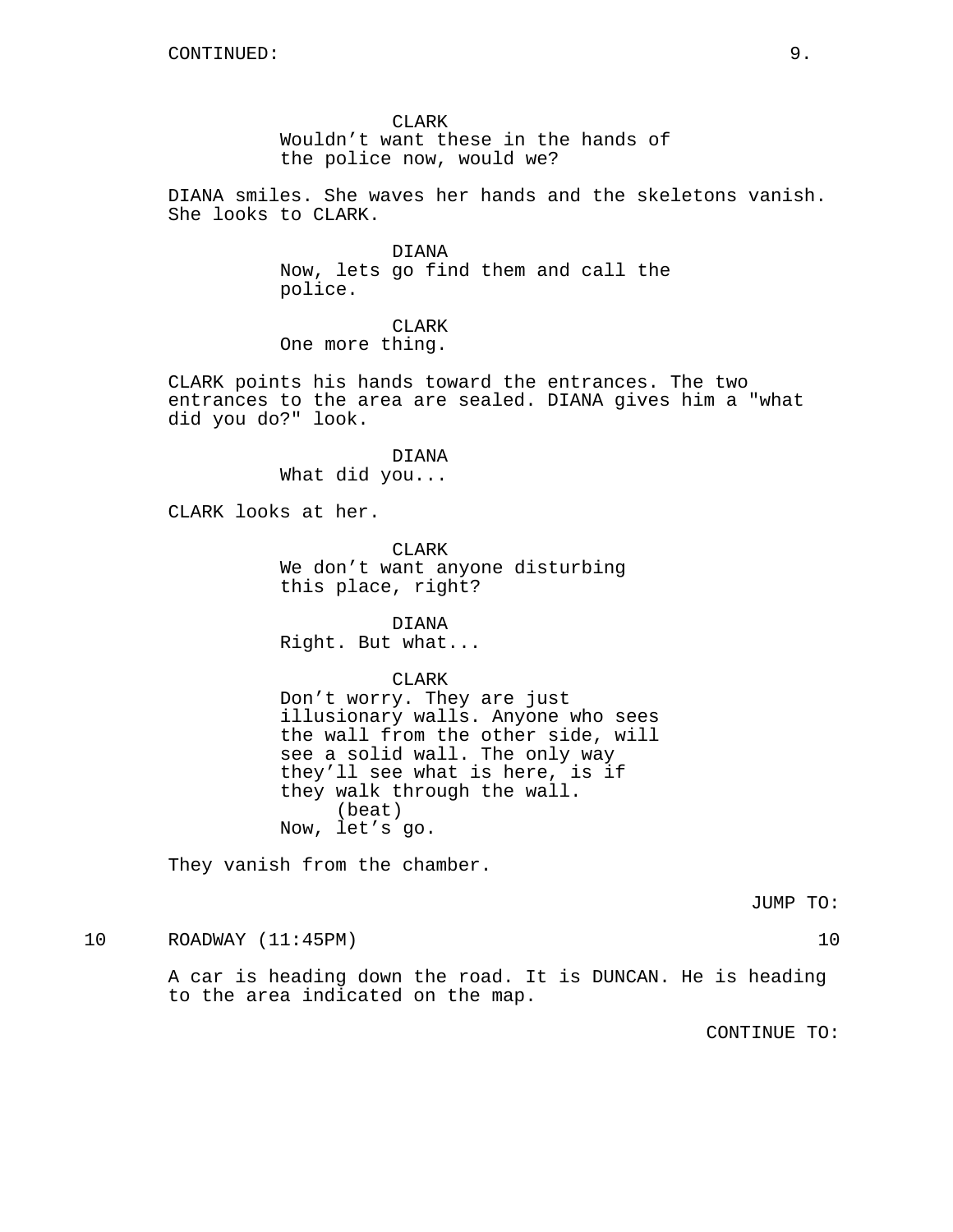| 11 | INT: CAR                                                                                           |              | 11 |
|----|----------------------------------------------------------------------------------------------------|--------------|----|
|    | DUNCAN is looking around while driving.                                                            |              |    |
|    | <b>DUNCAN</b><br>What could possibly be way out<br>here?                                           |              |    |
|    |                                                                                                    | CONTINUE TO: |    |
| 12 | ROADWAY                                                                                            |              | 12 |
|    | DUNCAN continues driving for a few more minutes, then<br>arrives at the area indicated on the map. |              |    |
|    |                                                                                                    | CONTINUE TO: |    |
| 13 | INT: CAR                                                                                           |              | 13 |
|    | The onboard navigation computer speaks.                                                            |              |    |
|    | COMPUTER<br>We have arrived at your<br>destination. Please pull over.                              |              |    |
|    | DUNCAN pulls the car over.                                                                         |              |    |
|    |                                                                                                    | CONTINUE TO: |    |
| 14 | EXT: SITE                                                                                          |              | 14 |
|    | He looks around as he drives into the abandoned site.                                              |              |    |
|    |                                                                                                    | CONTINUE TO: |    |
| 15 | INT: CAR                                                                                           |              | 15 |
|    | <b>DUNCAN</b><br>What was this place?                                                              |              |    |
|    | DUNCAN stops the car, picks up his 35mm camera from the<br>passenger seat, and exits.              |              |    |
|    |                                                                                                    | CONTINUE TO: |    |
| 16 | SITE                                                                                               |              | 16 |
|    | DUNCAN walks around the site.                                                                      |              |    |
|    | <b>DUNCAN</b><br>What a mess.                                                                      |              |    |
|    | He notices the biggest mess appears to be over by a cave. He<br>heads over.                        |              |    |

(CONTINUED)

10.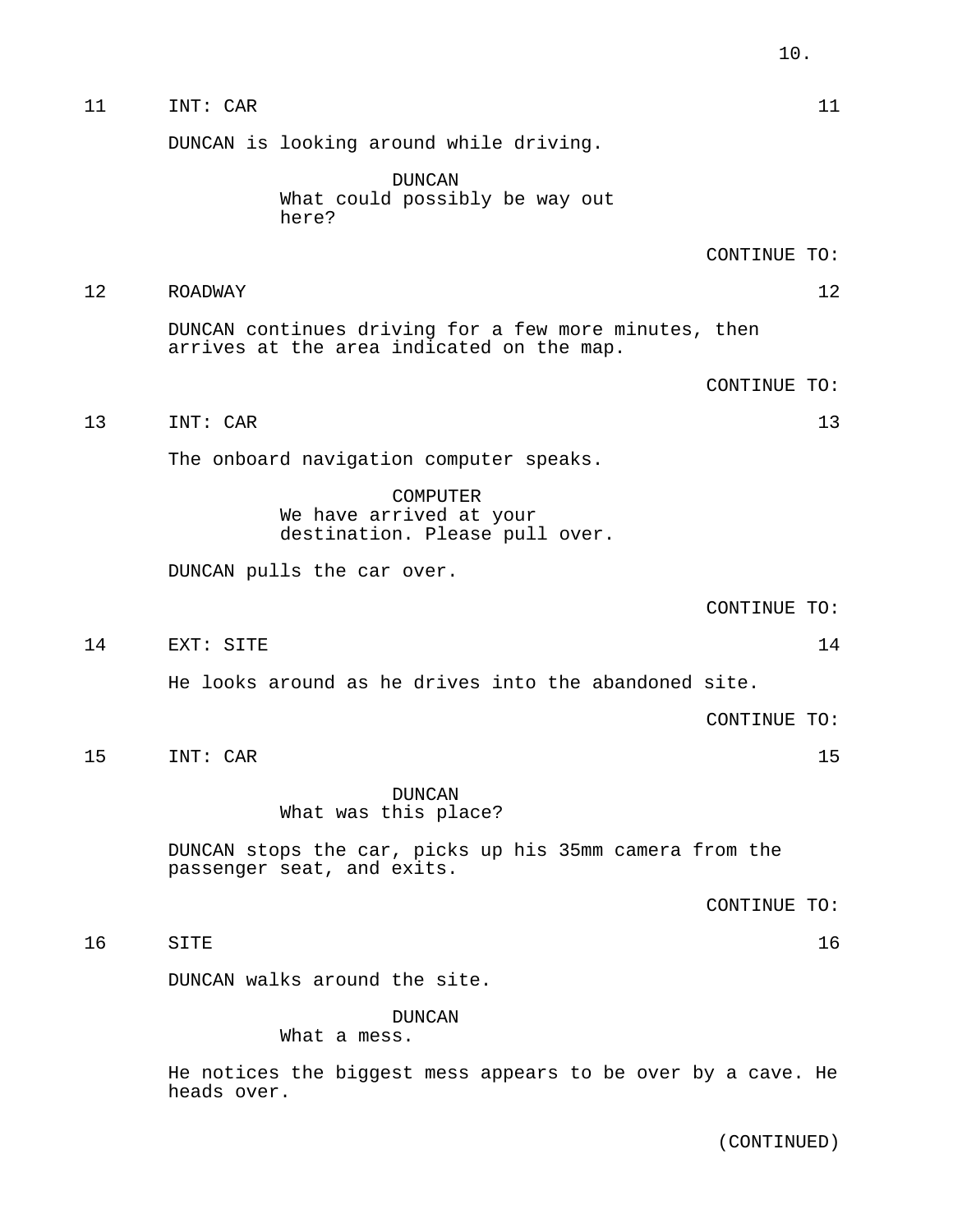CONTINUE TO:

17 CAVE 217

DUNCAN reaches the place where the cave entrance should be.

DUNCAN Looks like there was once a cave here.

DUNCAN notices the "lock" on the "door".

DUNCAN A cave that had a sealed entrance. (beat) I wonder if the seal is to keep people out, or to keep something inside. (beat) There must be something very valuable in there. But what could Diana want from in there? How did she know of this place?

DUNCAN studies the lock for a moment, then runs back to the car.

CONTINUE TO:

18 EXT: CAR 18

He opens the truck and removes a flashlight. He tests it to make sure the batteries are working. They are. He returns to the cave.

CONTINUE TO:

19 CAVE 2012 19

He looks at the "lock".

DUNCAN Think, Mac. Think. (beat) Okay. There are two gemstones, so they must be the key.

He places his hand in the hand print. His hand is a little big, so he arches it.

> DUNCAN Let's try... Green...

He turns his hand toward the emerald.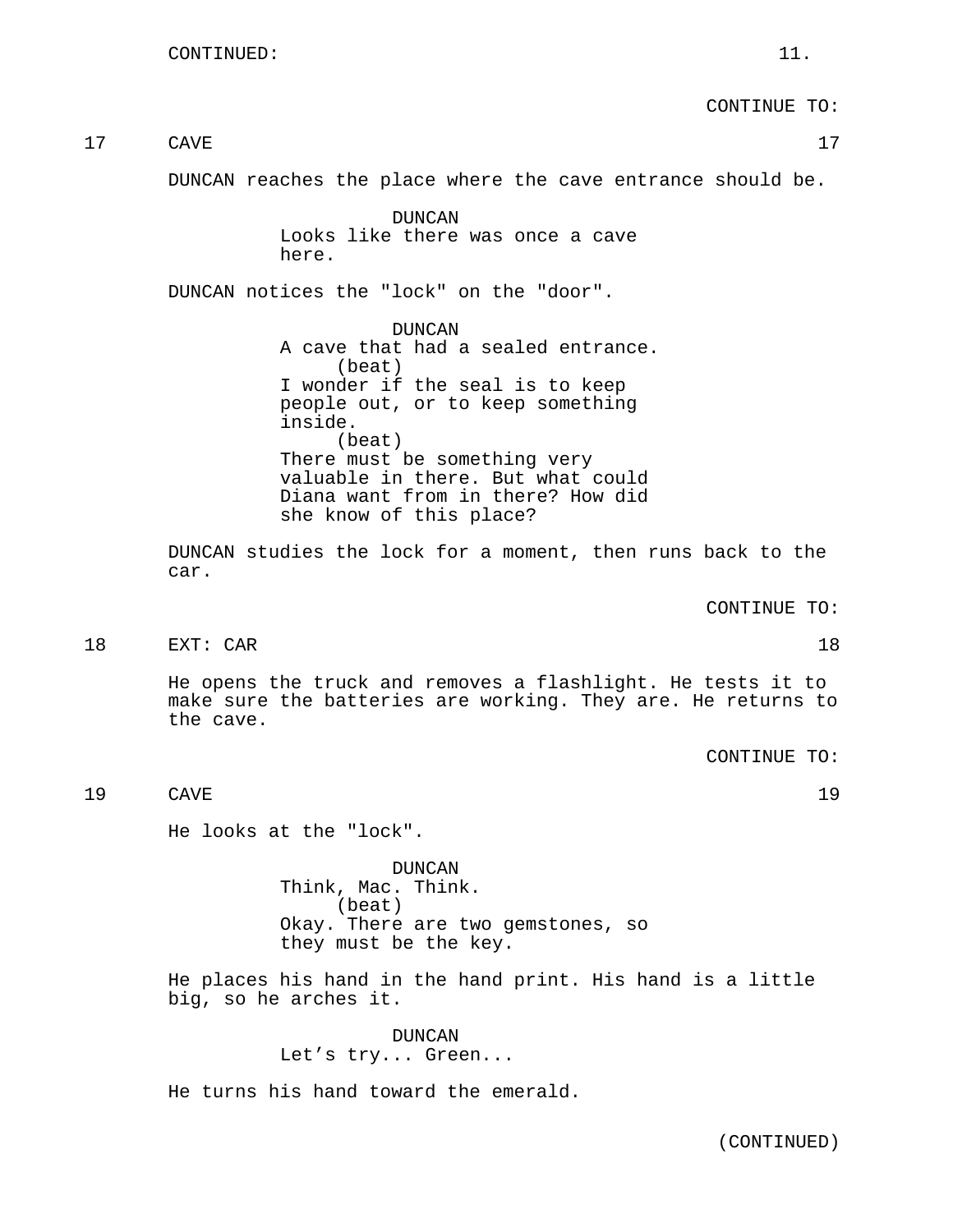DUNCAN ...then Red.

He turns his hand toward the ruby. Nothing happens.

DUNCAN Nothing.

(beat) Okay, let's try it again.

He positions the hand print at "twelve o'clock", takes a deep breath, and tries again. He turns his hand toward the ruby.

### DUNCAN

Red.

He turns his hand toward the emerald.

#### DUNCAN

Green.

The door starts to open. DUNCAN stands back. The door opens. DUNCAN doesn't know that the door should not have opened for him. The blast from the 1942 dig damaged the magical seal. It will now open for anyone who tries the right combination.

DUNCAN

Now the fun starts.

DUNCAN enters the cave.

CONTINUE TO:

20 INSIDE CAVE 20

He walks to the staircase, turning on the flashlight as he goes.

> DUNCAN Wonder what happened to the stairs?

DUNCAN shines the light beam down.

DUNCAN Whatever is in here, is down there.

He looks at the long way down.

DUNCAN The collapse of the stairs left getting down a little more difficult, but...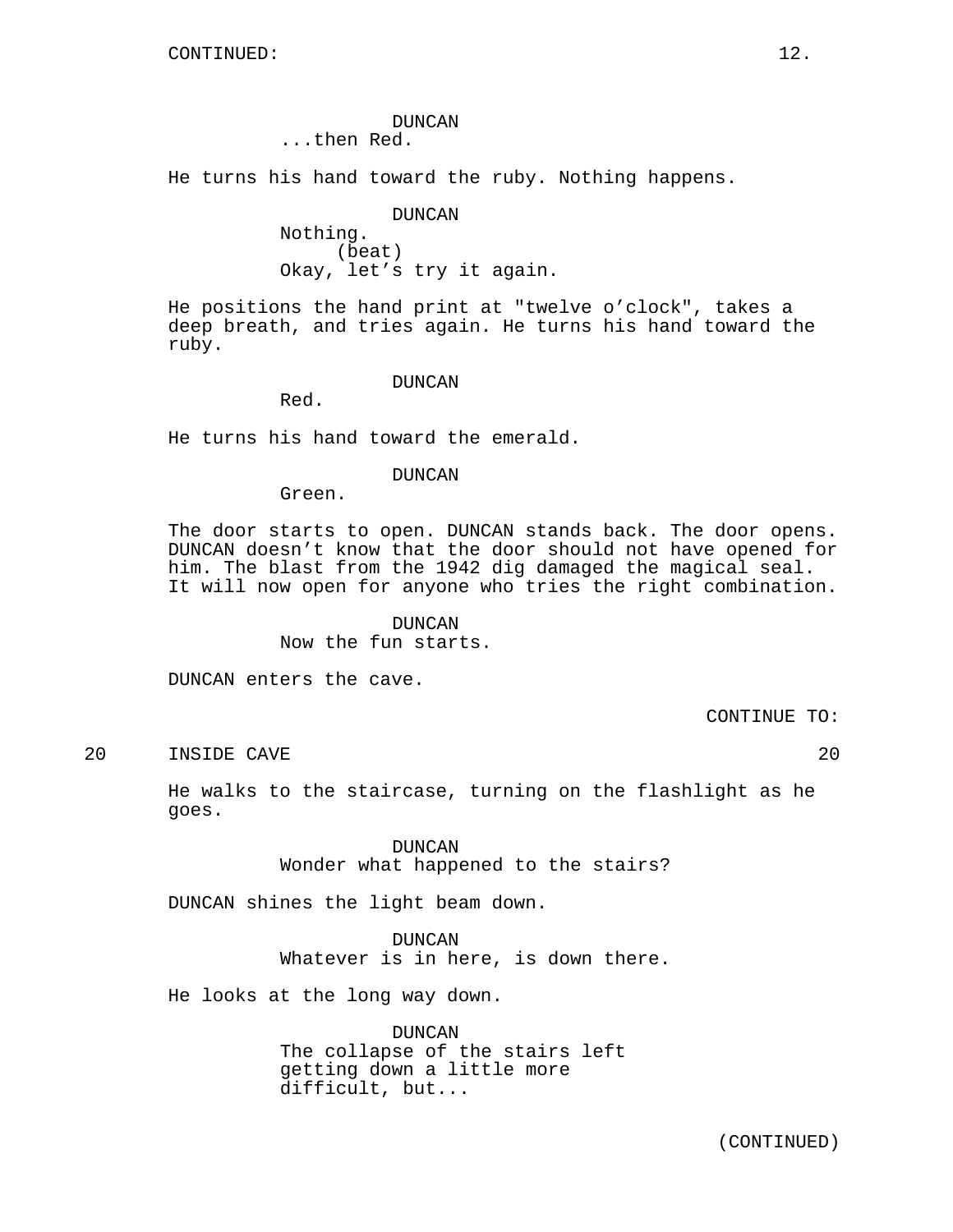DUNCAN starts heading down slowly - using the wall to guide him.

> DUNCAN Not impossible.

DUNCAN continues down.

CONTINUE TO:

# 21 CAVERN 21

He reaches the bottom, and heads along the "hallway". He reaches the wall with the "warning" on it.

> DUNCAN Wonder what is says?

DUNCAN snaps a picture of it.

DUNCAN It kinda looks like Greek.

Momentary pause. He realizes what he just said.

DUNCAN

Of course. Why am I not surprised? Diana knew it was here, because she was there when it was put here. Whatever it is.

DUNCAN continues.

CONTINUE TO:

## 22 TIME FLIES 22

He walks through the maze-like cavern, taking pictures as he goes. He reaches a fork in the hall, and debates about which way to go. He goes straight. After a while, he reaches the spot where one entrance to the tomb area would be, only he doesn't see the doorway, he sees Clark's illusionary wall. On the "wall", is an etching, and the Greek letter Alpha. DUNCAN takes a picture of the etching and the letter. He continues on, and comes to the other entrance. Again, he doesn't see the doorway, only the illusionary wall. On this wall, is another etching, and the Greek letter Omega. Again he takes a picture of the etching and the letter. He continues along and winds up back at the fork.

CONTINUE TO: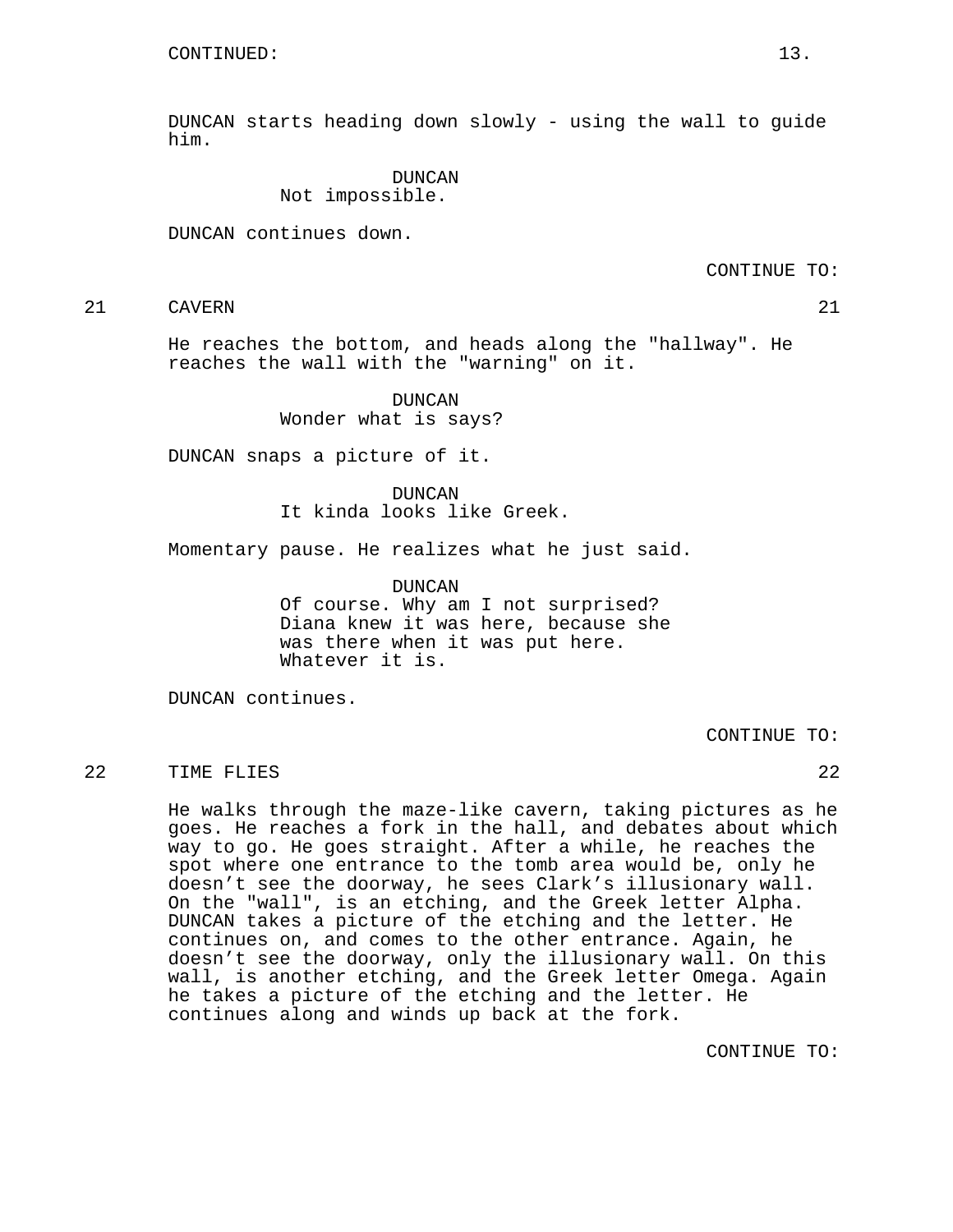23 TIME RESUMES (2:00PM) 23

DUNCAN stops and looks around.

DUNCAN A circle. I just walked in a complete circle.

Momentary pause. He turns and looks behind him, shining the light back down the path.

> DUNCAN Unless I missed something, there's nothing down here.

Momentary pause. He looks forward again.

DUNCAN At least not now. Maybe they found what they were looking for. (beat x2) Or maybe someone else found it first.

DUNCAN continues back to the bottom of the staircase. He looks up.

> DUNCAN Getting up, might be harder then getting down was.

He starts to climb up.

JUMP TO:

24 ROADSIDE (2:30PM) 24

Three squad cars and two Coroner's wagons are alongside of the road. There are four uniformed cops and a plain-clothes homicide inspector on the scene. There are seven men in Coroner jackets. Two are loading a bagged skeleton into one wagon, another two are loading the second bagged skeleton into the other wagon. Another two are bagging the third skeleton, and the last one, the Coroner, is talking to the plain-clothed inspector. CLARK and DIANA are standing, watching.

PAN TO: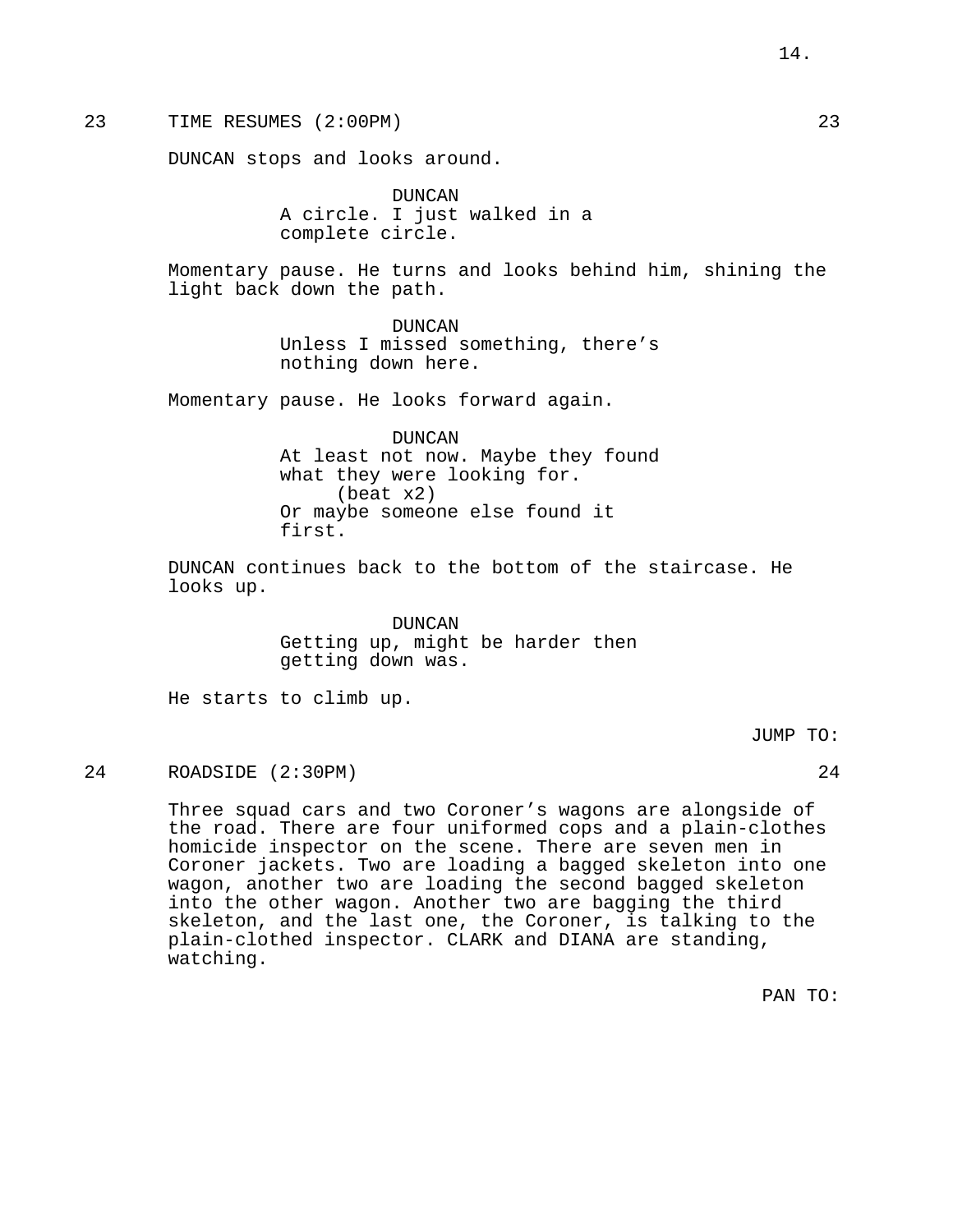# 25 PASSING CAR 25

DUNCAN drives past, notices all the activity, and pulls over. DUNCAN stops the car and gets out. He sees CLARK and DIANA, and heads over to them.

CONTINUE TO:

26 DIANA 26

DUNCAN

Diana?

DIANA turns. She is surprised to see DUNCAN.

DIANA

Mac? I...

DUNCAN What's going on?

Momentary pause. DIANA acts all innocent.

DIANA

We came out here looking for... and found...

She points to the one remaining skeleton, which is almost completely bagged. The homicide inspector and the Coroner, end their conversation, and the inspector heads over to CLARK, DIANA and DUNCAN. He reaches them as DIANA is finishing her next line.

> DIANA I wonder who they are? I mean, were?

INSPECTOR The question should be... What were they doing out here? And what were you two doing out here?

DUNCAN gives DIANA an "I'd like to know that too" look.

DIANA Just exploring.

DUNCAN and the INSPECTOR both give her a "Sure, you were" look.

> CLARK If there are no further questions...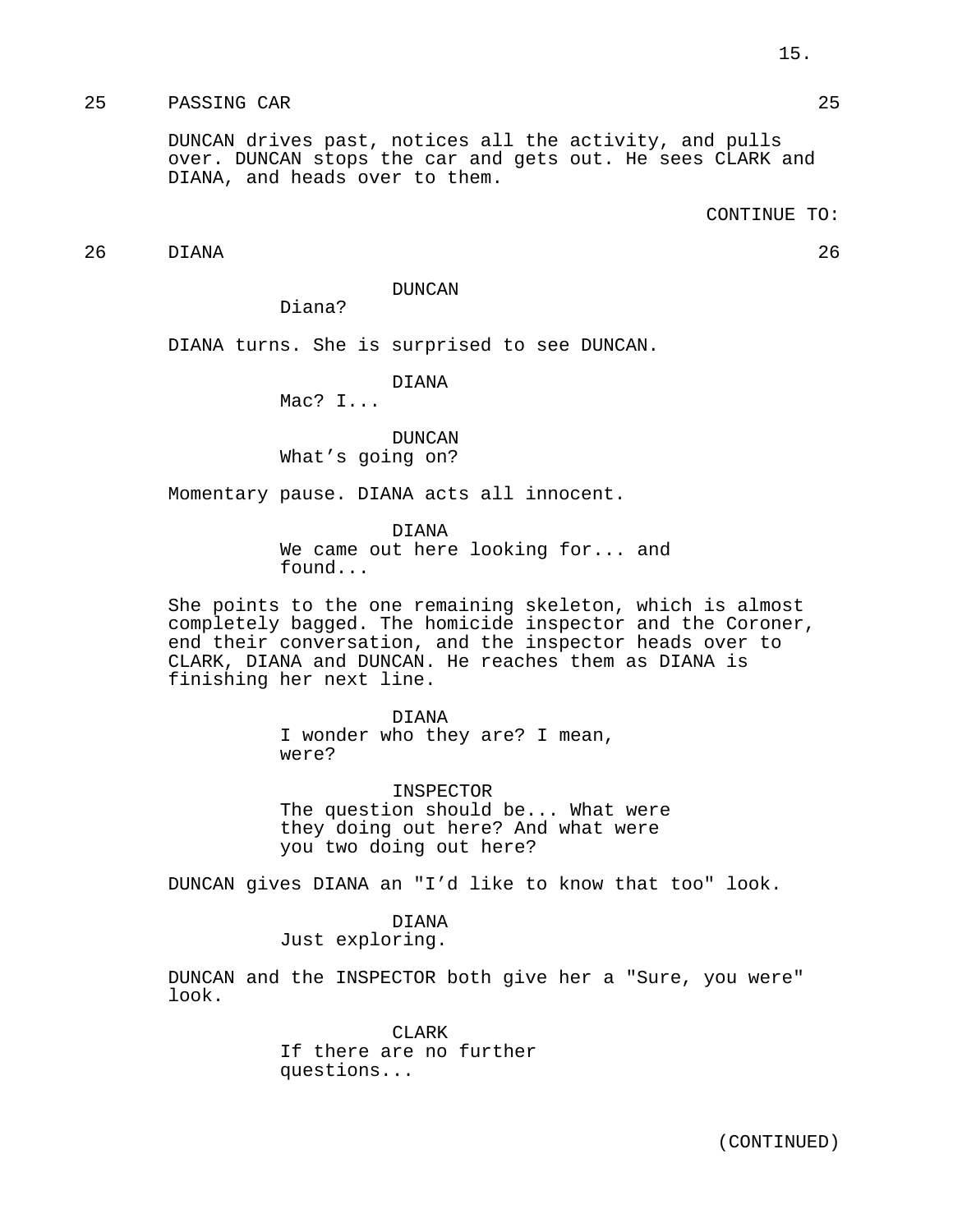INSPECTOR No. You two are free to go. (beat) For now. If I have any questions, I know where to reach you.

## CLARK

Thanks.

CLARK starts to walk off.

DIANA

Officer?

CLARK stops. He wonders what she is doing.

INSPECTOR

It's Inspector.

DIANA Sorry. Inspector. I'd really like to know who they were.

The INSPECTOR looks at her with a raised eyebrow.

INSPECTOR

Why?

DIANA Well, call it superstition but, since I uncovered them... (beat) ...I won't be able to sleep until I know who they were.

DUNCAN gives her a "what?" look. The INSPECTOR catches the look, but doesn't know what to make of it. He gets the feeling there is more going on then he knows, but doesn't press it.

> INSPECTOR As soon as we find out, I'll give you a call.

# DIANA

Thanks.

DIANA turns to leave. The INSPECTOR calls her name.

INSPECTOR

Um, Mrs. Marsson?

DIANA turns back.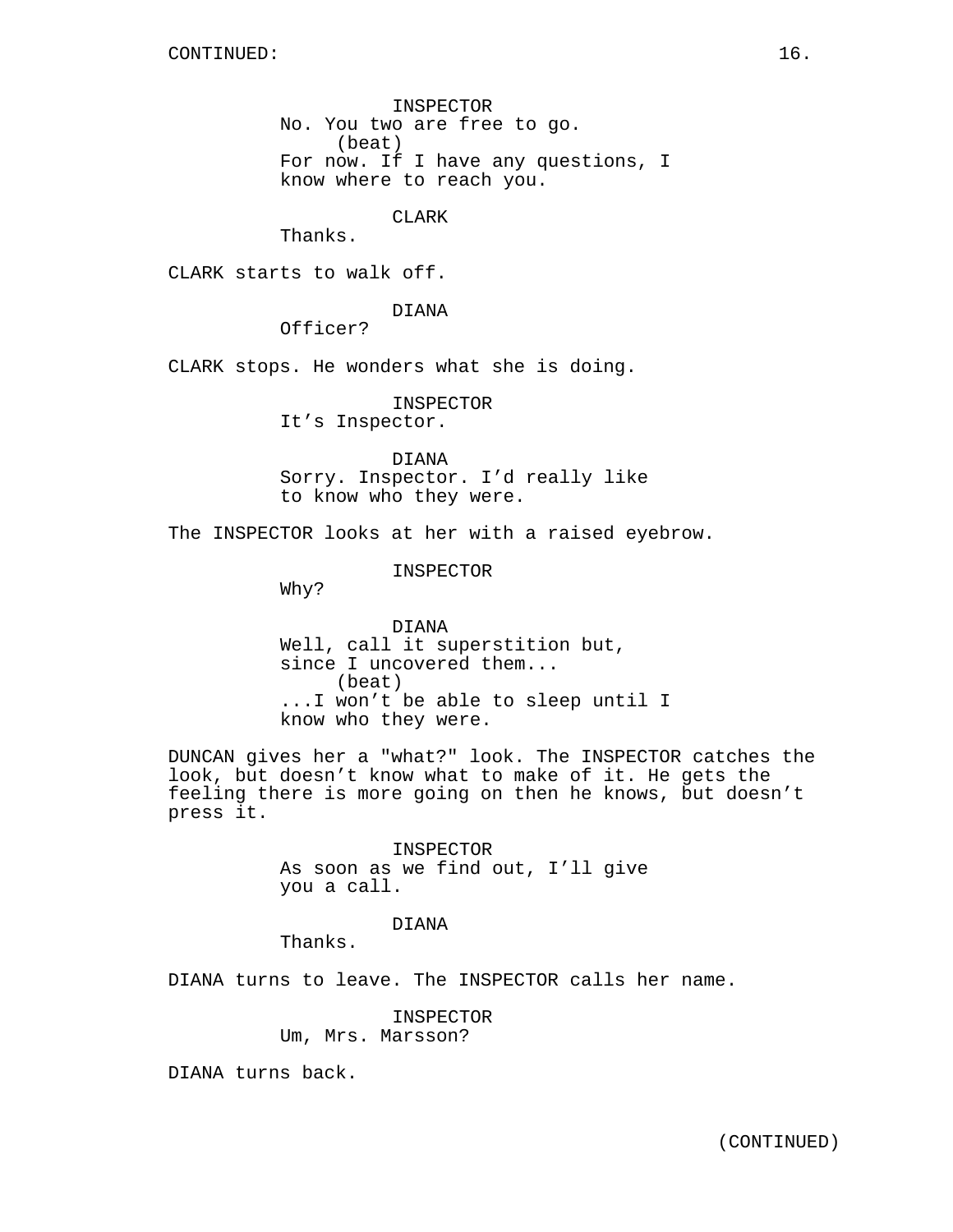DIANA It's Miss. INSPECTOR Sorry. (beat) Just one more question. (beat) How did you two get out here anyway? Momentary pause. DIANA and CLARK share a look. INSPECTOR There's nothing around for miles, and you don't seem to have any means of transportation. DIANA thinks fast. DIANA Sure we do. INSPECTOR Oh? And where is this vehicle? Because every one of them is accounted for. So unless it's invisible, I'd say... DIANA It's right there. DIANA points to DUNCAN's car. INSPECTOR Nice try Miss. But that car just got here. DIANA I know. (beat) Inspector, this is Duncan McLeod. The three of us came up here earlier, then Mac had to go back into town to get some stuff. Now he's back here. The INSPECTOR looks to DUNCAN. DUNCAN looks confused. INSPECTOR Is that true?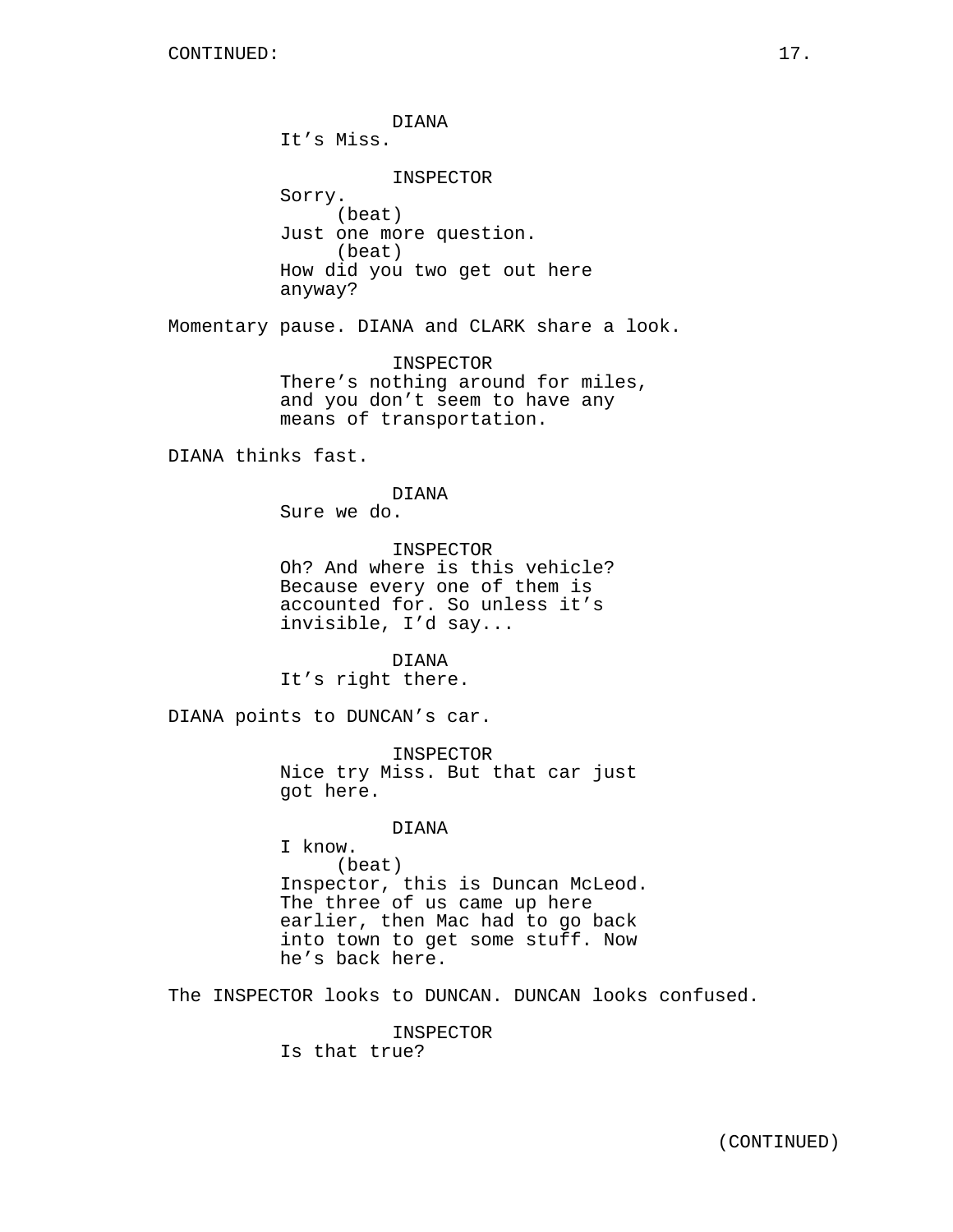### DUNCAN

Uh, yeah.

The INSPECTOR nods in an "if you say so, but I don't really believe you" way. One of the uniformed cops calls.

UNIFORM COP

Sir?!

The INSPECTOR turns around and looks towards the officer who called.

INSPECTOR

What?

UNIFORM COP We need you over here!

INSPECTOR

Be right there.

The INSPECTOR turns back to DIANA.

INSPECTOR I'll be talking to you guys soon.

DIANA

Thanks.

The INSPECTOR raises an eyebrow. He is confused as to why she is thanking him. Then he remembers that she wanted to know the identity of the skeletons. The INSPECTOR walks off. CLARK, DIANA, and DUNCAN head to the car.

CONTINUE TO:

27 THE CAR 27

They reach the car and get in. DUNCAN gets in the drivers side, DIANA gets in the front passenger side, and CLARK gets in the back. DUNCAN starts the car and heads off. After a few moments, he addresses DIANA.

> DUNCAN So, who were they?

DIANA Who were who?

DUNCAN Those skeletons. Who'd they...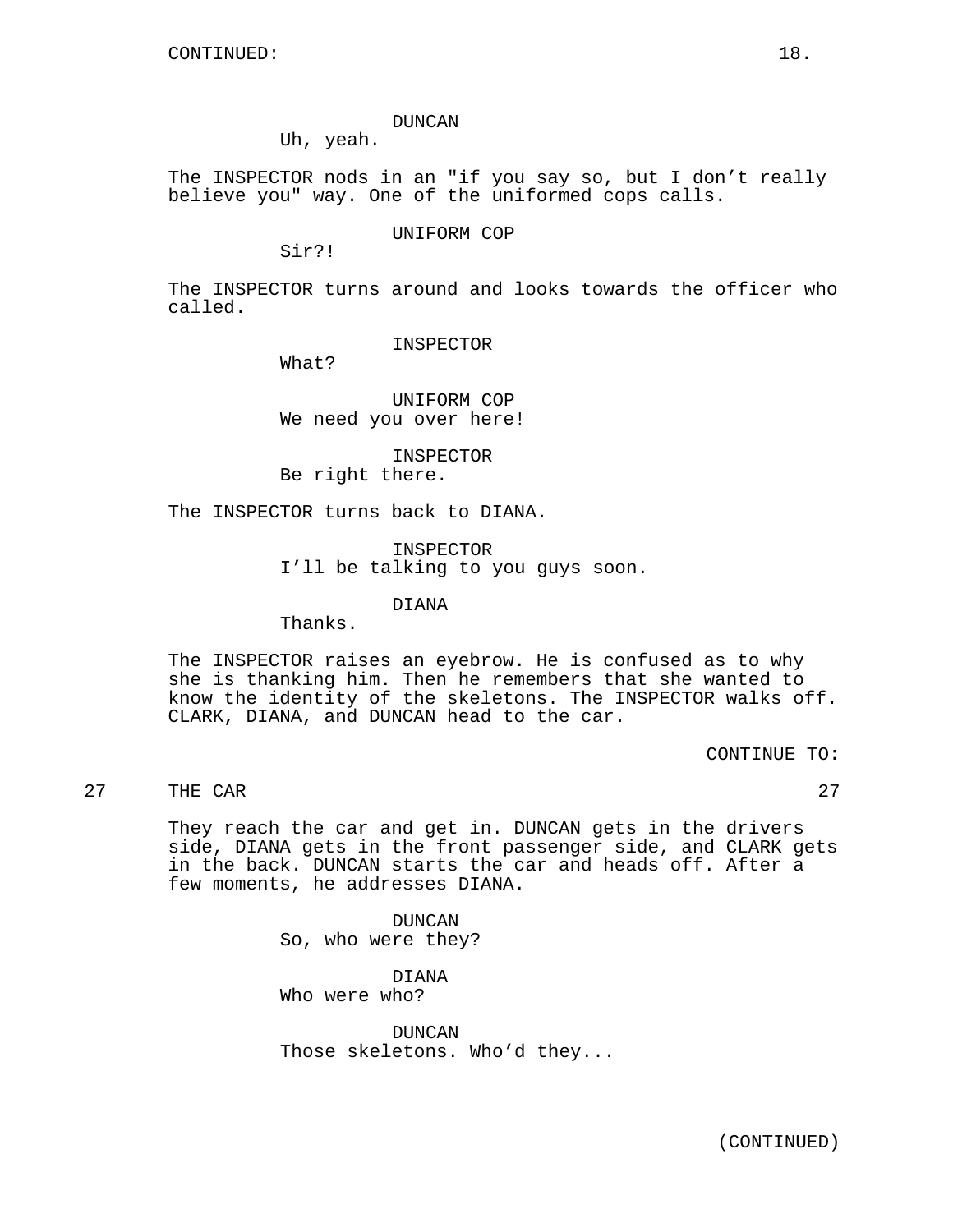DIANA Don't know.

DUNCAN You don't know?

CLARK No. We don't know.

Momentary pause.

DUNCAN I thought you two knew everything?

DIANA

What?

DUNCAN You know, can't you just...

DIANA Sense who they were?

DUNCAN nods a "yes".

DIANA

Nope. (beat) They're too old. I couldn't get any readings from them.

DUNCAN So, you're not perfect after all.

DIANA Never said I was.

Momentary pause.

DUNCAN Just what were you two doing out there, anyway?

DIANA turns and looks at DUNCAN.

DIANA I could ask you the same question, Mac!

DUNCAN I saw the map, and...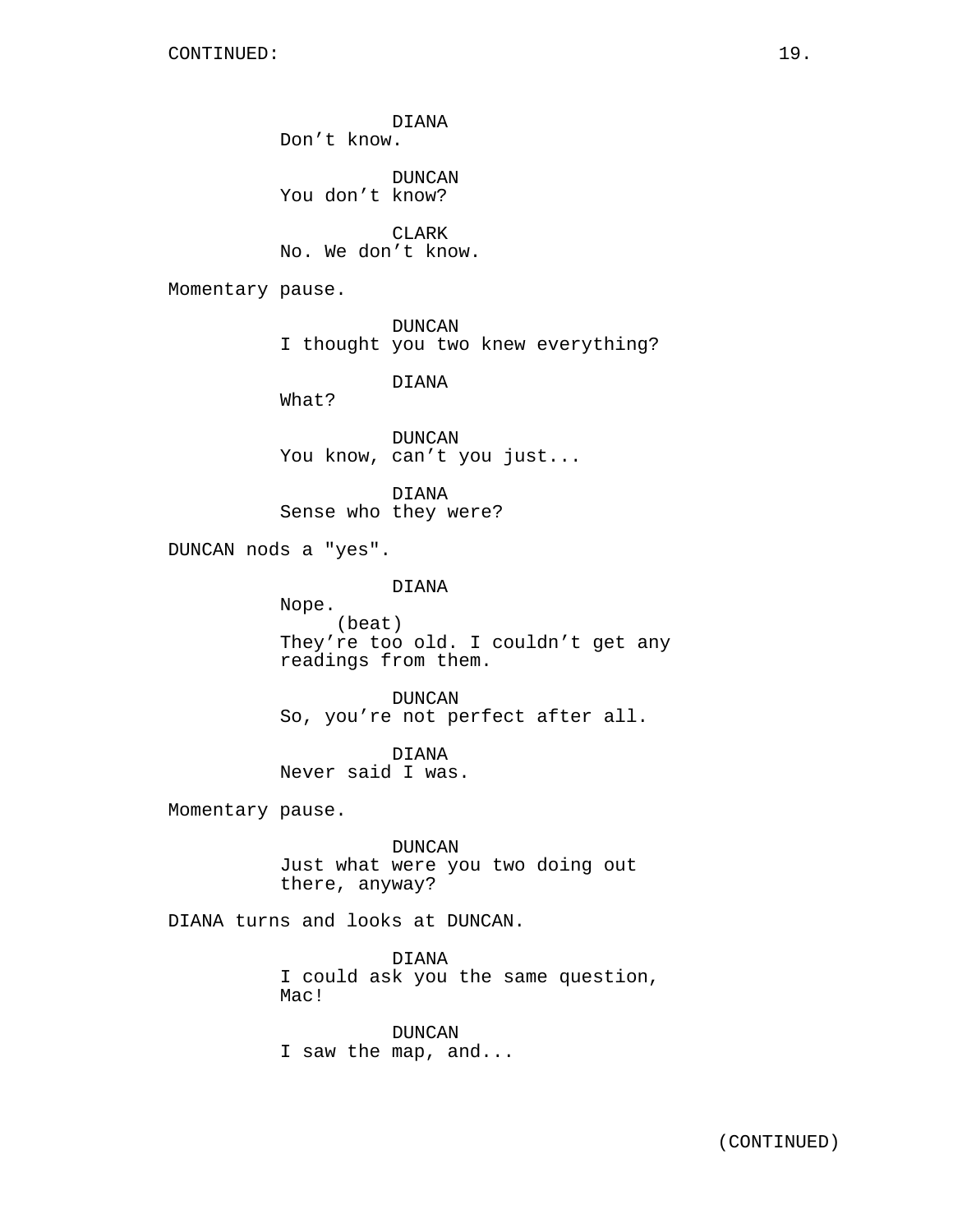DIANA You followed us. DUNCAN Well, I... DIANA Why? What did you think you'd find? DUNCAN Diana, I... DIANA You know Mac, sometimes you can be so... so... Ugh!!! With that said, DIANA vanishes. DUNCAN is confused. He looks at CLARK through the rear view mirror. DUNCAN Was it something I said? CLARK No. She's just... (beat) See ya back at the hotel, Mac. CLARK vanishes. DUNCAN I hate it when they do that. DUNCAN shakes his head and continues driving.

CUT TO:

28 HOTEL ROOM (3:30PM) 28

DIANA is sitting on the sofa. CLARK materializes.

CLARK What was that for?

DIANA

What?

CLARK There was no need to blow-up at Mac like that.

DIANA I know. It's just...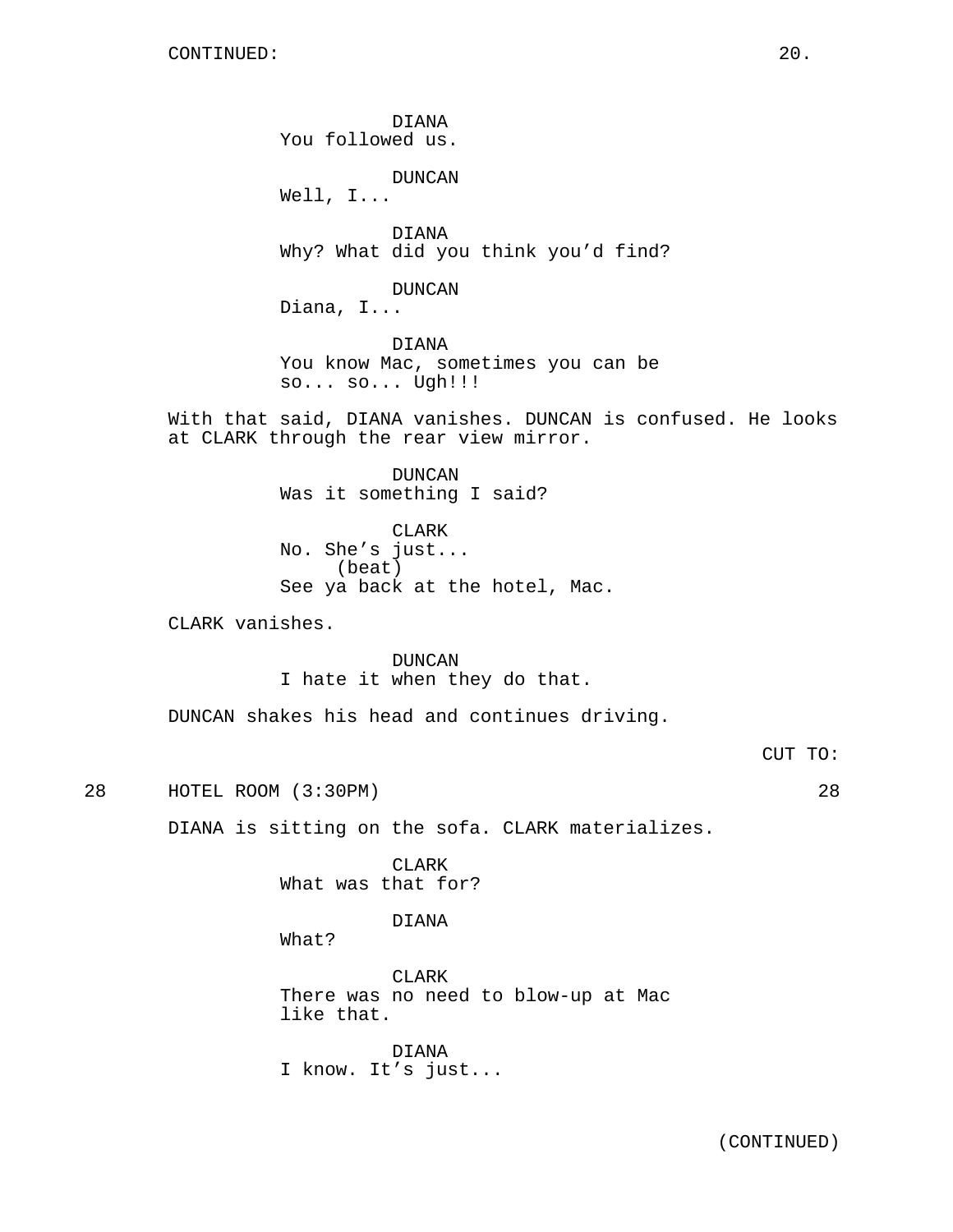CLARK We were lucky he showed up when he did.

DIANA looks at CLARK with her eyebrow arched.

CLARK How would you have answered that cop... sorry, Inspector... when he asked how we got there? (beat) If Mac weren't there, we wouldn't really have had an answer. At least not one he'd believe.

DIANA I would have told him that our ride went back into town and would be back later to pick us up.

CLARK gives her a look.

CLARK You think he'd buy that?

DIANA glares at CLARK.

DIANA I'd make him.

Momentary pause. CLARK is just glaring at her.

CLARK You still shouldn't have...

DIANA Okay. I'm sorry. Feel better?

CLARK It's not me you need to apologize to.

DIANA gives him a "you're right" look.

DIANA

Right. Mac.

CLARK

Yes. Mac.

CUT TO: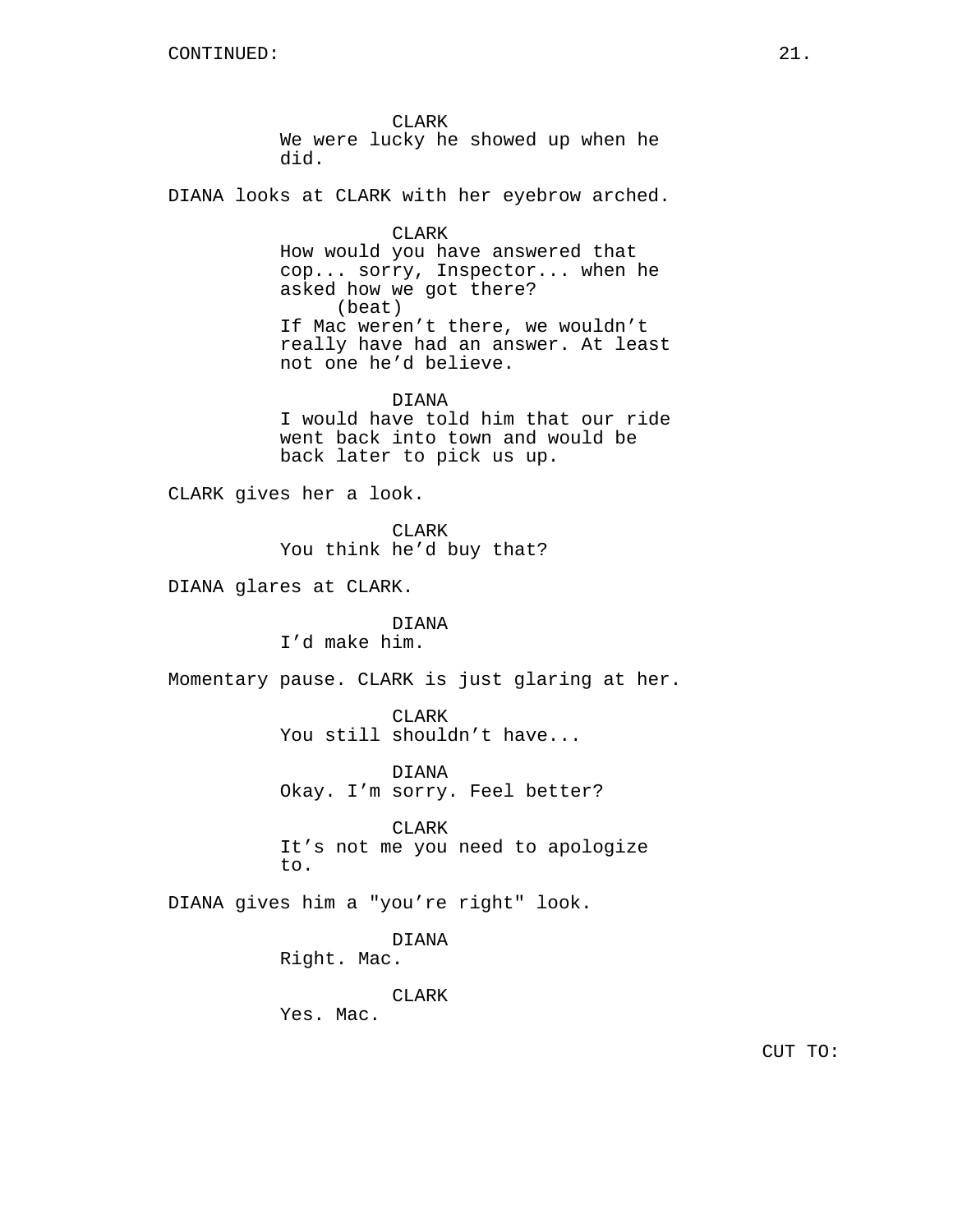# 29 LOBBY - MAIN DOORS (4:30PM) 29

DUNCAN enters the hotel and heads to the front desk.

CONTINUE TO:

30 LOBBY - FRONT DESK 30

There are two girls on duty. Their names tags identify them as CATHY and SAM.

> DUNCAN Excuse me, Miss?

One of the girls from behind the counter, CATHY, comes over to him. She smiles at him.

> CATHY Yes, how may I help you?

DUNCAN Is there a darkroom in this hotel?

CATHY says all her lines in a sort of flirtatious way.

CATHY Depends on what you want to do? And with whom you...

DUNCAN Ummm, I meant for developing pictures.

CATHY Not many people use film anymore. Most use digital.

DUNCAN I guess I'm just old fashioned.

CATHY I see. Don't trust your photos to anyone else, hunh?

DUNCAN Not these photos.

CATHY Must be some pretty hot photos.

DUNCAN

Explosive.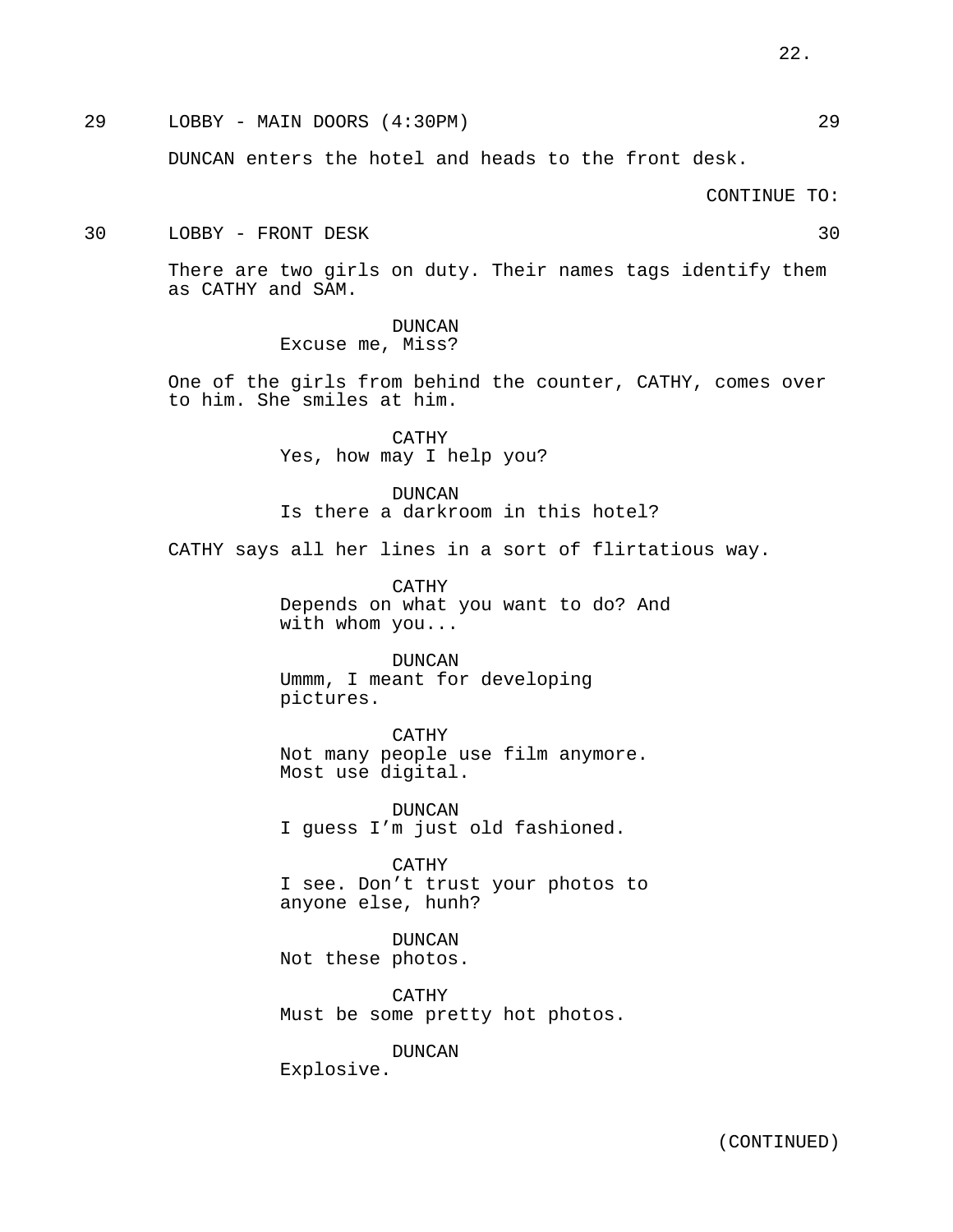## DUNCAN

Maybe.

CATHY smiles at him again. SAM just rolls her eyes in an "Oh, please" way.

> DUNCAN So, do you?

CATHY I'd do anything you asked me too.

DUNCAN I meant, do you have a darkroom.

CATHY Yes. There's a back room in the Photo lab. It has it's own entrance.

DUNCAN Where is it?

CATHY Where's what?

DUNCAN The darkroom.

CATHY

Room 113.

DUNCAN

Thanks.

CATHY There is also a converter in there.

DUNCAN

A converter?

CATHY In case you want to make a digital copy of any of your photos.

DUNCAN

Why would...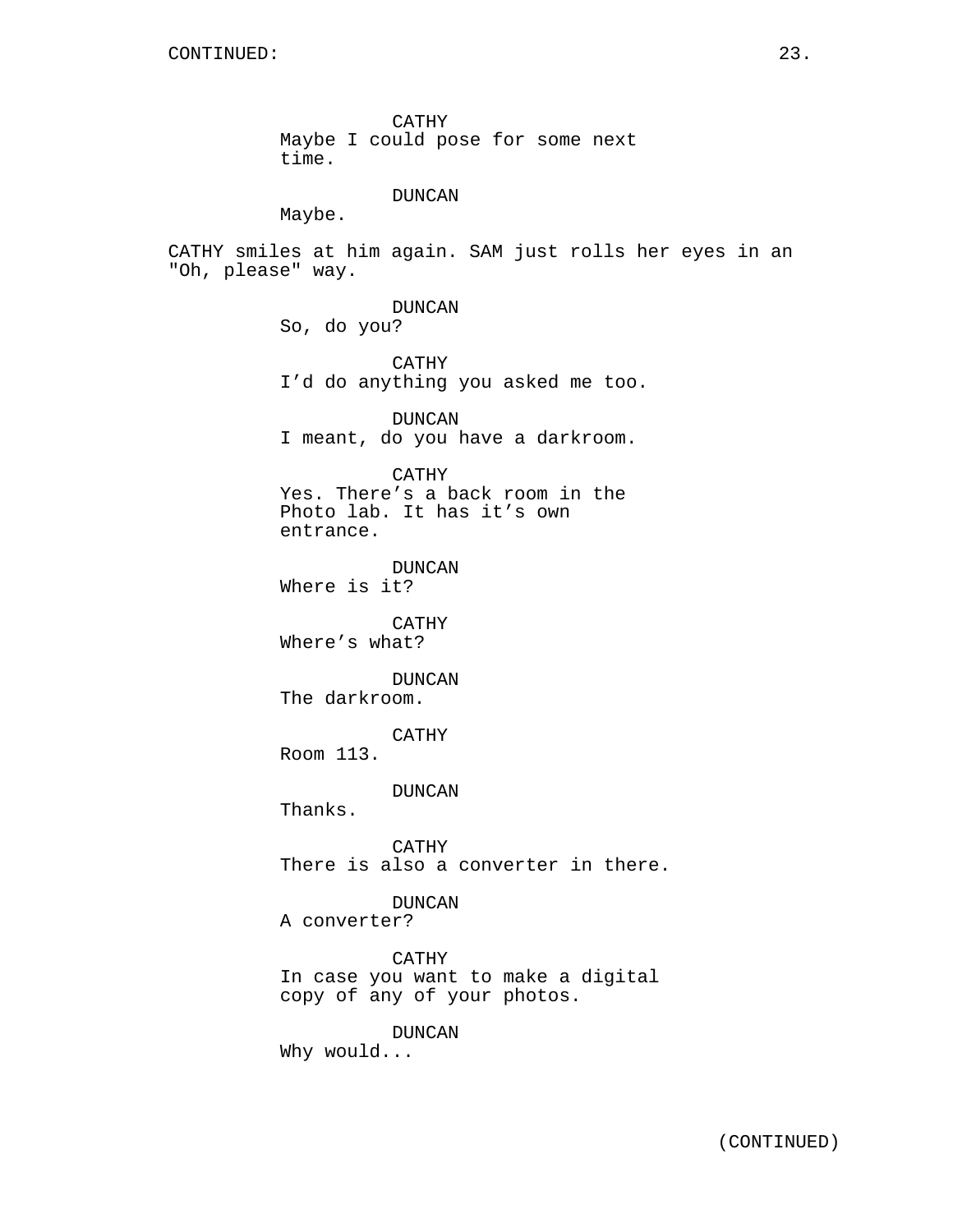CATHY It's easier to manipulate a digital copy.

#### DUNCAN

Right.

He turns to leave, then he remembers the key. He turns back to see that CATHY is still staring at him.

> DUNCAN Can I have the key the room?

#### CATHY

Right. Sorry.

CATHY goes to get the key and then comes back. She hands him the key. She places it in his hand in a way that their hands touch for a moment. DUNCAN takes the key.

## DUNCAN

Thanks.

### CATHY

No problem.

DUNCAN walks off. CATHY watches him walk off. SAM comes over.

> CATHY I think I'm in love.

SAM Stand in line.

CATHY

What?

SAM Don't you know who that was?

### CATHY

No. (beat) Should I?

SAM That was Duncan McLeod.

Momentary pause. CATHY is giving her a "who" look.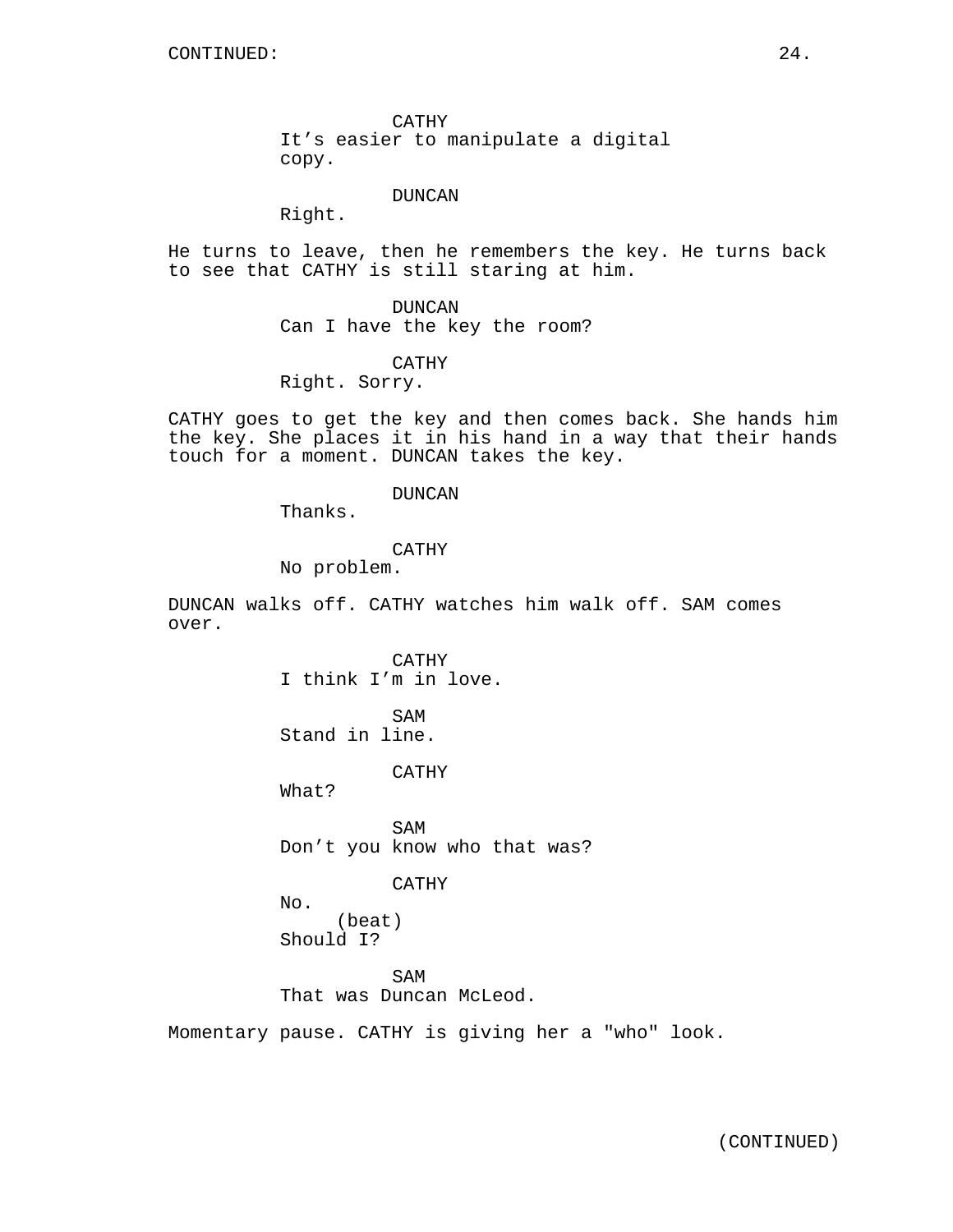SAM And, he's here with his girlfriend and their son. Momentary pause. CATHY Oh. Well, a girl can dream, can't she? SAM Like I said, stand in line. CATHY I bet I could break them up. SAM I don't know. You haven't seen his girlfriend. CATHY As long as she is only his girlfriend and not his wife, I still have a chance. Just watch. SAM Suit yourself. But don't say I didn't warn you.

SAM walks off. CATHY returns to watching DUNCAN walk down the hall.

JUMP TO:

# 31 ROOM 113 31 ROOM 31

DUNCAN is developing the photos. Every photo develops perfectly. When he gets to the two photos he took of Clark's illusionary walls, the pictures are wrong. The pictures are of the entrances to the tomb area. You see, the camera can't be fooled. The camera took a picture of what it saw, not what it was supposed to see. DUNCAN looks at the photo.

> DUNCAN What the... I don't remember that being there. I wonder what it is? (beat) Lights.

The lights come on. DUNCAN goes over to the converter, and enlarges the two photos. He prints the enlargements.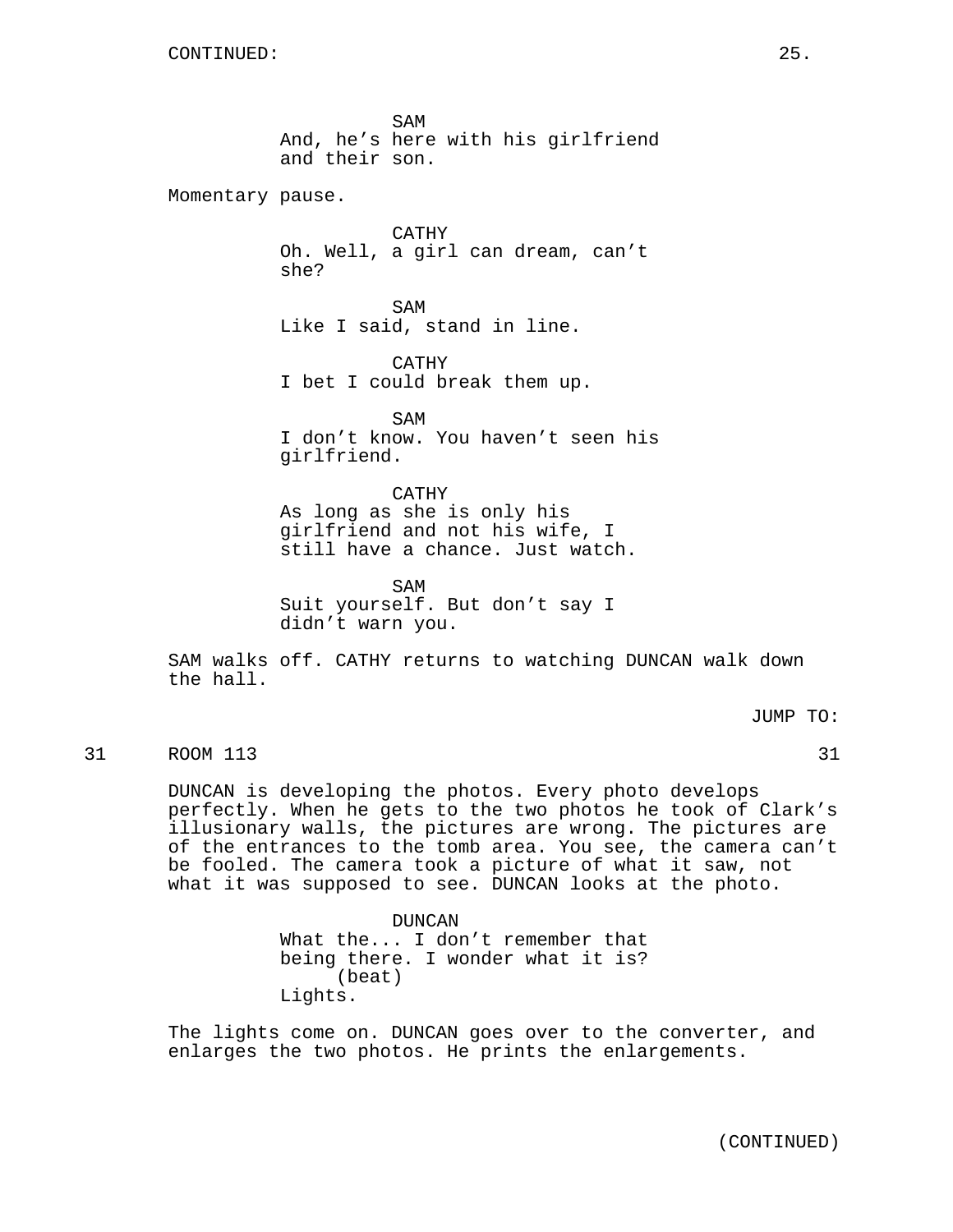DUNCAN This must be what they were looking for.

Something in one of the photos, catches his attention. He enhances the photo again, and prints them. Then, he enhances areas of the photo. He prints copies of every enhancement. One photo, is of the broken chakram.

> DUNCAN Now that looks familiar. Where have I seen it before? (beat) There is only one person, besides D and Clark, who'd have the answer. Lucky for me, he's in Paris.

DUNCAN takes his vidphone out of his pocket and calls METHOS.

#### METHOS

Allo.

DUNCAN How soon can you be in Macedonia?

METHOS Macedonia? What are you...

DUNCAN Long story. I have something I want you to look at.

METHOS A couple of hours.

DUNCAN

Great.

METHOS Can you at least give me a hint as to...

DUNCAN Not over the vid. But I think it's something big.

METHOS

How big?

DUNCAN Big. I'm leaving a package for you at the front desk. When you arrive, (MORE)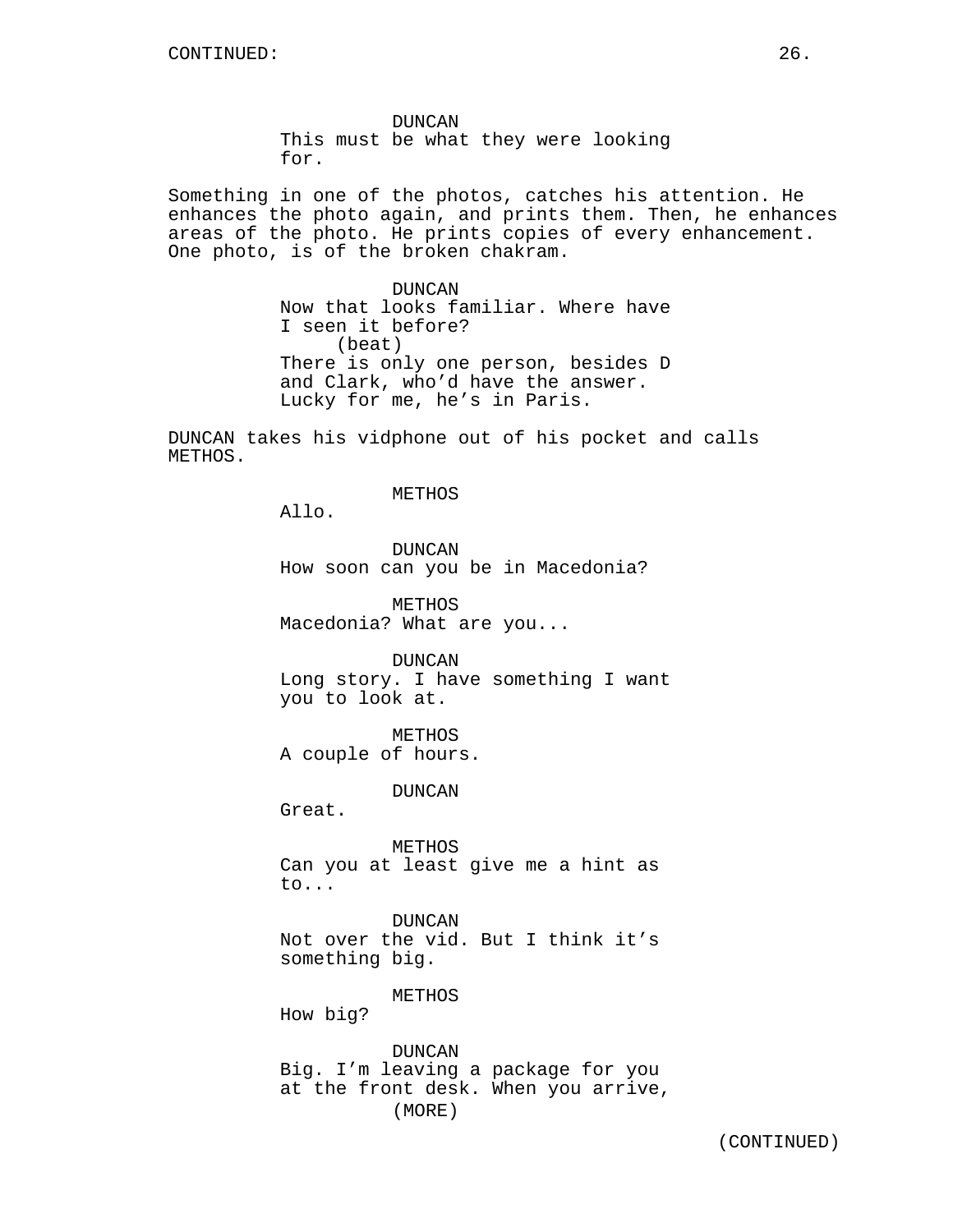DUNCAN (cont'd) pick it up. But don't open it. We'll discuss it together.

METHOS This sounds so cloak-and-dagger. What have you gotten into?

DUNCAN I'll tell you everything when I see you.

METHOS Right. I'm on my way.

DUNCAN disconnects the vidphone. He makes a few more prints of the enlarged section photos. Then, he puts all the photos in an envelope and seals the envelope. He writes ADAM PIERSON on the front of the envelope. He gathers up all his stuff and exits the room.

CONTINUE TO:

32 HALLWAY 32

DUNCAN heads down the hall to the front desk.

CONTINUE TO:

33 LOBBY - FRONT DESK 33

DUNCAN approaches the front desk and notices the same two girls are still there.

> DUNCAN Excuse me, miss?

CATHY gives SAM a "he's mine" look.

CATHY

It's Cathy.

## DUNCAN

Cathy.

CATHY So, did you get those pictures developed?

DUNCAN Yeah. I did. Thanks.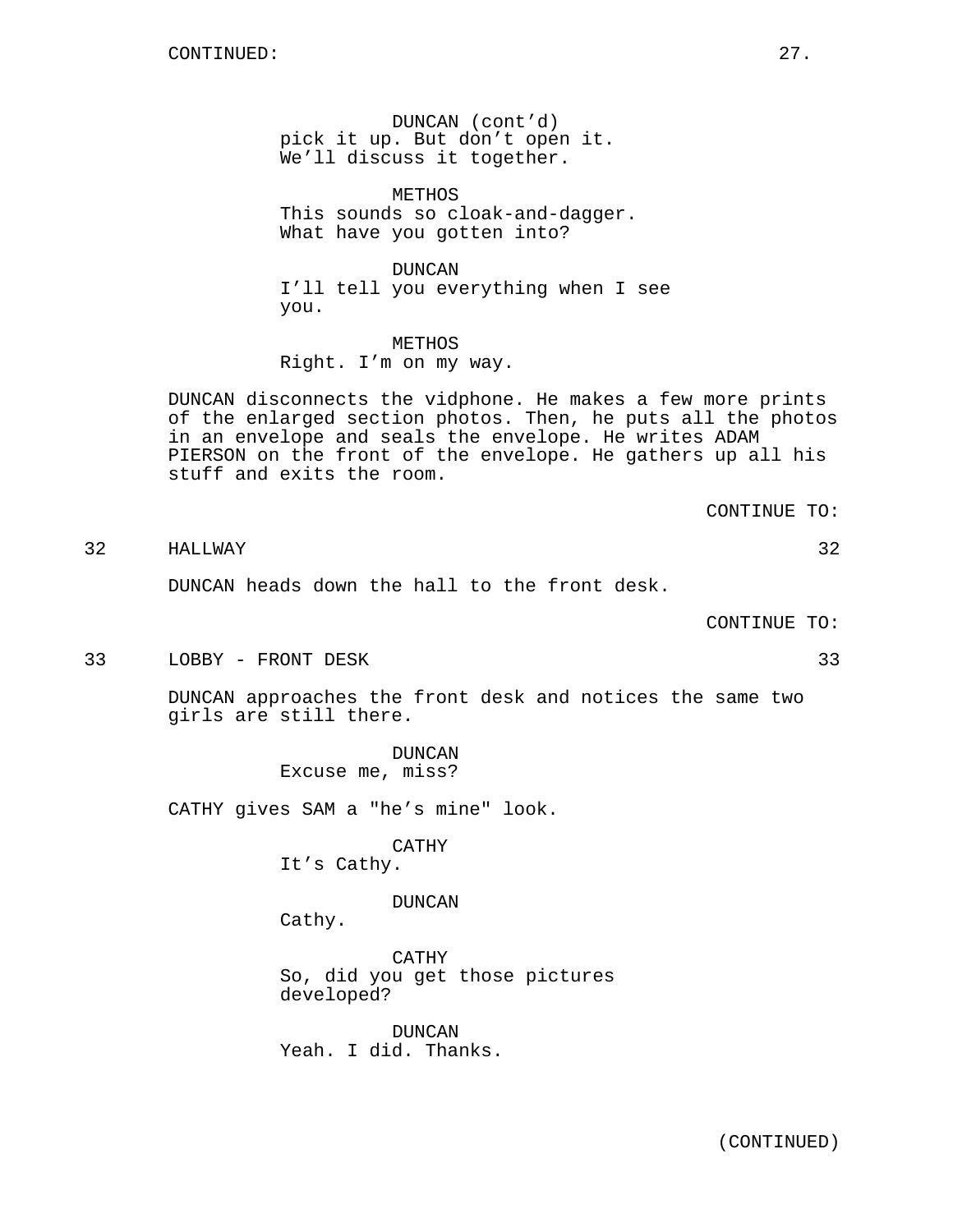CATHY No problem. Glad I could help.

DUNCAN gives her back the key.

DUNCAN

Here.

CATHY What's this?

DUNCAN The key to 113.

CATHY Oh right. Of course.

CATHY puts the key away and notices that DUNCAN is still there.

> CATHY Is there something else I can do for you?

A little voice inside her head is saying "please, please, please, say yes. Say..."

> DUNCAN As a matter of fact there is.

> > CATHY

Really?

DUNCAN

Yeah.

DUNCAN places the envelope on the counter.

DUNCAN Can I leave this here? My friend will be by later to pick it up.

CATHY tries not to let her disappointment show.

CATHY Sure. No problem.

DUNCAN

Thanks.

CATHY Is there anything else I can do for you?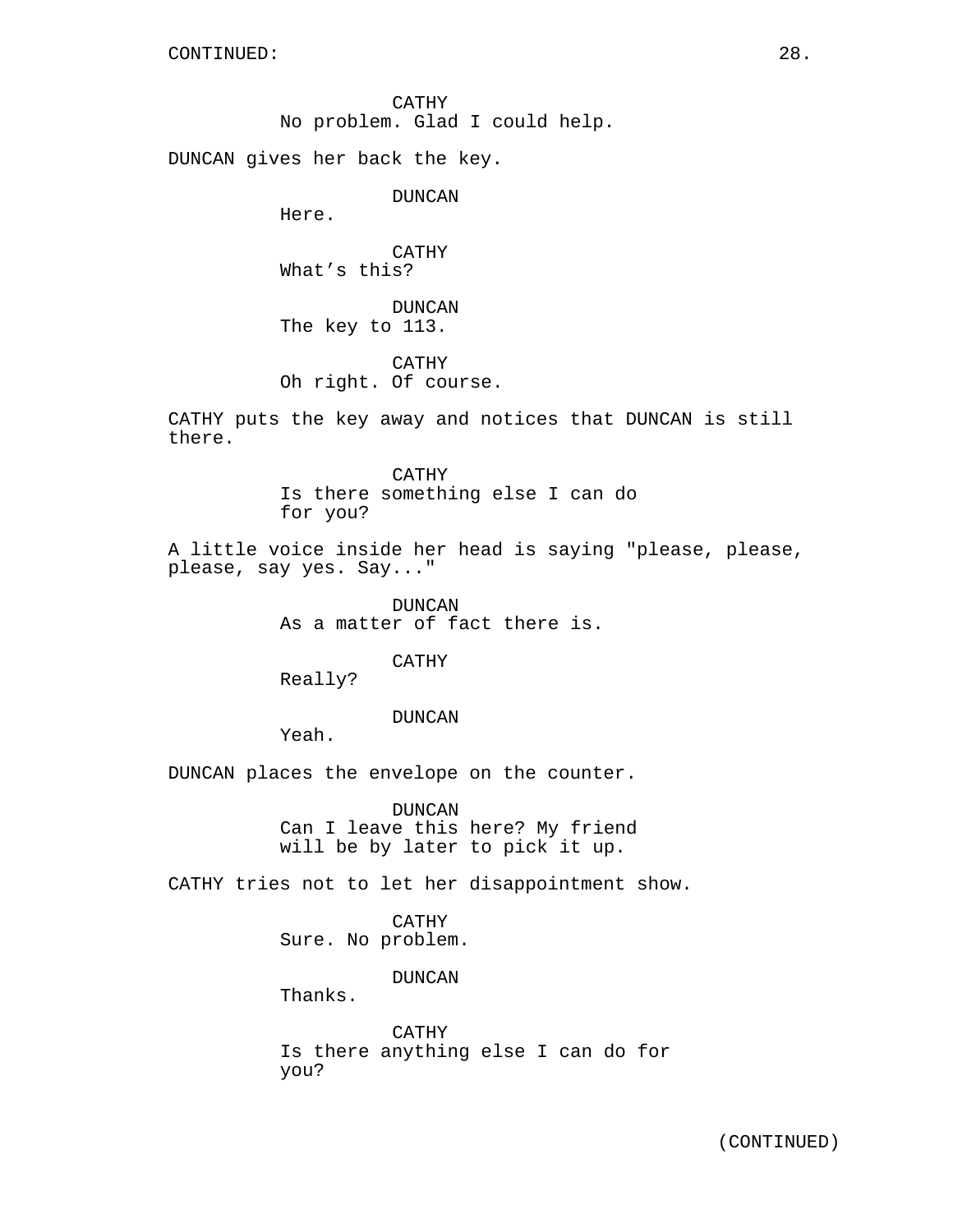DUNCAN No. That's all.

CATHY

You sure?

DUNCAN Yeah. I'm sure. Thanks.

DUNCAN turns to leave. He stops and looks at her when she says line.

> CATHY I could... call you when your friend gets here.

DUNCAN No. That won't be necessary.

CATHY Oh. Okay. But remember, if you need anything, I'm here.

### DUNCAN

Thanks.

DUNCAN leaves. CATHY watches him head to the elevator. Once he is in the elevator, she picks up the envelope and looks at it. She reads the name.

> CATHY Adam Pierson. Hmmmm...

SAM walks over.

CATHY I wonder what's in the envelope?

SAM Whatever it is, it's none of your...

CATHY Aren't you curious?

Momentary pause. SAM gives CATHY a look.

CATHY I bet it's those pictures.

SAM What makes you...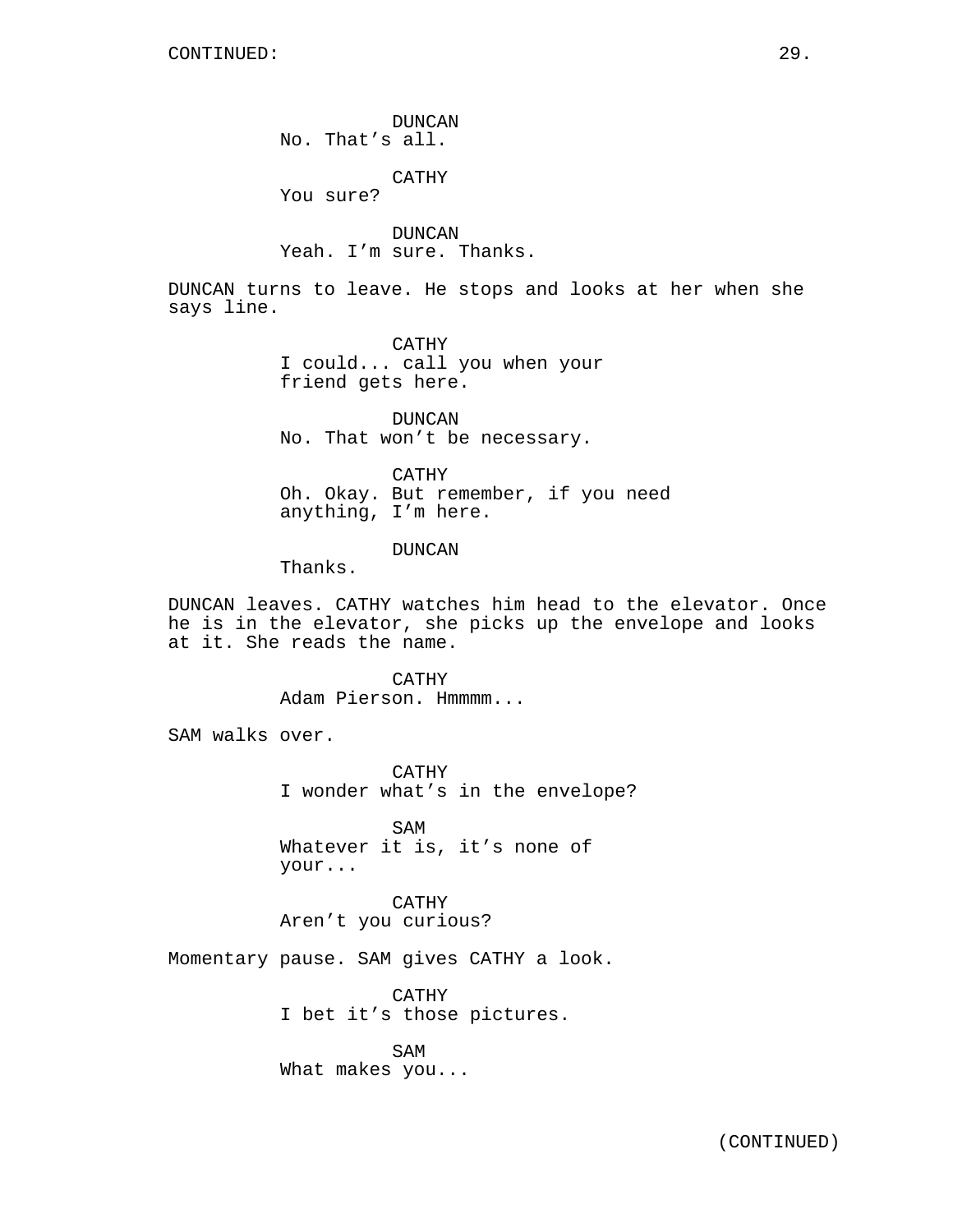CATHY Come on, Sam. No one uses film anymore. No one except for...

SAM Don't go there, Cat.

Momentary pause. CATHY looks back at the envelope.

CATHY Don't worry. I won't open it. I'll just wait til Adam gets here. Maybe he'll...

SAM Adam? Who's...

CATHY Duncan's friend. See.

Momentary pause. CATHY shows SAM the name on the envelope. SAM looks at the envelope, then at CATHY.

> SAM Just get back to work.

CATHY Okay. Okay. Geesh. Can't a girl have a little fun.

**SAM** Fun? Move on, Cat. MacLeod is out of your league.

CATHY gives SAM a look. SAM walks back to her station. CATHY places the envelope on the counter behind her and mutters the next line.

### CATHY

We'll see.

CATHY looks at SAM, then back at the elevator.

JUMP TO:

34 HOTEL ROOM (6:00PM) 34

DIANA and CLARK are in the middle of a conversation.

DIANA Now all we have to do is find some excuse to get away from Mac. I mean after this morn...

(CONTINUED)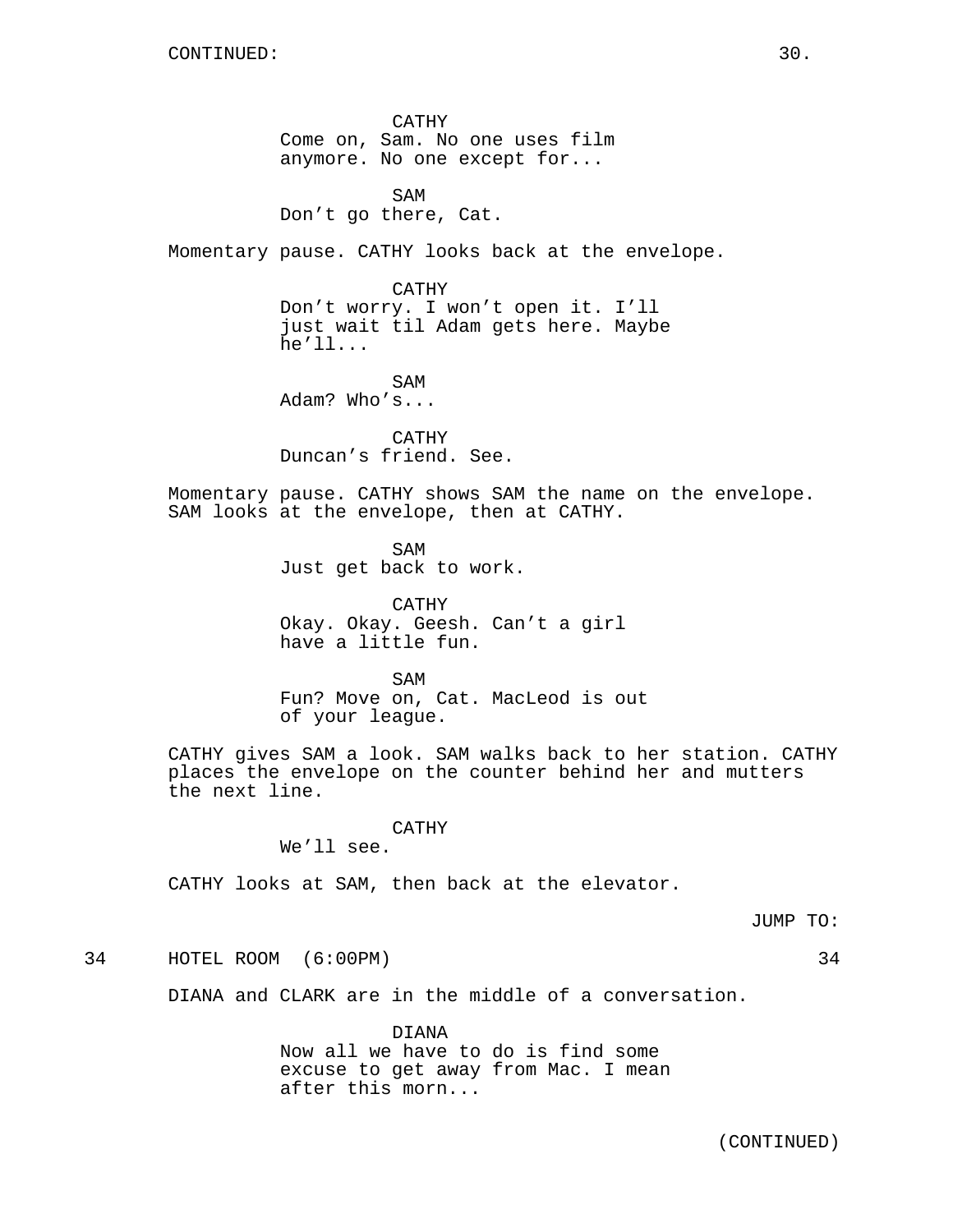The door opens. DUNCAN enters. DIANA and CLARK stop discussing whatever it was they were discussing.

> DUNCAN Have you guys eaten yet?

> > DIANA

No. Why?

DUNCAN Well, I was just talking to Methos...

DIANA and CLARK are curious, Methos? DUNCAN continues his line without breaking.

> DUNCAN ...seems like he'll be in the area for a few hours and I thought that maybe we could all go out to dinner.

> DIANA Sure. Sounds great. I haven't seen Methos in...

> > DUNCAN

Good.

DIANA walks over to DUNCAN.

DIANA

Ah, Mac?

DUNCAN

Yeah?

DIANA Sorry for snapping at you earlier. I didn't mean it.

DUNCAN

It's okay, D.

DIANA looks at him with a raised eyebrow. So does CLARK.

DIANA

Really?

DUNCAN

Really.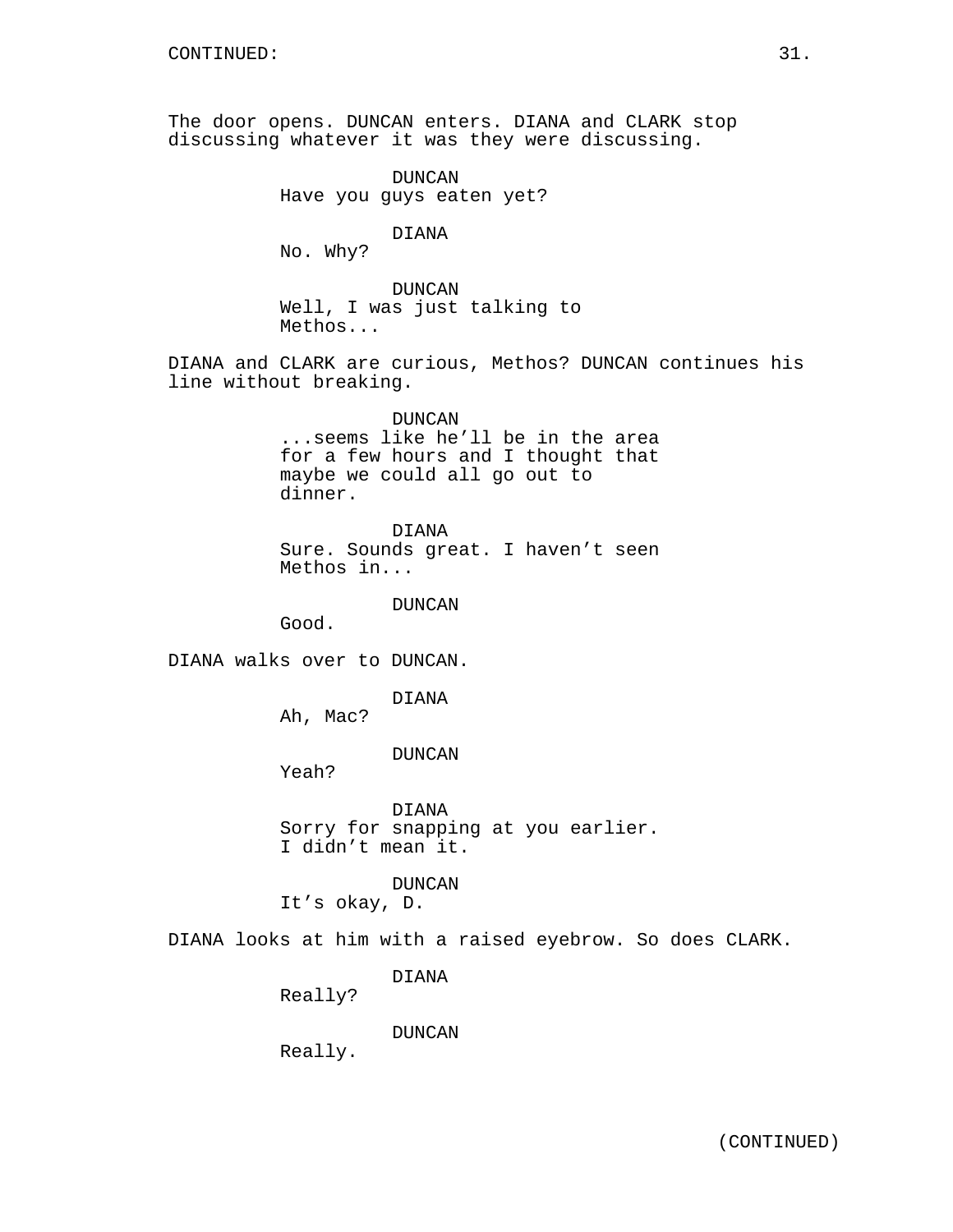### DIANA So, you forgive me?

DUNCAN places his hands on her shoulders.

DUNCAN Of course. You know I can't stay mad at you.

She smiles. He kisses her. When he breaks the kiss, she gives him a deep penetrating glare. A glare that looks like she is looking straight through him. She is. Sort of. She's probing him.

> DIANA What's wrong?

DUNCAN Wrong? Nothing's wrong. What makes you think something's wrong?

DIANA Mac, I can tell from the way you kissed me that... (beat) You're still mad at me, aren't you?

DUNCAN No. I told you I wasn't.

Momentary pause.

DIANA Then what is it? There has to be something.

Momentary pause. DUNCAN decides to make something up - fast.

DUNCAN

It's Methos.

# DIANA

Methos? What about him?

Momentary pause. DUNCAN hopes she won't be able to tell he is lying.

> DUNCAN I think he and Carol are having problems.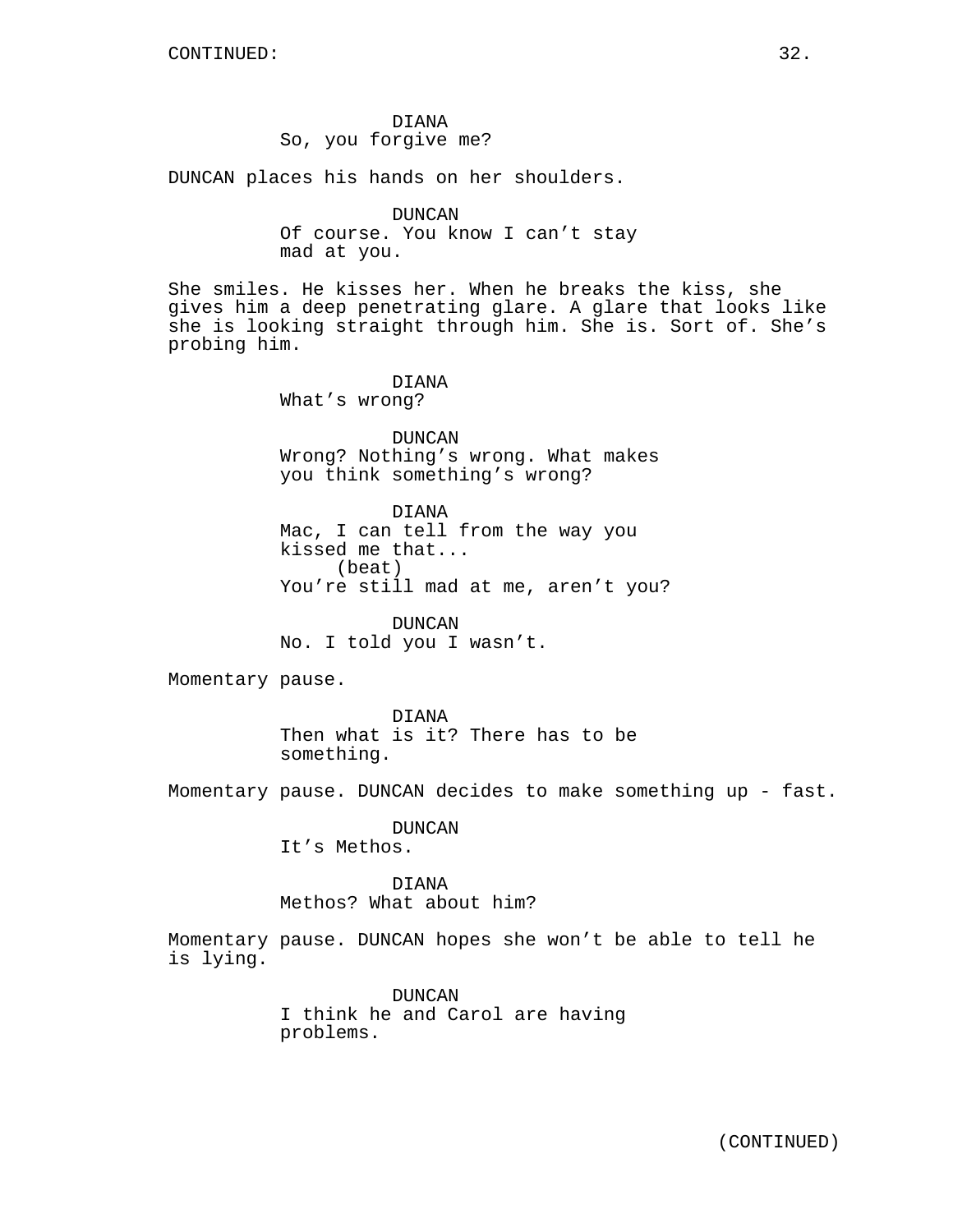DIANA

Again?

DUNCAN I think his being in the area is just an excuse. I think he just wants to...

DIANA ...talk to you. Alone. Why didn't you just say so?

DUNCAN Well, because I...

DIANA

Tell you what. The four of us will have dinner together, then Clark and I will take off. You and Methos can have some time alone.

Momentary pause. DUNCAN is surprised.

DUNCAN You don't mind?

DIANA Of course not. You can have your talk with Methos, then...

DIANA wraps her arms around DUNCAN and pulls him close.

DIANA ...you can come back here and you and I can be alone.

She presses herself up against him.

DIANA And we won't be talking.

DUNCAN smiles and kisses her. CLARK rolls his eyes. DUNCAN breaks the kiss.

> DUNCAN I better make the restaurant reservation.

DUNCAN heads to the phone. CLARK walks over to DIANA. They talk quietly.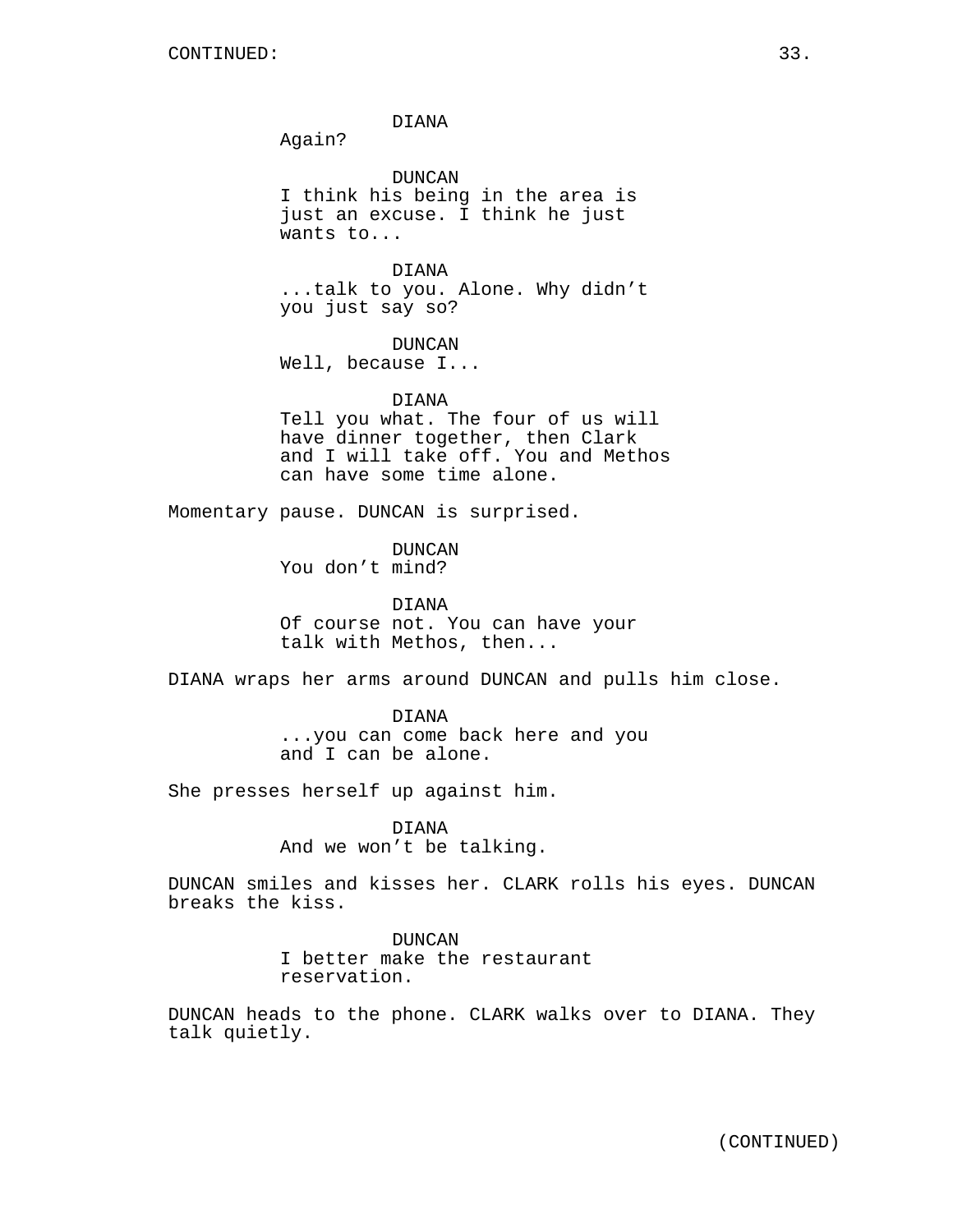DIANA That was easier than I thought.

CLARK Maybe too easy.

DIANA gives CLARK a look.

CLARK I think I'll leave you two alone for a while.

DIANA Why? Where are you...

CLARK

Later, mom.

CLARK heads to the door. DIANA gives him a questionable look. DUNCAN hangs up the phone as CLARK is opening the door.

DUNCAN

Where are you off to?

CLARK Nowhere in particular. Just thought I'd look around.

DUNCAN raises an eyebrow in curiosity.

DUNCAN

Oh?

## CLARK See ya later.

CLARK opens the door and exits - closing the door behind him. DUNCAN goes to DIANA.

> DUNCAN What's going on?

DIANA looks at DUNCAN, totally confused.

DIANA

What?

DUNCAN Something's not right.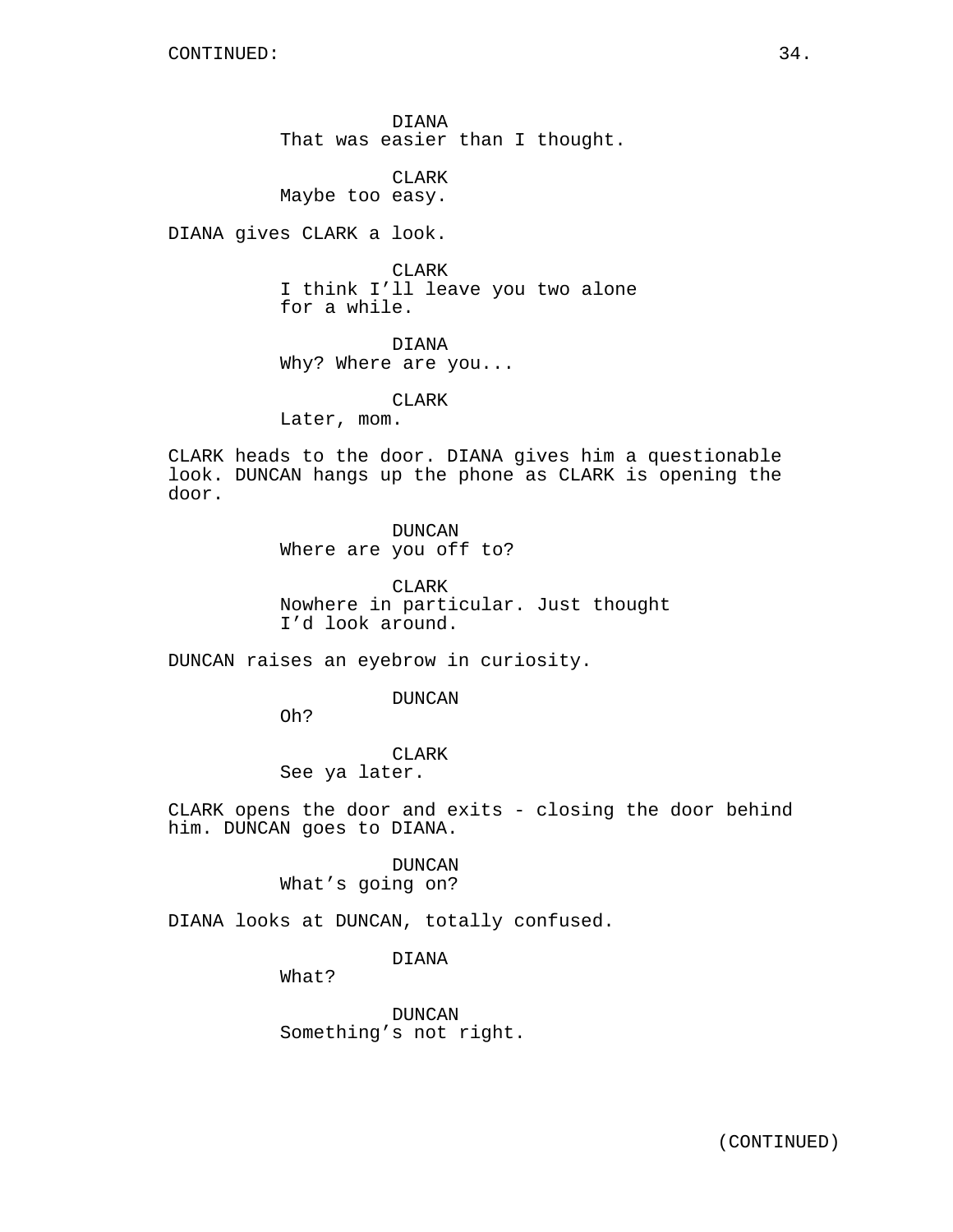DIANA What do you mean?

DUNCAN What are you up to?

DIANA I'm not up to anything, honest.

DUNCAN

Really?

DIANA

Yes. Really.

DUNCAN I don't buy it. I mean... when was the last time Clark walked out of a room? Why walk? Why not just...

DIANA Are you okay?

DUNCAN I'm fine. Why?

DIANA Are you sure?

DUNCAN Yes. I'm sure. It's just...

Momentary pause.

DIANA

Just what?

DUNCAN

Nothing.

DIANA Okay. If you say so.

Momentary pause. DUNCAN looks at her.

DIANA

What?

DUNCAN Have I mentioned lately how good you look?

DIANA raises an eyebrow in curiosity. She wonders where he is going with this. He walks closer to her.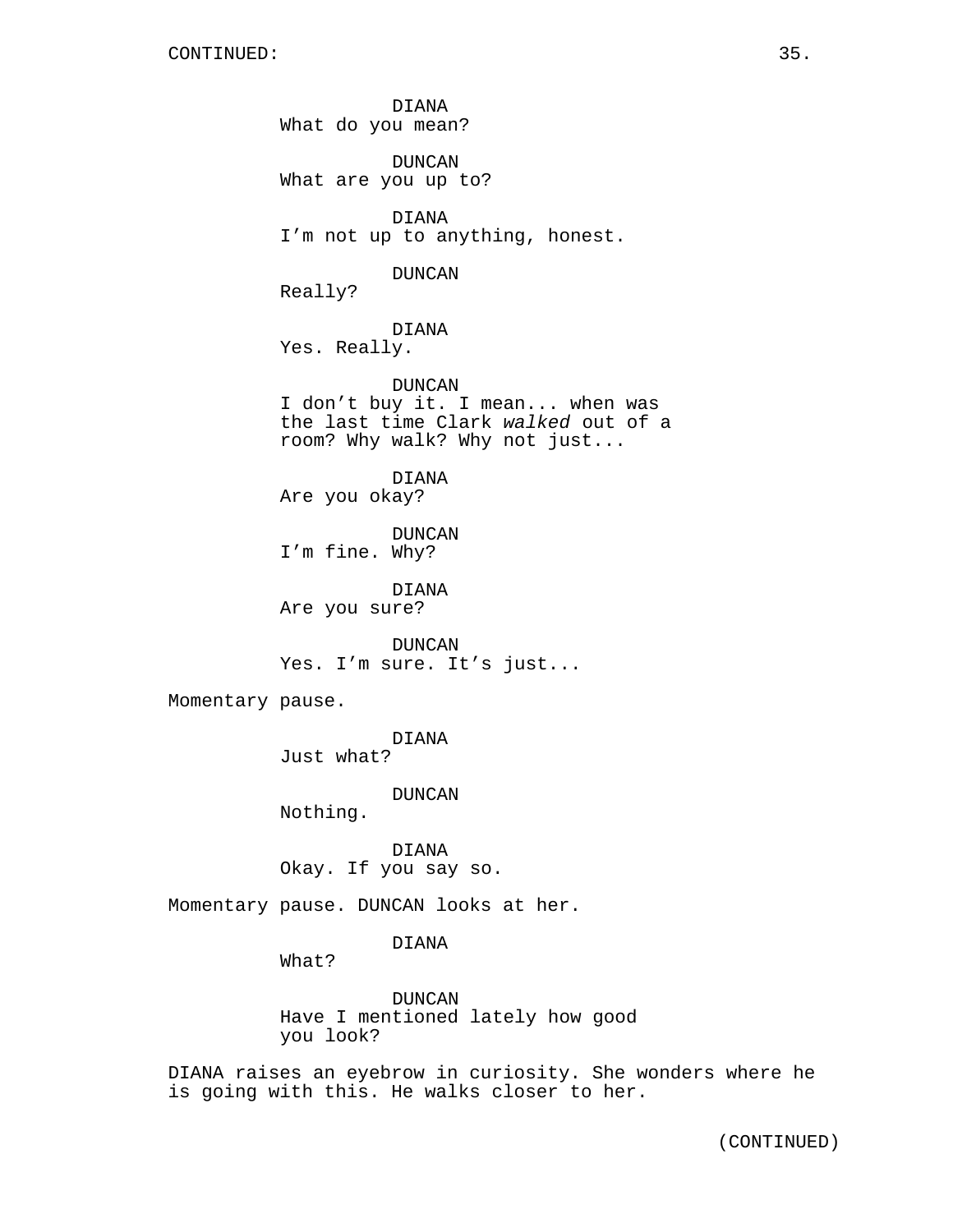DIANA Not lately.

DUNCAN Well, you look soooo good.

DIANA

(smile) How good?

He wraps his arms around her and looks into her eyes. He smiles.

> DUNCAN You know what I want to do to you right now?

DIANA I could guess.

He nuzzles her neck and starts kissing it.

DIANA

I thought we were going to wait till after you talked Methos.

He whispers in her ear.

DUNCAN That's so far away. I want you now. I need you now.

DIANA But, Mac, I...

DUNCAN kisses her. She breaks the kiss.

DIANA I suppose we could start things now. Then break for dinner. Then after you come back we could, pick up where we left off.

DUNCAN

Good.

He kisses her again. She teleports them to the bed. They appear on the bed naked. He is on top of her. They break the kiss. She looks at him.

> DIANA Well, I'm all yours.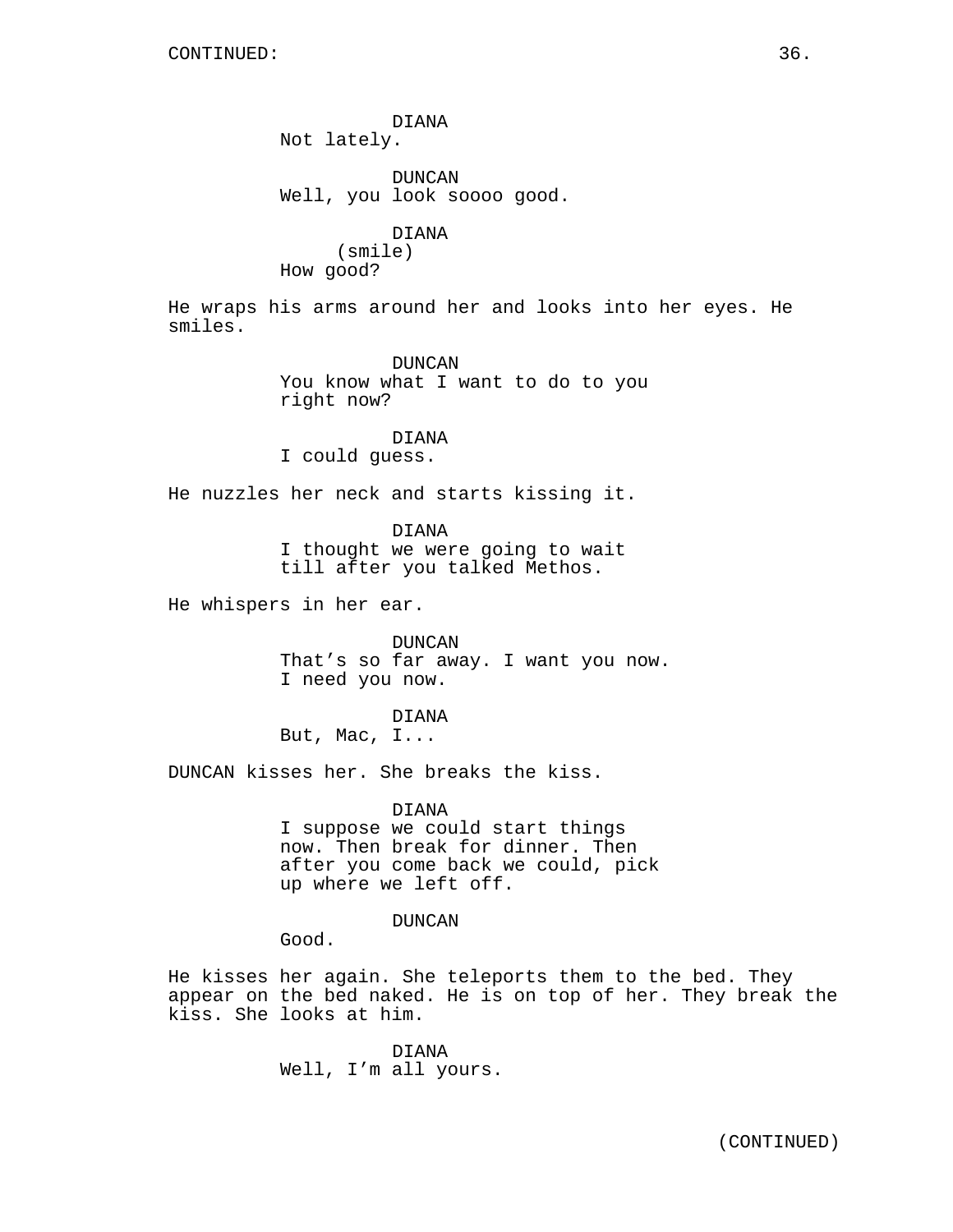# DUNCAN And I'm yours.

He kisses her again. His hands start to explore her body.

35 LOBBY - FRONT DESK (6:30PM) 35

CLARK is at the front desk talking to CATHY. They appear to be flirting with each other. SAM is watching them.

> CLARK So, do you like working at a hotel?

> CATHY Yeah. You meet all sorts of people.

CLARK I could imagine.

CATHY Like earlier today.

CLARK raises an eyebrow in curiosity.

CLARK

Oh.

CATHY There was this guy. He wanted to use a darkroom.

CLARK A darkroom? What for?

CATHY

Pictures.

### CLARK

Pictures?

CATHY He said he had some "explosive" photos to develop and he didn't trust a lab.

CLARK Who uses film these days?

# CATHY

I know. That's what I thought. I mean the only people I know of that still use film are...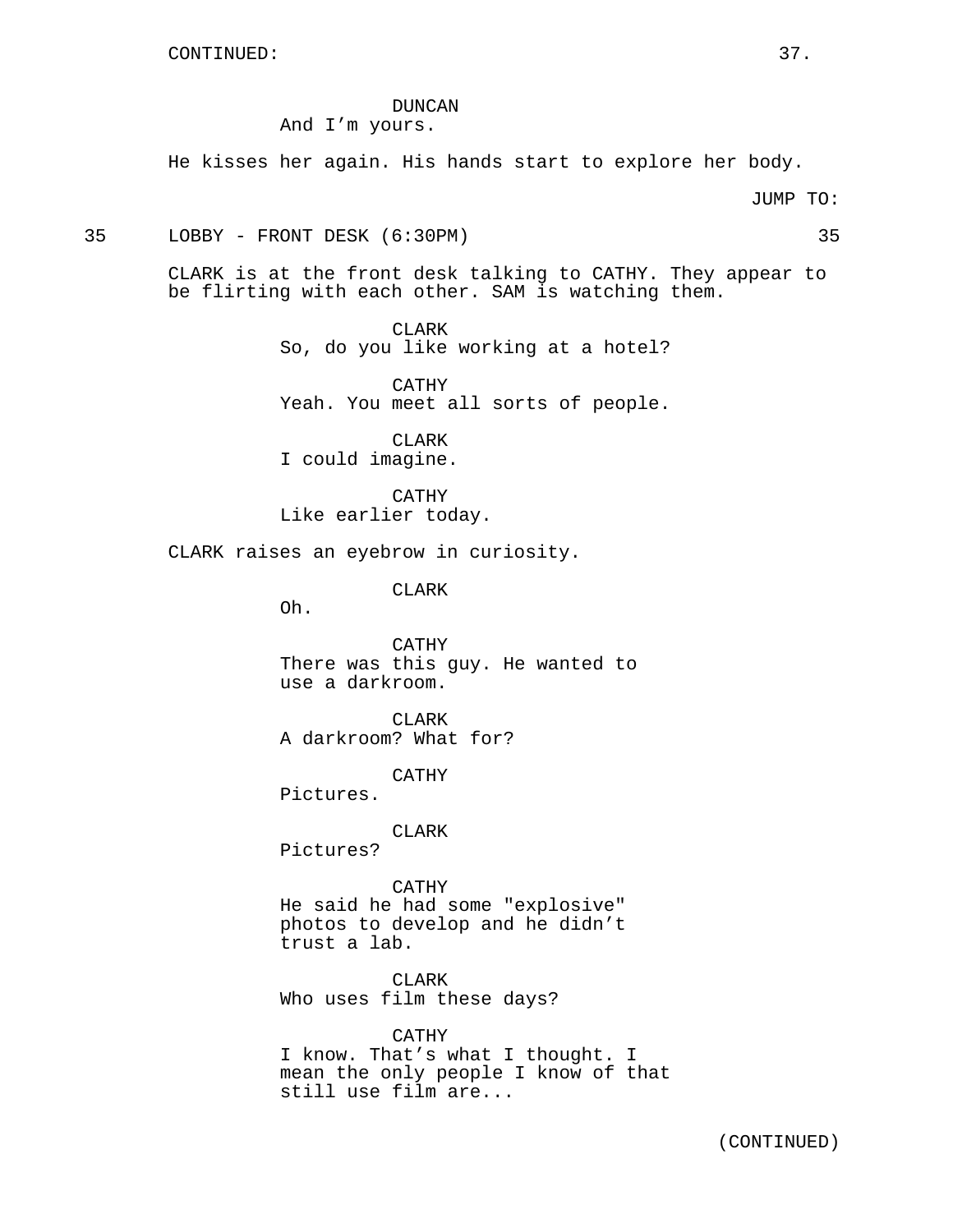CATHY stops talking as she notices the look on CLARK's face. CLARK knows that Duncan still likes to use film for some things and wonders if that is who she is referring to.

> CATHY Are you okay?

# CLARK

What?

CATHY changes the subject.

CATHY So, what about you? What do you do?

CLARK A little of this. A little of that. You know.

CATHY How long are you here?

**CLARK** Not sure, why?

CATHY

No reason.

CLARK looks at her, trying to read her mind. What he sees is intriguing. Maybe, if there is time, he'll take her up on her thoughts.

> CLARK Well, gotta go. See ya later.

CATHY smiles at him.

CATHY I'd like that.

CLARK leaves. SAM watches CATHY watch CLARK exit the hotel. SAM goes over to her.

> SAM You've moved on already, hunh?

> > CATHY

What?

SAM So, what do you think?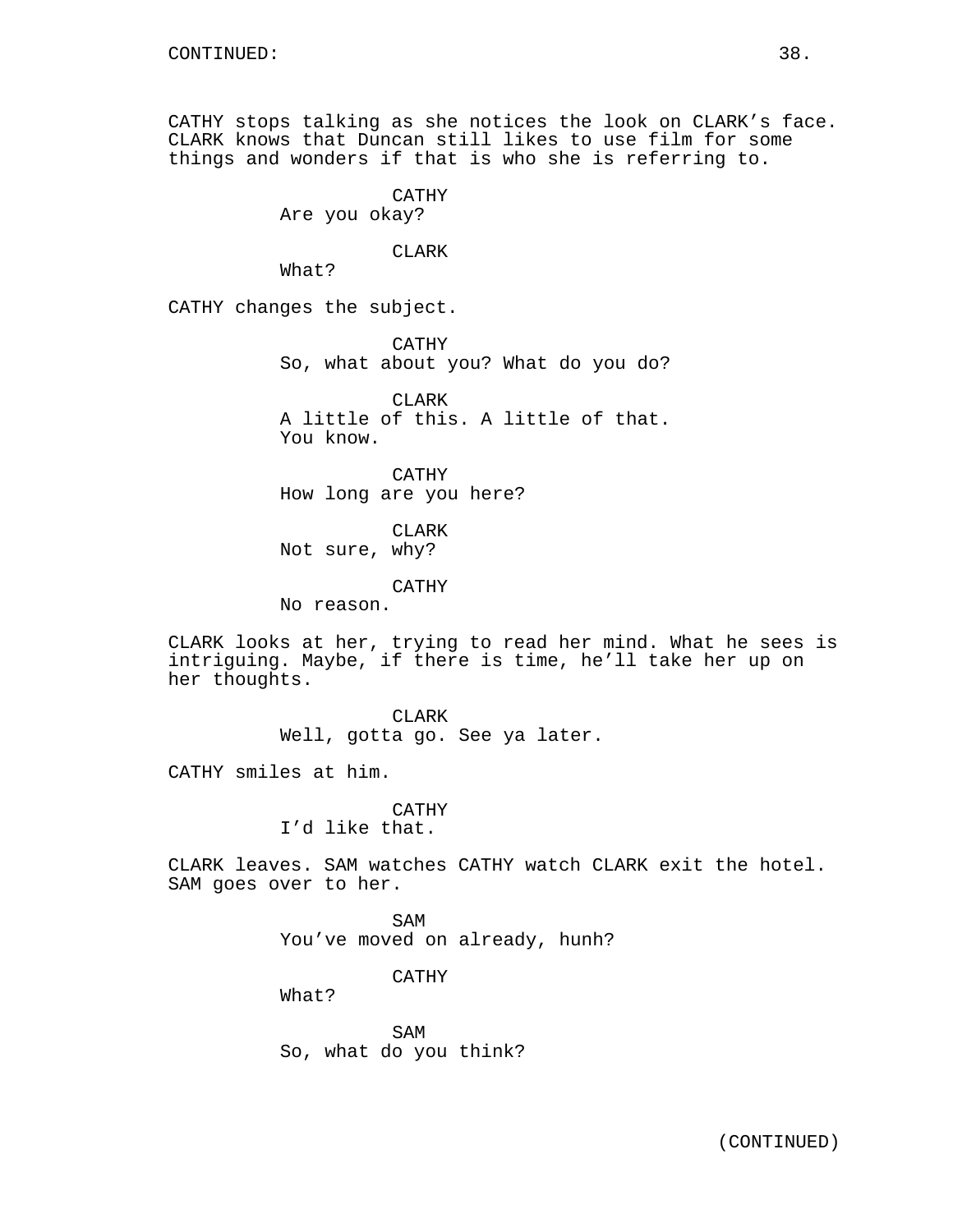CATHY About? SAM Clark, of course. CATHY raises an eyebrow in curiosity. CATHY You know him? SAM Don't you? CATHY gets a "here we go again" look. CATHY How could... SAM You were here when they checked in. CATHY They? SAM Yes. They. Momentary pause. SAM can see that CATHY is curious. SAM He checked in with his mother, remember? CATHY Ummm... Should I know... SAM Diana Marsson. CATHY Who? SAM Oh my god. You really don't know. Momentary pause. CATHY Sam, who is...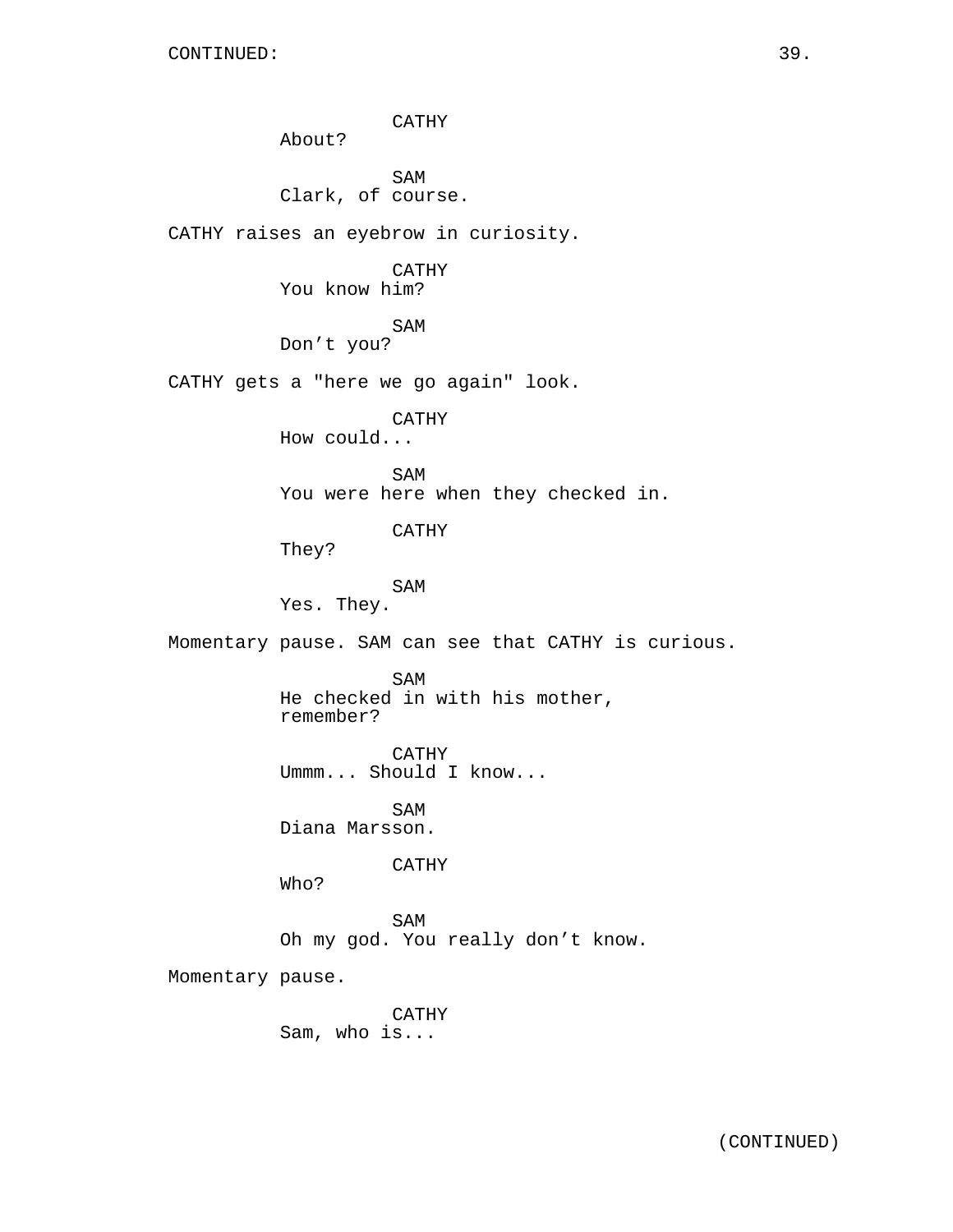SAM Miss Marsson, is Duncan MacLeod's girlfriend. CATHY That would make... SAM That's right, Cat. CATHY Are you sure that Clark is Duncan's son? I mean they look nothing alike. SAM Positive. CATHY But, Clark said his last name was Alcides. If... SAM Look, you are attracted to both, right? CATHY Yeah, so what? SAM There you go. You... CATHY No. This can't be happening. There has to be... SAM You're gonna have to choose, Cat. You can't go chasing both father and son. CATHY I still don't think Clark is his son. Duncan isn't old enough to be Clark's father. SAM How do you know? CATHY I... I...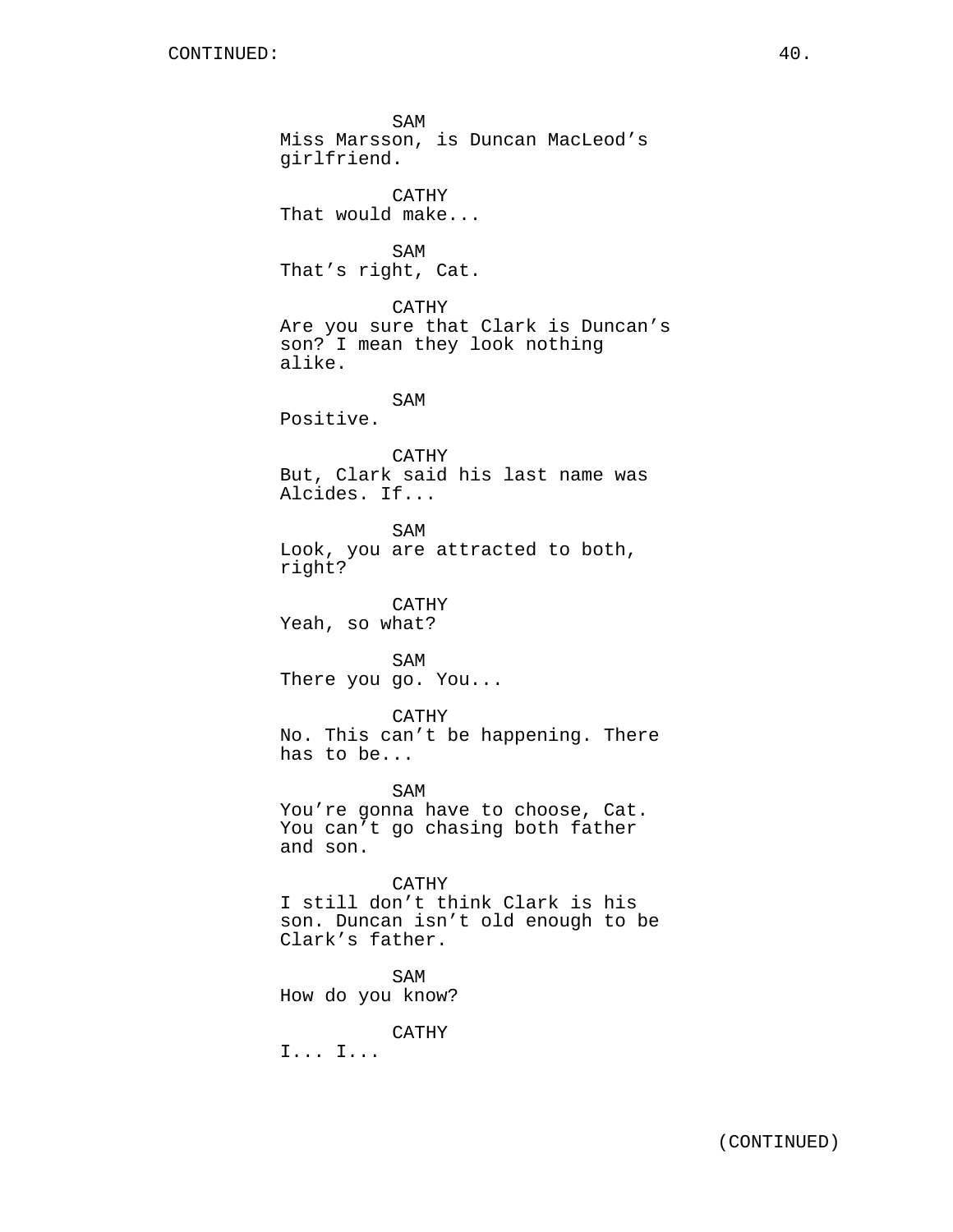SAM If I were you, I'd forget about Duncan and work on Clark. (beat) With Clark, you won't have anyone to compete with. Whereas with Duncan, there will always be Diana.

CATHY I guess. And Clark did seem interested, didn't he?

SAM I think so.

CATHY

Hmmmm...

SAM Okay, enough talk for now. Get back to work.

# CATHY

Right.

SAM returns to her station, and CATHY returns to hers as well.

### JUMP TO:

36 METHOS' ROOM (8:30PM) 36

DUNCAN and METHOS enter.

METHOS Okay, Mac. What's the big emergency? (beat) And why, if it was so important, did we have to have dinner first? And...

DUNCAN Did you pick up the envelope at the front desk?

METHOS Yes. It's over there.

METHOS points to the table. He looks at DUNCAN and smiles.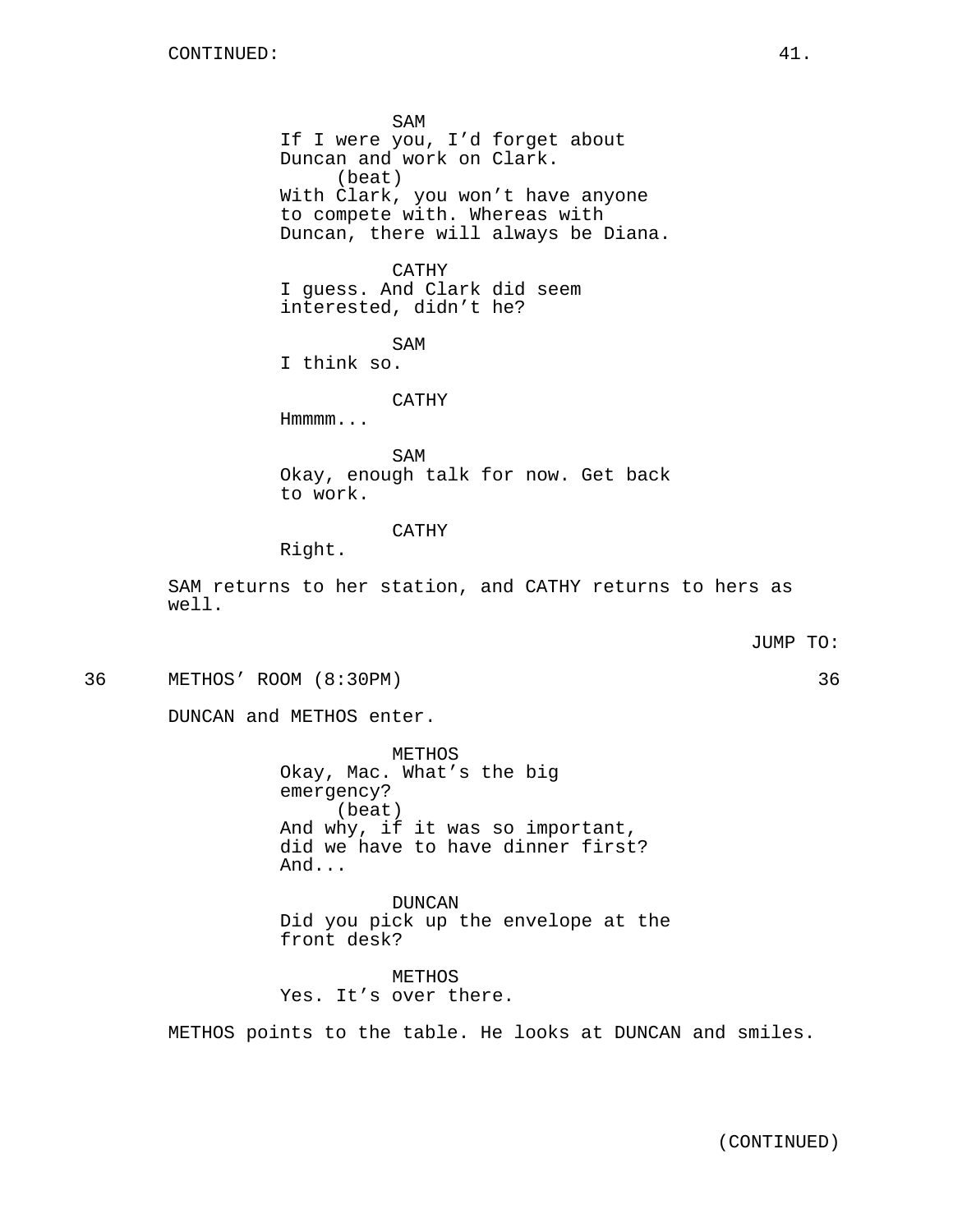METHOS And the girl who gave it to me asked me to say hi to you. (beat) I think she likes you.

DUNCAN gives him a look.

DUNCAN Funny, Methos. Real funny.

METHOS goes to the table and picks up the envelope.

DUNCAN Did you open it?

METHOS I told you I wouldn't.

DUNCAN

Good.

DUNCAN takes the envelope.

METHOS So, Mr. Bond, what's in the envelope.

DUNCAN Sit down and find out.

DUNCAN and METHOS sit on the sofa. DUNCAN opens the envelope and dumps out the photos. He picks up the one with the "warning" on it.

> DUNCAN First, what do you make of this?

DUNCAN hands METHOS the picture.

METHOS Looks like Ancient Greek.

DUNCAN That's what I thought. (beat) Can you read it?

METHOS looks to DUNCAN.

METHOS Why don't you ask Diana to translate it? She...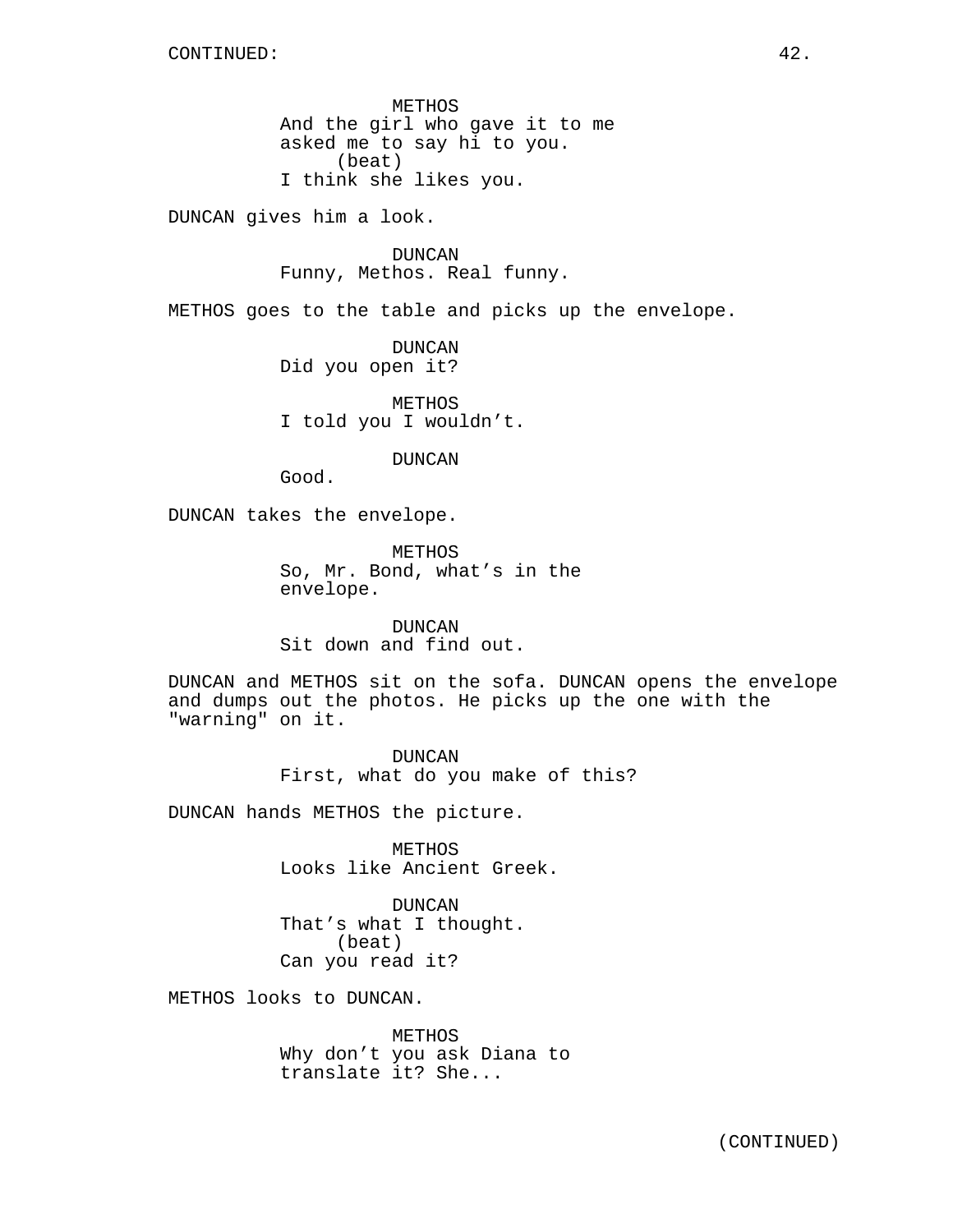DUNCAN

I can't.

METHOS

Why not?

DUNCAN I'll get to that later.

Momentary pause. METHOS looks back at the photo.

DUNCAN

So, can you read it?

METHOS stares at the photo.

METHOS

Let's see...

Momentary pause. METHOS translates the warning.

METHOS All... ye who enter... beware... the wrath... of the... God of War.

DUNCAN The God of War. Ares. Figures.

METHOS looks at DUNCAN with a look of curiosity and concern.

**METHOS** Where did you get this?

DUNCAN spreads out the other photos.

DUNCAN What about these?

METHOS Mac, I'll ask you again. (beat) Where did you get these?

DUNCAN

A cave.

METHOS

A cave?

METHOS looks through the photos. He finds the photos of the tomb area.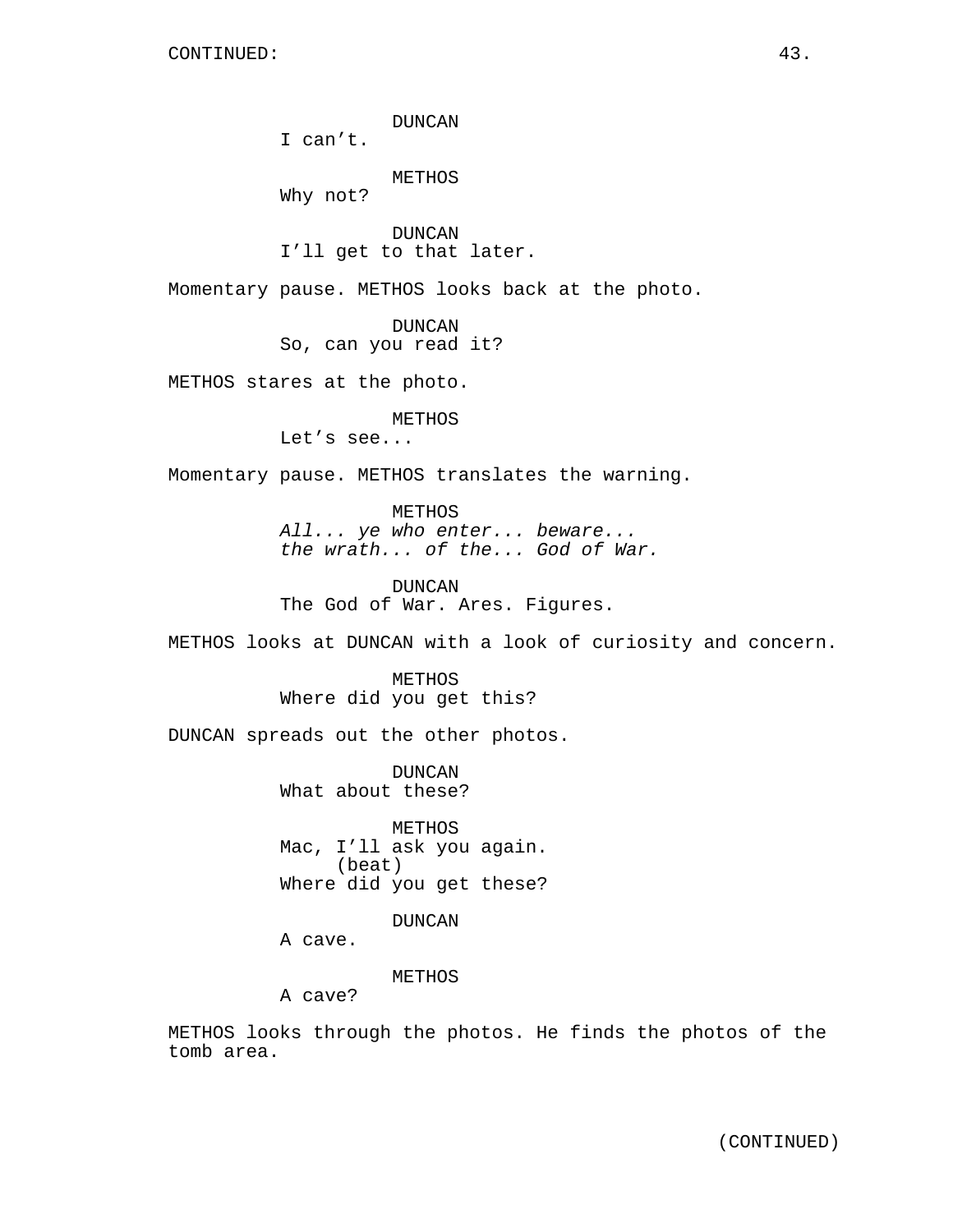METHOS Looks more like a tomb. DUNCAN looks at METHOS with a raised eyebrow. DUNCAN A tomb? Whose tomb? Ares? No way. (beat) We all know that Ares isn't dead. He... METHOS The first photo said "Beware the wrath of the God of War". If this tomb belonged to Ares, why would anyone who entered have to be worried about his wrath? (beat) No. The tomb probably belonged to some mighty warrior. METHOS is still studying the photos. DUNCAN looks at METHOS. DUNCAN There is something I should tell you. When I took these two photos... DUNCAN points to the two photos of the tomb entrances. DUNCAN I didn't see that. METHOS looks at him. METHOS What? DUNCAN I saw a solid wall with an etching and a symbol. METHOS An illusion. To hide the entrances.

> DUNCAN Probably. But why did...

METHOS A camera can't take a picture of what is not really there. To you and me it is a solid wall. To the camera, it is a doorway.

(CONTINUED)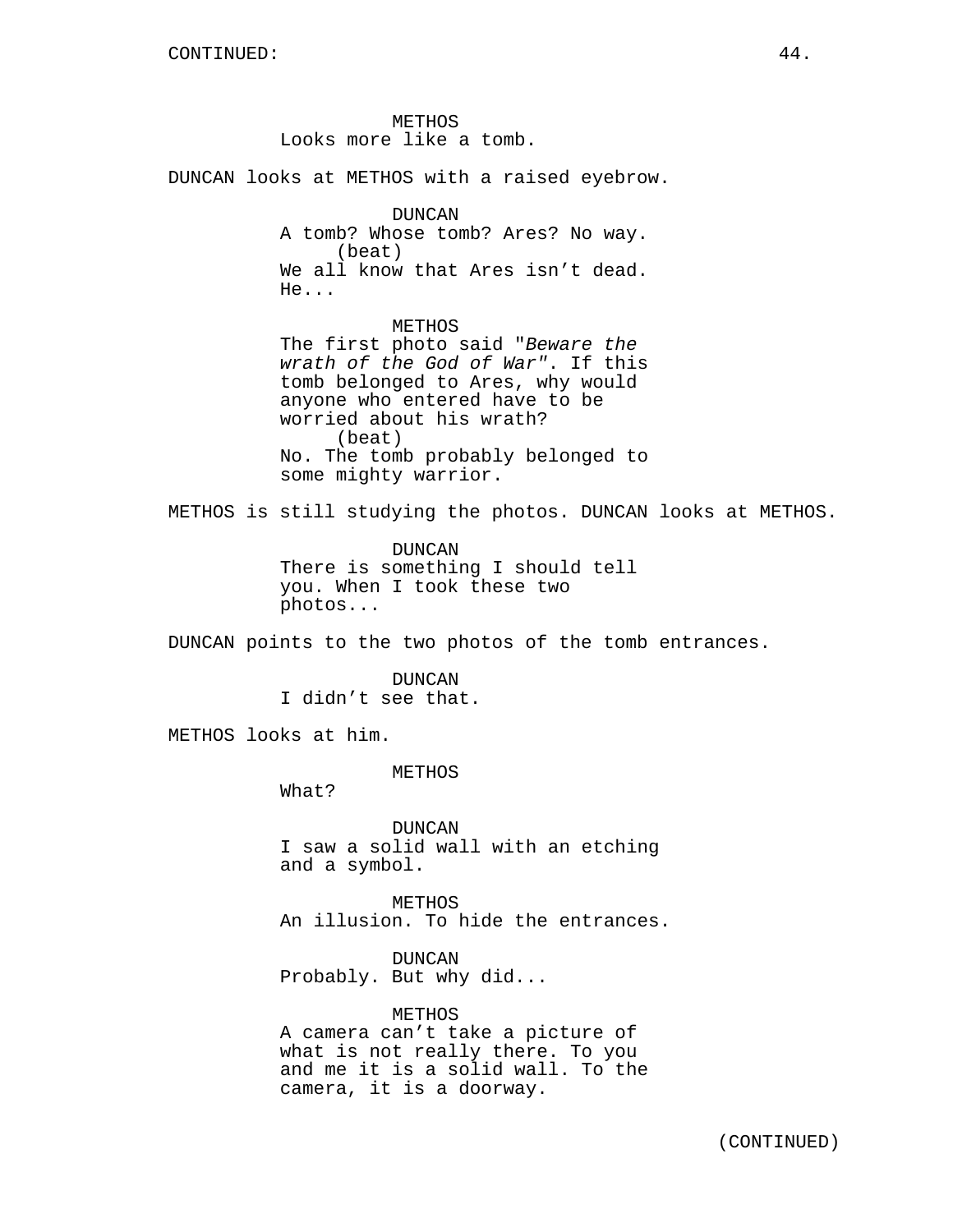(beat x2) You have to take me there. I have to see this...

DUNCAN There's one more thing. I think Diana knows about this place.

METHOS Why would you...

DUNCAN Because I followed her there.

**METHOS** You followed her?

### DUNCAN

Well, not exactly. When I got up this morning, they were gone. But they had left a map on the table. The map had a lot of lines all crossing at a certain point. I went to the point indicated, and found the cave.

METHOS picks up the photo of the sarcophagus.

#### METHOS

I think you might have been right in the first place.

### DUNCAN

What?

METHOS points to the image on the sarcophagus.

METHOS Look like anyone we know?

DUNCAN looks at the photo, really looks at the photo.

# DUNCAN

Ares.

METHOS agrees.

METHOS

Ares.

DUNCAN thinks of something.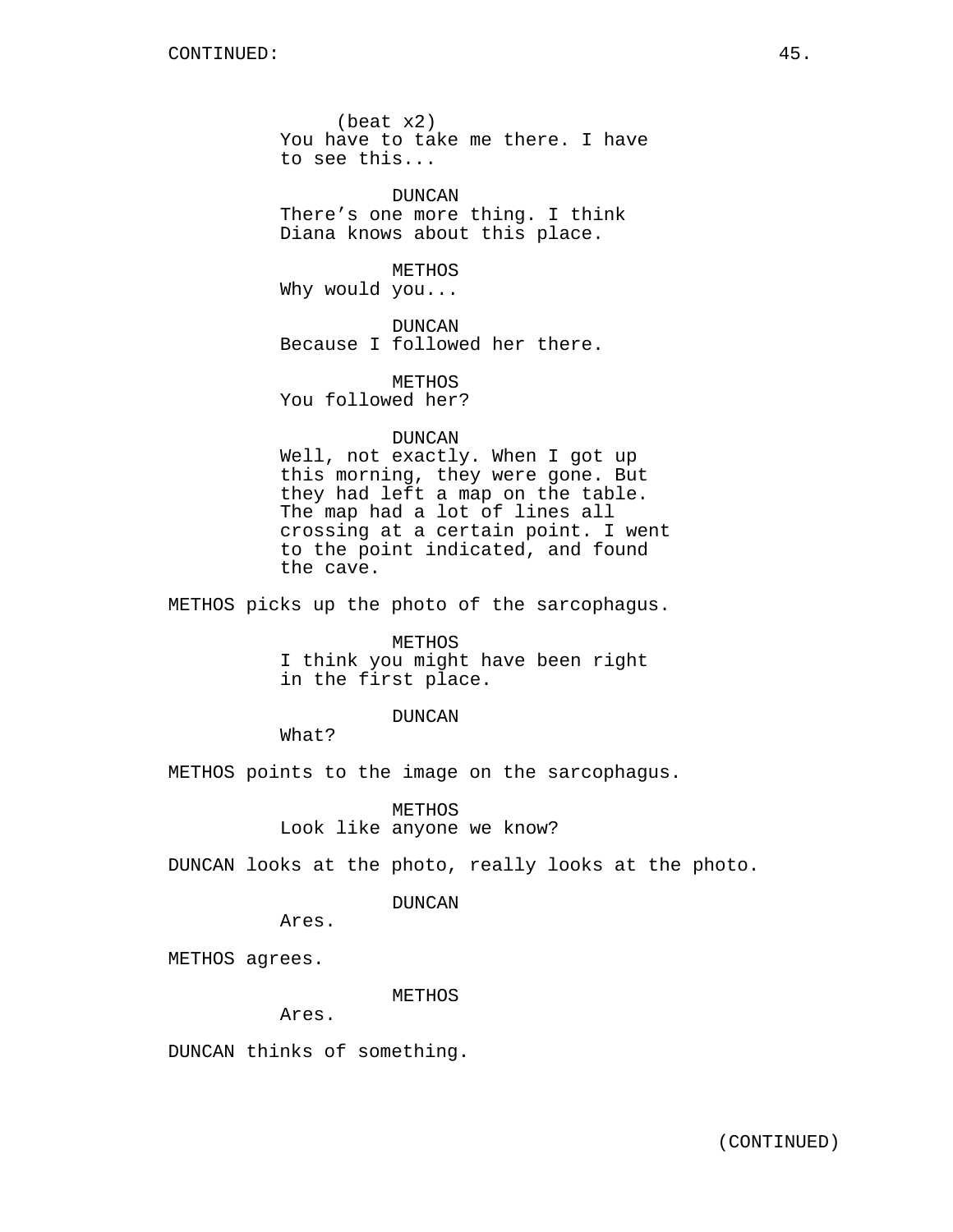DUNCAN

Wait.

(beat) We both know that Ares is alive. We've met him.

METHOS

Yes. But remember, that when Diana went back, she brought Clark and Ares back with her.

# DUNCAN

So if Ares died in Ancient Greece, why do I remember meeting him?

# METHOS

I don't know. I mean, I was alive then so, if Diana and Ares changed history, I should remember the new history. But I don't. I never was very good at temporal history. It's way to confusing.

DUNCAN So, if this really is Ares' tomb... the only way D would know where it was, was if he died before she came back.

Something else in the photo catches METHOS' eye. He says his line while trying to see if there is a close-up of the item that has attracted his attention.

> METHOS Who says he died?

DUNCAN You know something?

METHOS stops and looks at DUNCAN.

#### METHOS

Me? No. I was just...

# DUNCAN

Think Methos. Like you said, you were alive then. Surely you...

METHOS Mac, I left Greece the same day Clark gave me that holodisk. I never went back.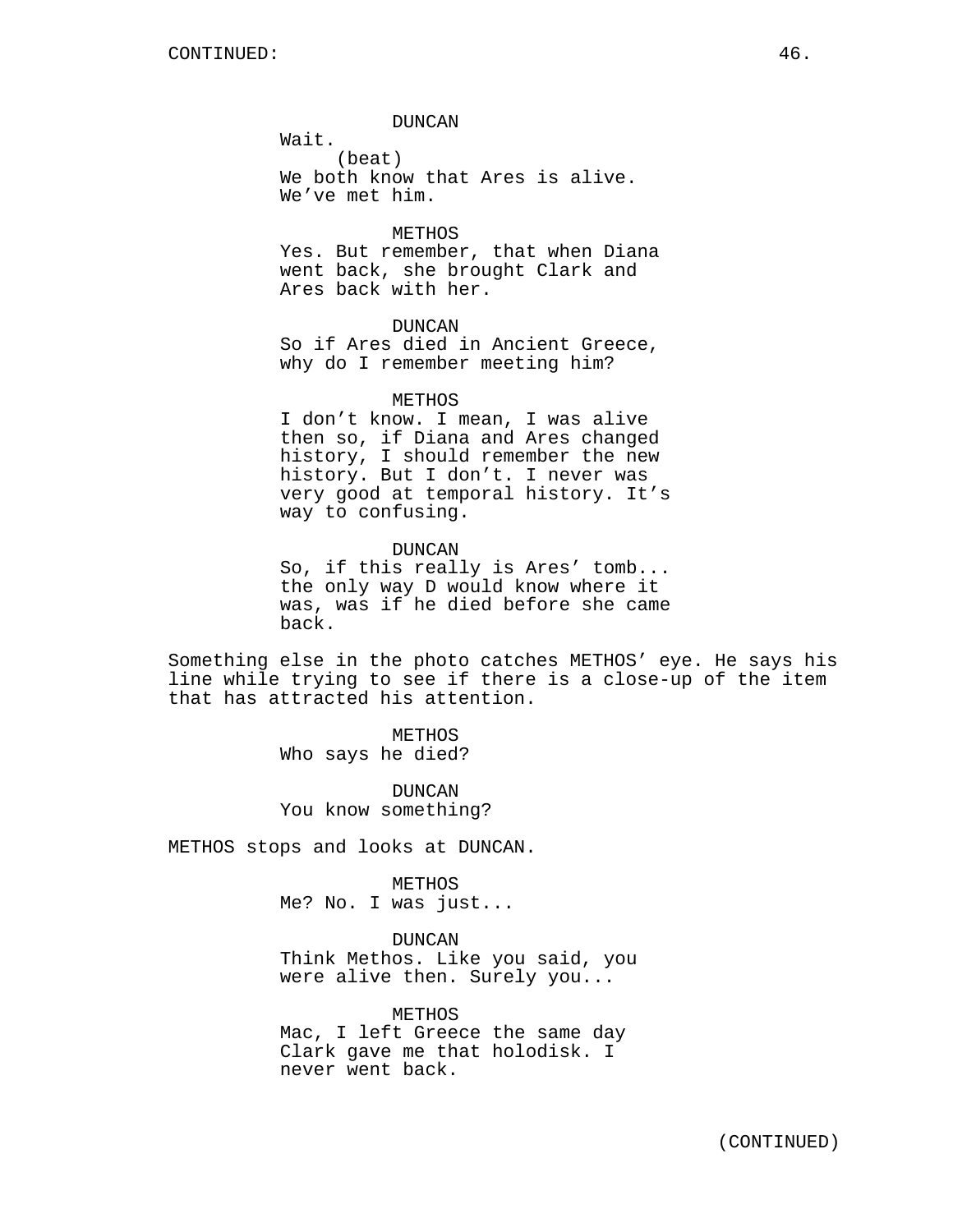DUNCAN

Never?

**METHOS** Well, not while the Gods ruled.

DUNCAN

Oh.

METHOS resumes his search through the photos. DUNCAN wonders what he is looking for. Momentary pause. DUNCAN suddenly thinks of something.

> DUNCAN Wait. You remember Clark giving you the holodisk. You have the disk.

METHOS doesn't understand what that has to do with anything.

# METHOS

Yes.

DUNCAN That means that you, we, should be living in their altered reality.

METHOS looks at him.

DUNCAN

Which means we shouldn't remember meeting Ares, because it never happened. Yet it did. But...

METHOS

Mac, stop. Don't even try to figure it out. Temporal Physics is... well it's... complicated.

METHOS resumes his search.

DUNCAN

Methos, it only stands to reason that if Clark went back in time and gave you something that you have today, that you should be living in the altered timeline. We shouldn't...

METHOS finds the photo.

METHOS

Found it.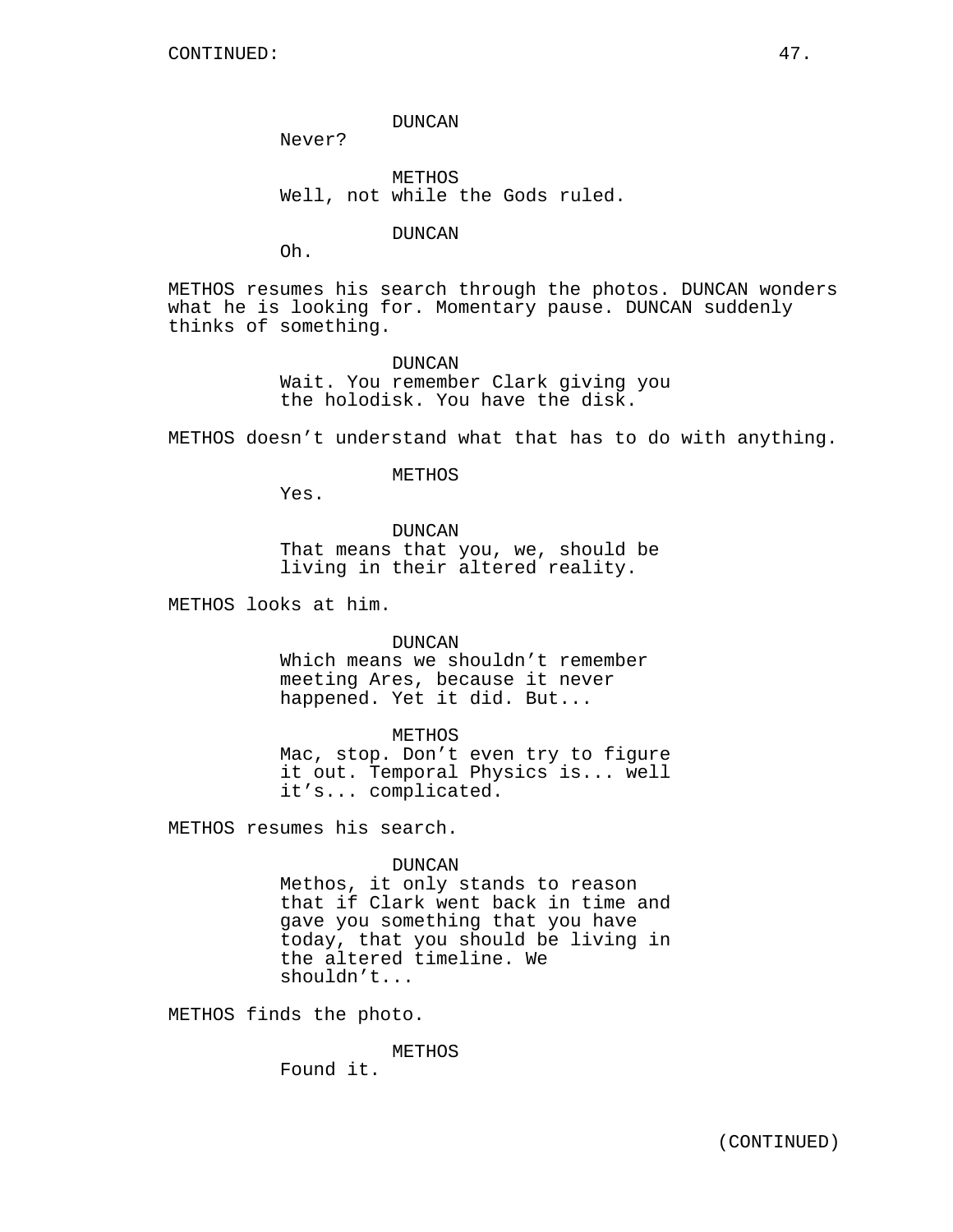DUNCAN Found what?

Momentary pause. METHOS hands DUNCAN the photo. DUNCAN looks at it.

> METHOS I don't think he died. I think he was imprisoned.

DUNCAN Imprisoned? Ares?

METHOS nods.

DUNCAN By whom? Why? What for?

METHOS

See this?

METHOS points to The Eye.

METHOS If I'm not mistaken, that is The Eye of Hephaestus.

DUNCAN

The what?

METHOS The Eye of Hephaestus.

DUNCAN

Which is?

Momentary pause.

#### METHOS

Zeus once told me, that the main reason they could never join our game, was because it was forbidden for one god to kill another.

# DUNCAN

What would happen if one did?

METHOS Don't know. No one ever did. (beat) I'd say, that when Ares returned and found the present Ares, he decided that, true to code, there (MORE)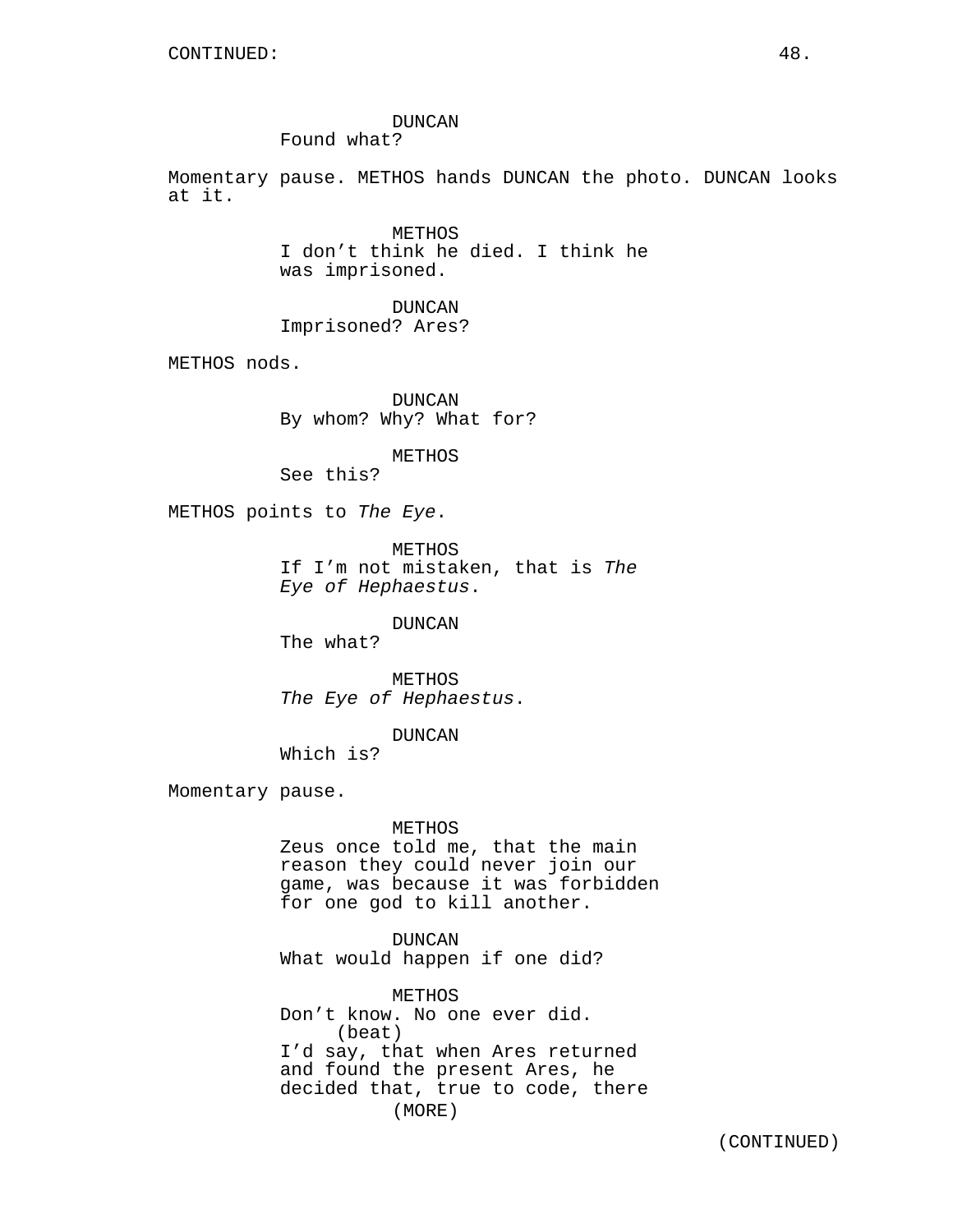METHOS (cont'd) could only be one Ares. So he killed him. DUNCAN Or the present one killed the future one. METHOS Maybe. But I doubt it. Momentary pause. DUNCAN What does this have to do with The Eye? METHOS You should really study your mythology. You'd think that since you are... DUNCAN Methos. METHOS Right. (beat) Hephaestus was the blacksmith to the gods. He could make anything. DUNCAN I know that. Get to the point. METHOS I am. (beat) He once made a chair that could hold, or imprison, any mortal, or god, who sat in it. DUNCAN So you think that this Eye, is holding Ares within the sarcophagus? METHOS And maybe even inside the cave itself.

> DUNCAN And Diana is trying to find a way to free him.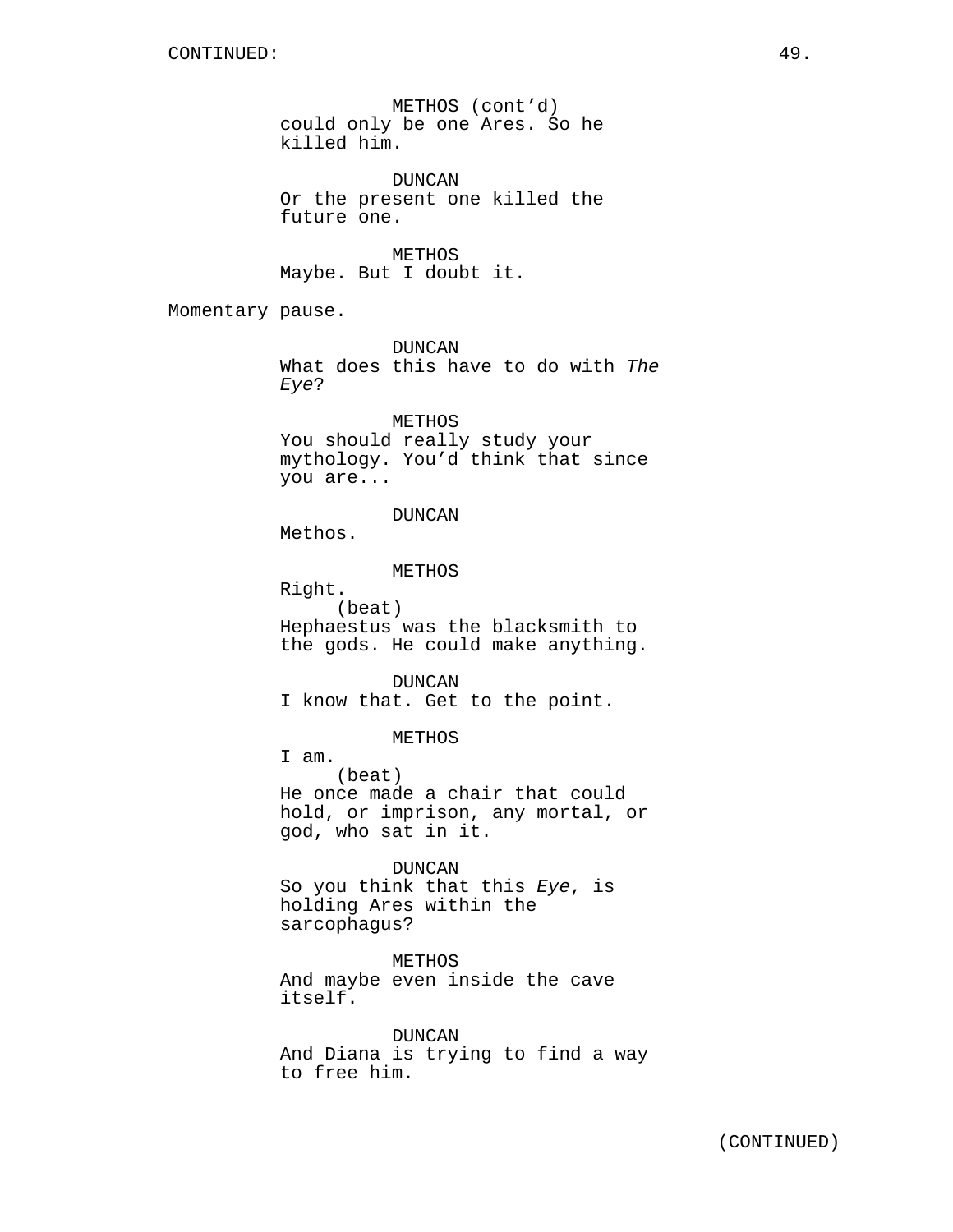METHOS I didn't say that. Where would you...

DUNCAN Why else would she have gone there?

METHOS It's highly possible that Diana already knows how to free Ares. If she were there when he was imprisoned, then she would know how to free him.

DUNCAN Then why wouldn't she just free him? Why's she...

METHOS remembers something from one of the photos.

METHOS Maybe she can't.

#### DUNCAN

What?

METHOS Maybe he has to be freed by a mortal.

# DUNCAN

What?

METHOS searches through the photos and finally finds the one he is looking for. The one of the broken Chakram.

> METHOS ...or maybe a descendant of a certain warrior princess.

#### DUNCAN

What?

METHOS holds up the photo of the broken Chakram.

METHOS Does the name Xena ring a bell?

DUNCAN

Xena?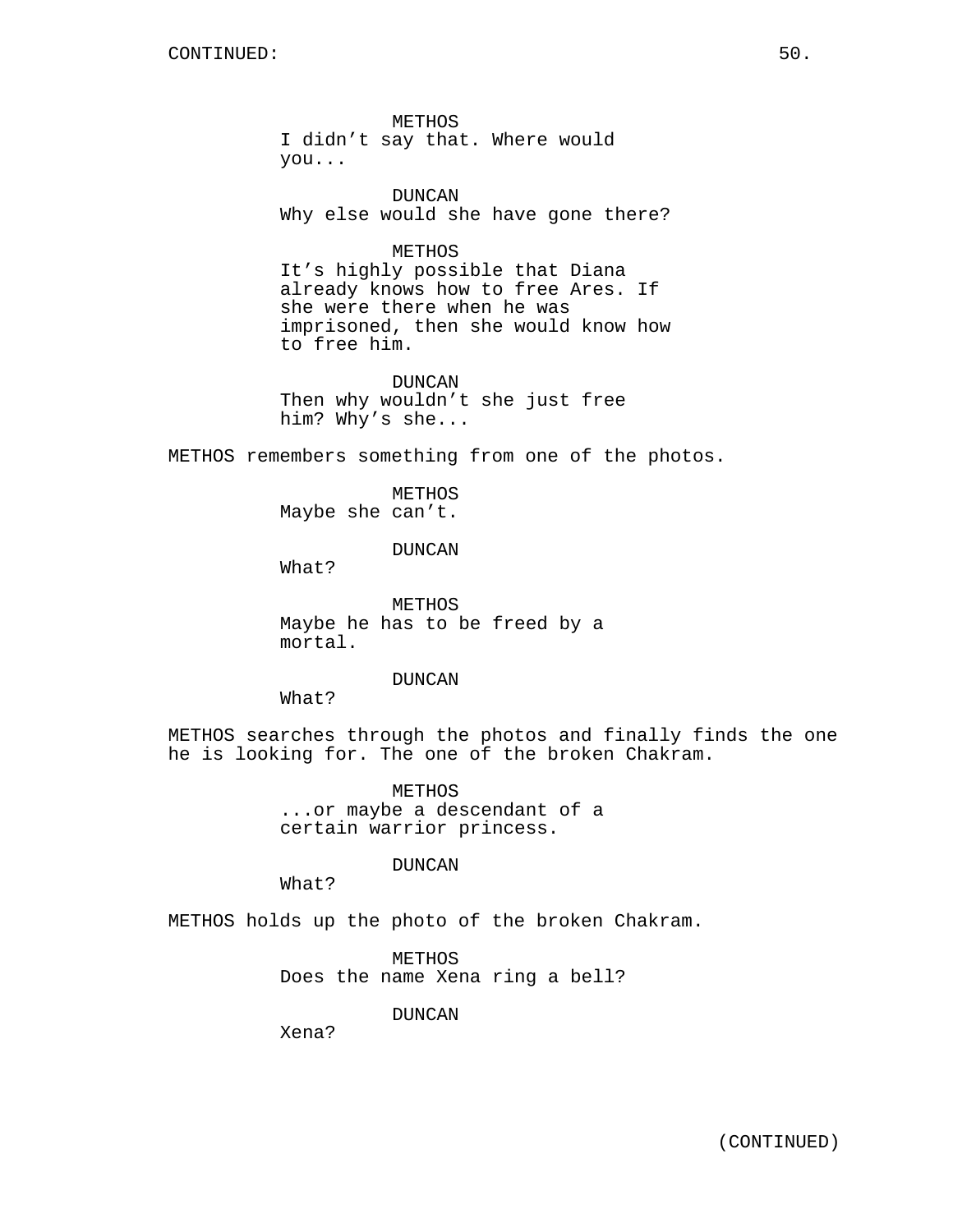METHOS This was hers.

DUNCAN I know. It's in the display case in Aphrodite's warehouse.

METHOS I bet it's not there now.

DUNCAN What makes you...

METHOS If it's here, it can't be there right?

DUNCAN

Why not?

Momentary pause. METHOS looks at DUNCAN.

DUNCAN Nothing else makes sense. Why should this? I mean are we living in the altered time-line or not? (beat) You remember Diana and Clark returning, yet I remember meeting Ares. I bet the Chakram is still in the warehouse. Just a different version of it. And... (beat) You're right. This is confusing.

Momentary pause. They both look at the photo.

DUNCAN It's broken. Why would it be...

METHOS I didn't say I had all the answers, Mac. But...

Momentary pause. METHOS looks at DUNCAN.

METHOS I bet Diana does. Ask her.

DUNCAN If this has anything to do with Ares, she won't tell me.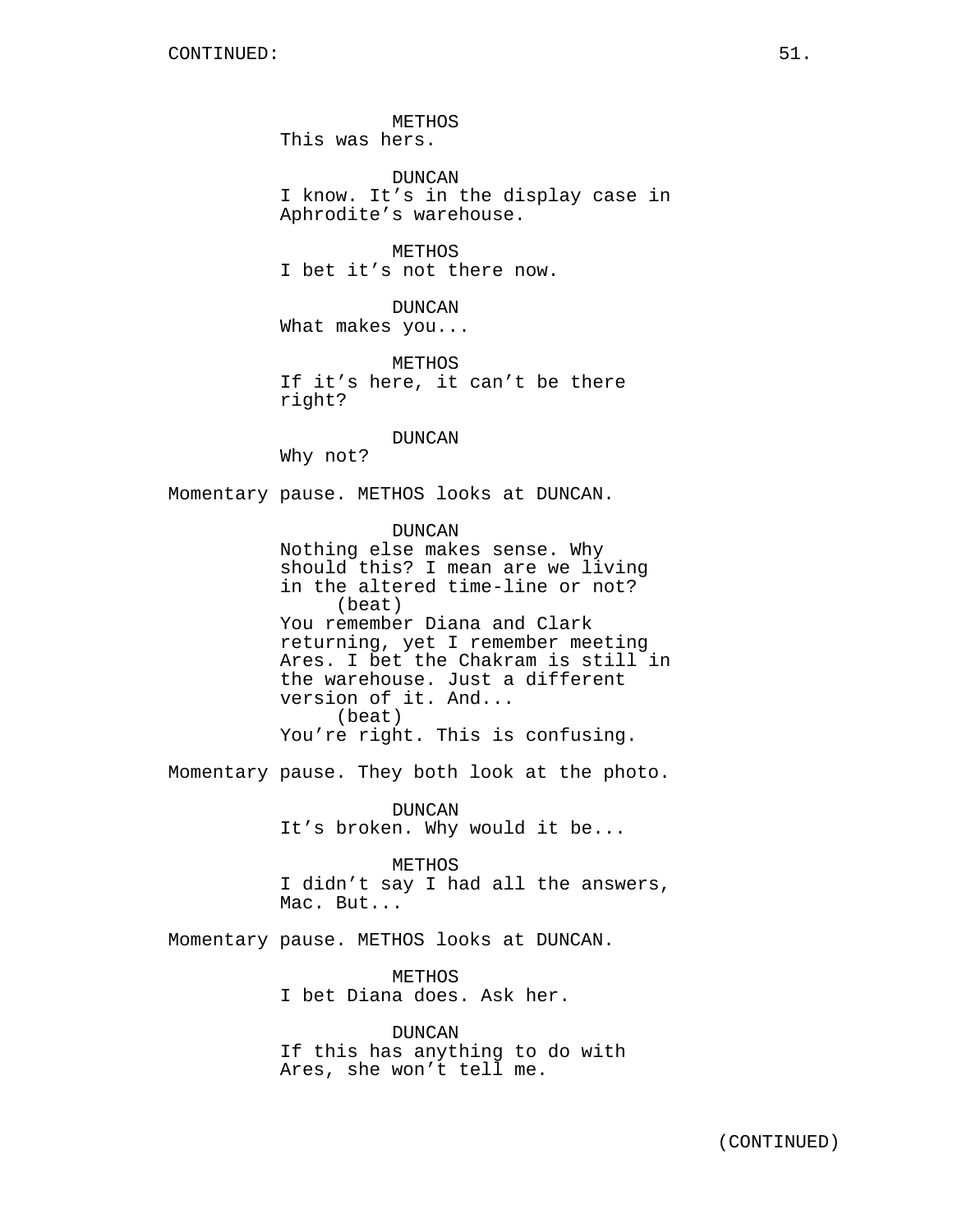METHOS What makes you say that?

DUNCAN She knows how I feel about him. She knows I'd walk before I helped bring Ares back.

# METHOS

Walk? Mac, you could never walk out on her.

DUNCAN Are you forgetting she already left me once for him!

METHOS She explained that.

# DUNCAN

You honestly believe she doesn't love Ares?

METHOS Look at the facts, Mac. She...

DUNCAN Facts? You want facts. Okay, here are the facts. (beat) First: He offers her immortality the old fashioned kind - and she takes it.

METHOS

Mac, I...

DUNCAN Second: He somehow convinces her they were meant to be together.

Third: She decides to return to Ancient Greece and brings him with her.

Fourth: She returns here and somehow convinces me to forgive her for everything she's done to me.

Momentary pause.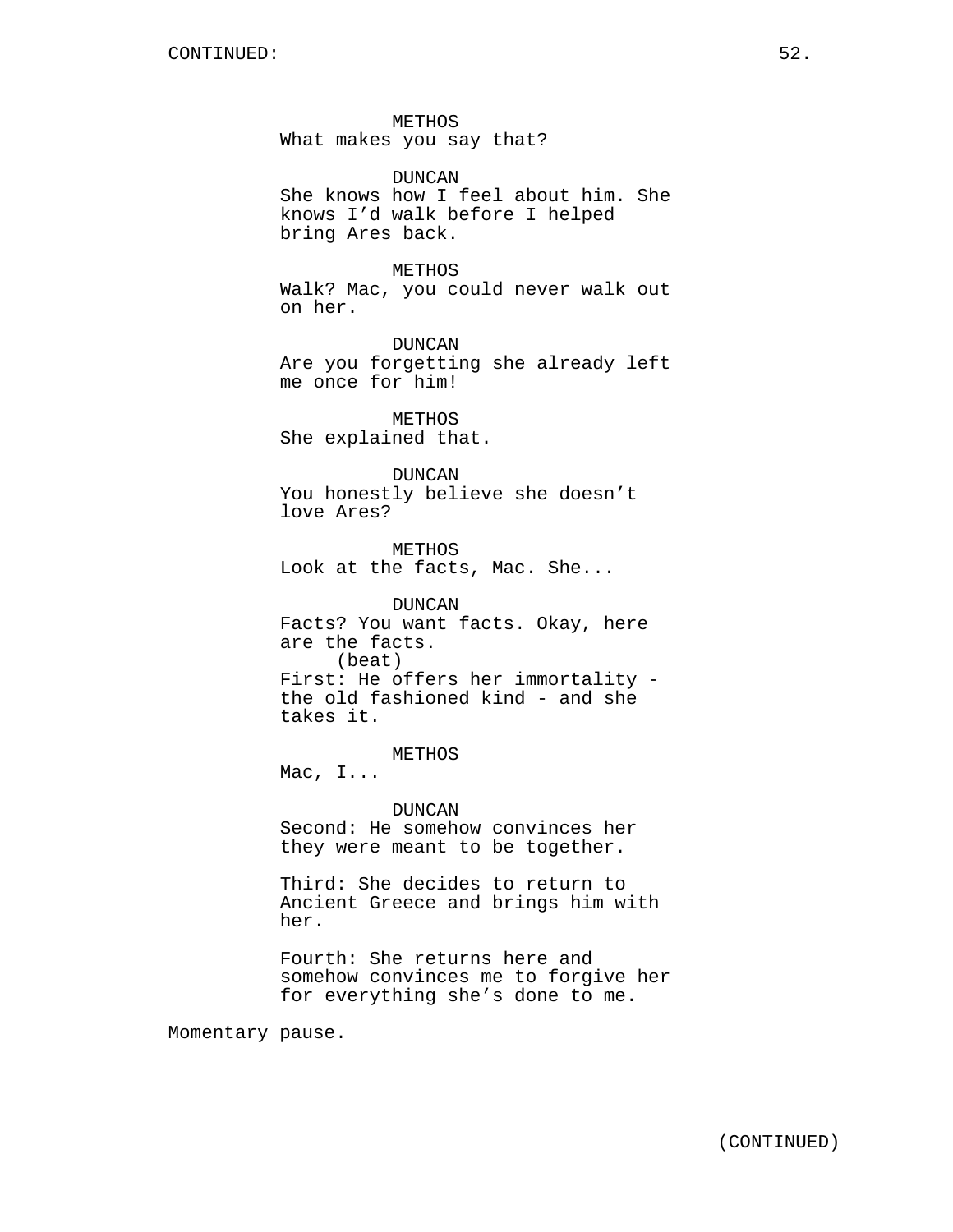DUNCAN

She's changed Methos. I don't know what it is exactly, but she's just different.

METHOS Mac, she explained why she went with Ares.

DUNCAN gives METHOS a "did she really" look.

### DUNCAN

I don't know what happened when they went back, but knowing D, she's blaming herself for whatever happened to him.

#### METHOS

And she'll never stop trying to save him. You know that. You have to help her Mac. Let her know you're on her side. Let her know...

DUNCAN

I don't think I could live with myself if I let Ares out.

### METHOS

If there is one thing I do know, it's that Ares loves Diana. And, knowing Ares, if and when he is released, he'll challenge you for her. Then you just kill him. End of story.

#### DUNCAN

Just kill him? You are forgetting one thing. One every important thing. The Ares that is released, will be a God! Not one of our immortals. It might be just a little bit harder to kill a God! I wouldn't stand a chance.

## METHOS

Look on the bright side. You might not be able to release him. If you help Diana, and you fail to be able to release him... She will be yours. To have and to hold. Forever and ever.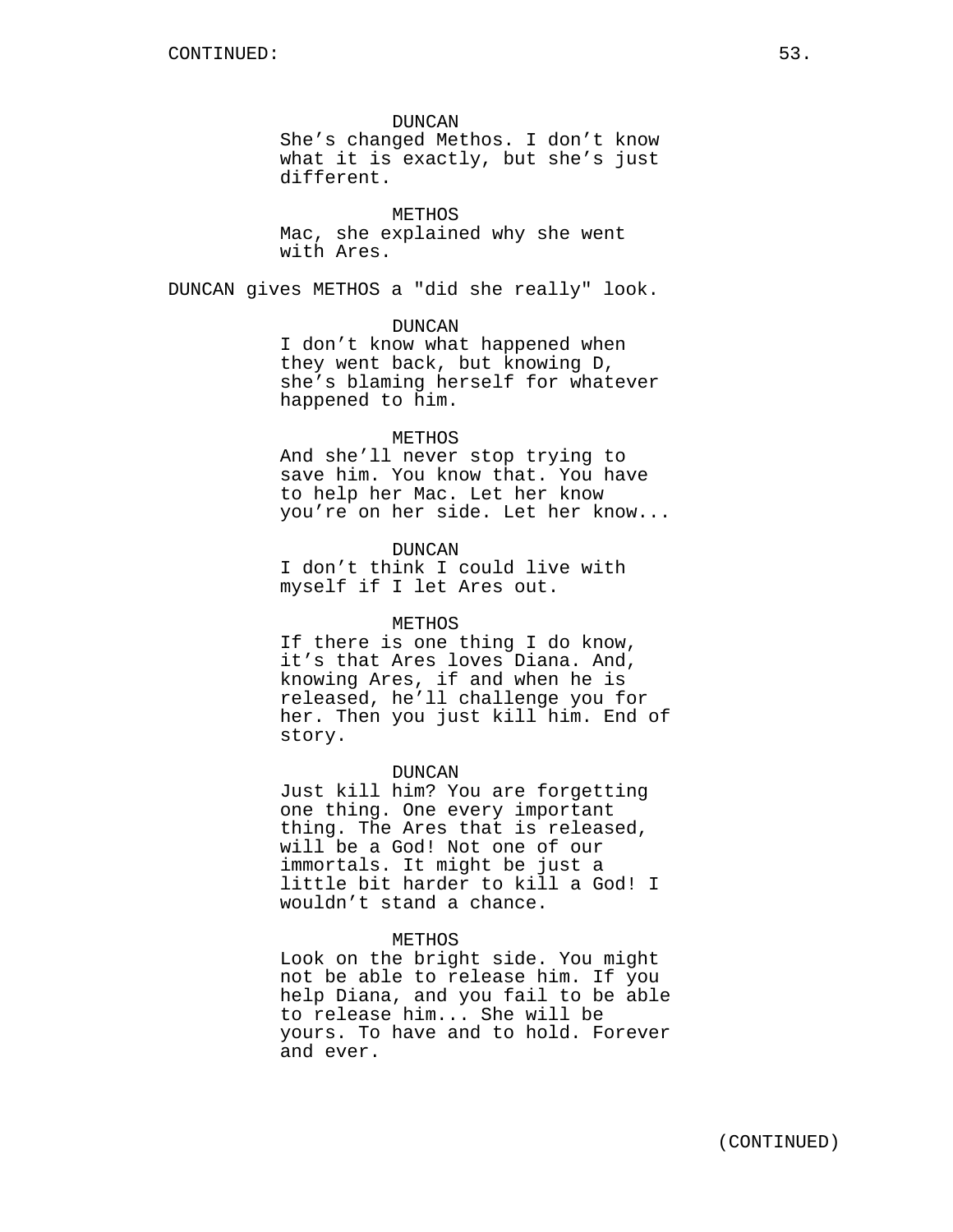DUNCAN

I don't know.

METHOS Think about it. What's the worst that could happen?

DUNCAN

The world is thrown into a mass of war & destruction with Ares ruling over everyone.

METHOS

O-kay.

Momentary pause. METHOS takes a breath and changes the subject.

> METHOS So when do I get to see this place?

DUNCAN You really want to?

METHOS Of course. I bet these pictures don't do the place justice. Besides, you said there was some sort of illusion, projection, hiding the entrances?

DUNCAN Yeah. There was. Is.

METHOS I want to see them.

Momentary pause. DUNCAN thinks.

METHOS Come on, Mac. All I want is a look. What could possibly happen?

DUNCAN

Well...

DUNCAN's watch beeps.

DUNCAN

Okay.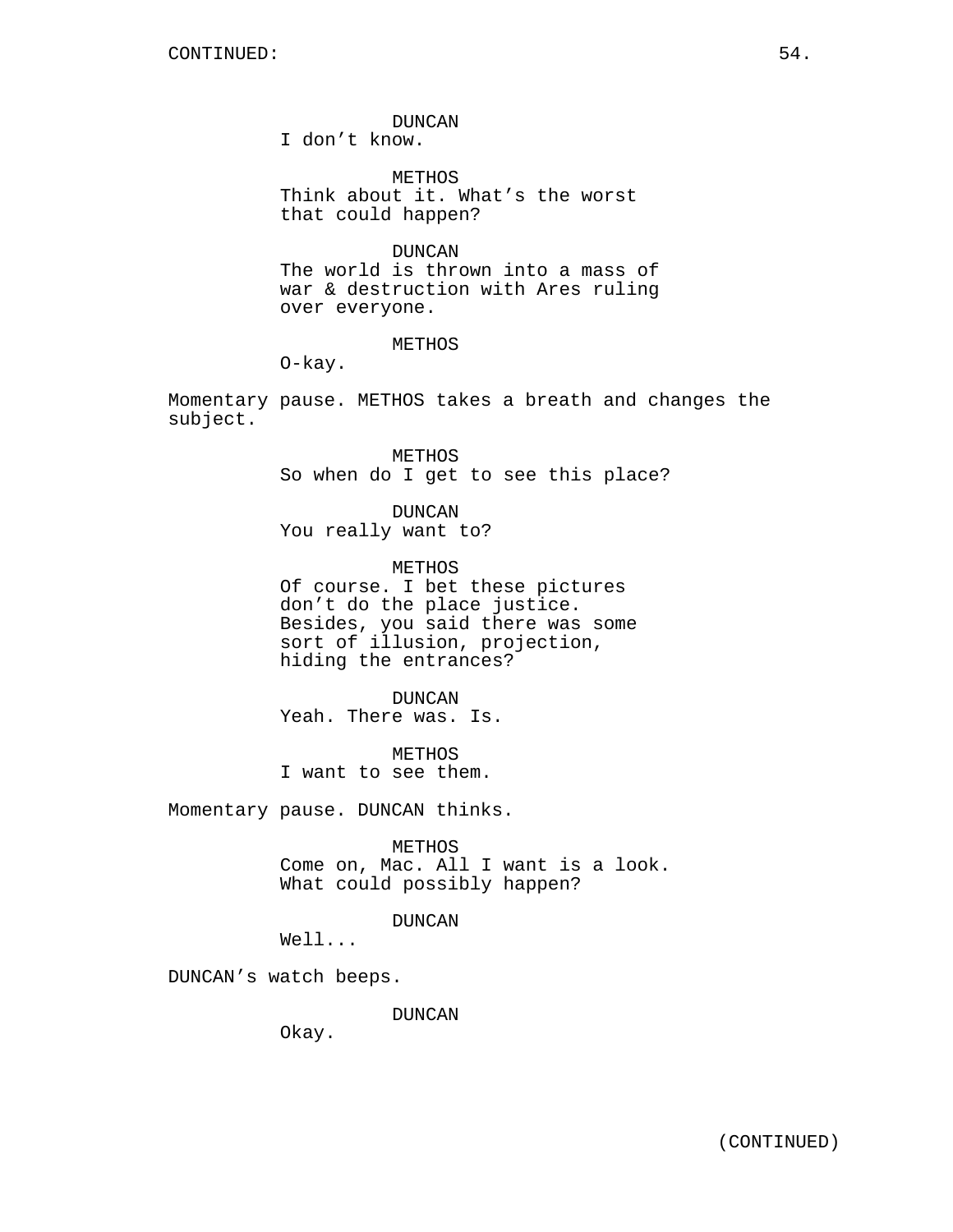METHOS Great. Let's go.

DUNCAN First thing in the morning.

METHOS The morning? What about...

DUNCAN

Diana's waiting for me. I don't want her to get anymore suspicious than she already is. Besides, it's too late now.

METHOS Right. Okay then, tomorrow.

DUNCAN rises from the sofa.

METHOS Can I keep the photos?

DUNCAN Sure. Just, don't let them out of your sight.

METHOS

Right.

DUNCAN heads for the door. METHOS calls him.

METHOS

Oh, Mac?

DUNCAN looks at him.

METHOS If you don't want Diana to get suspicious, I suggest you clear your mind.

DUNCAN

What?

METHOS She can read your thoughts, remember?

DUNCAN

Oh, right.

Momentary pause. DUNCAN opens the door.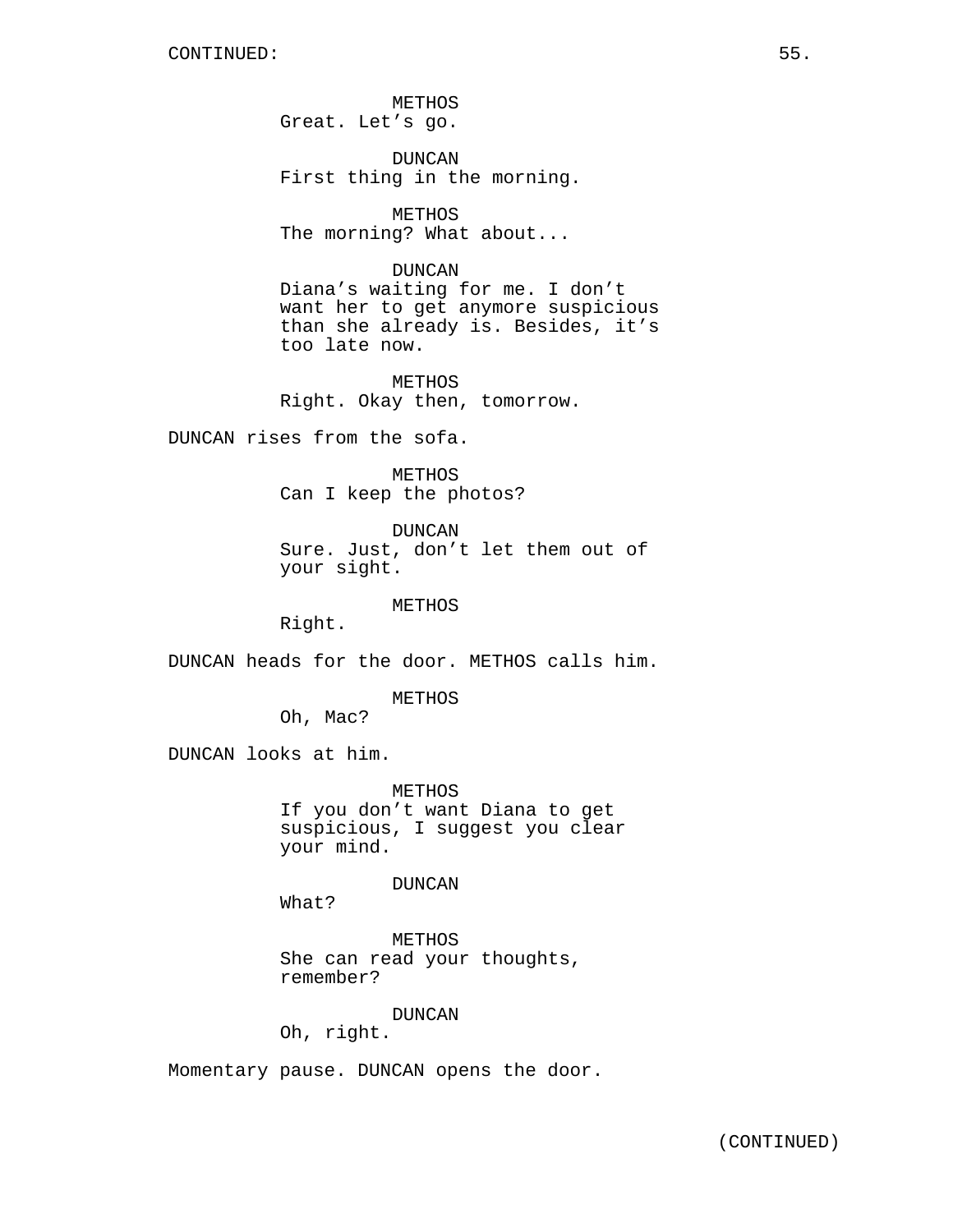DUNCAN Night, Methos.

METHOS

Night, Mac.

DUNCAN exits the room, closing the door behind him. METHOS returns to looking over the photos.

CUT TO:

# **THURSDAY NOVEMBER 16th 2017**

37 POLICE STATION (9:00AM) 37

The inspector from before is sitting at his desk. He is on the phone. The desk plate identifies him as INSPECTOR IMBROIS. We can only hear his side of the conversation.

> IMBROIS She's not? (beat) Okay, I'll leave her a message. (beat) Tell her that Inspector Imbrois called. (beat) She'll know what it's about. (beat) Thank-you.

He hangs up the phone, and looks back down at the report in front of him. He mutters the following line to himself.

> IMBROIS (mutter) Operators.

He returns to filling out his report. In a few seconds, he looks up to see DIANA and CLARK walking towards his desk. He mutters the following line to himself.

> IMBROIS (quietly) Well, that was fast.

DIANA and CLARK stop in front of his desk.

DIANA Excuse me, Inspector, I was...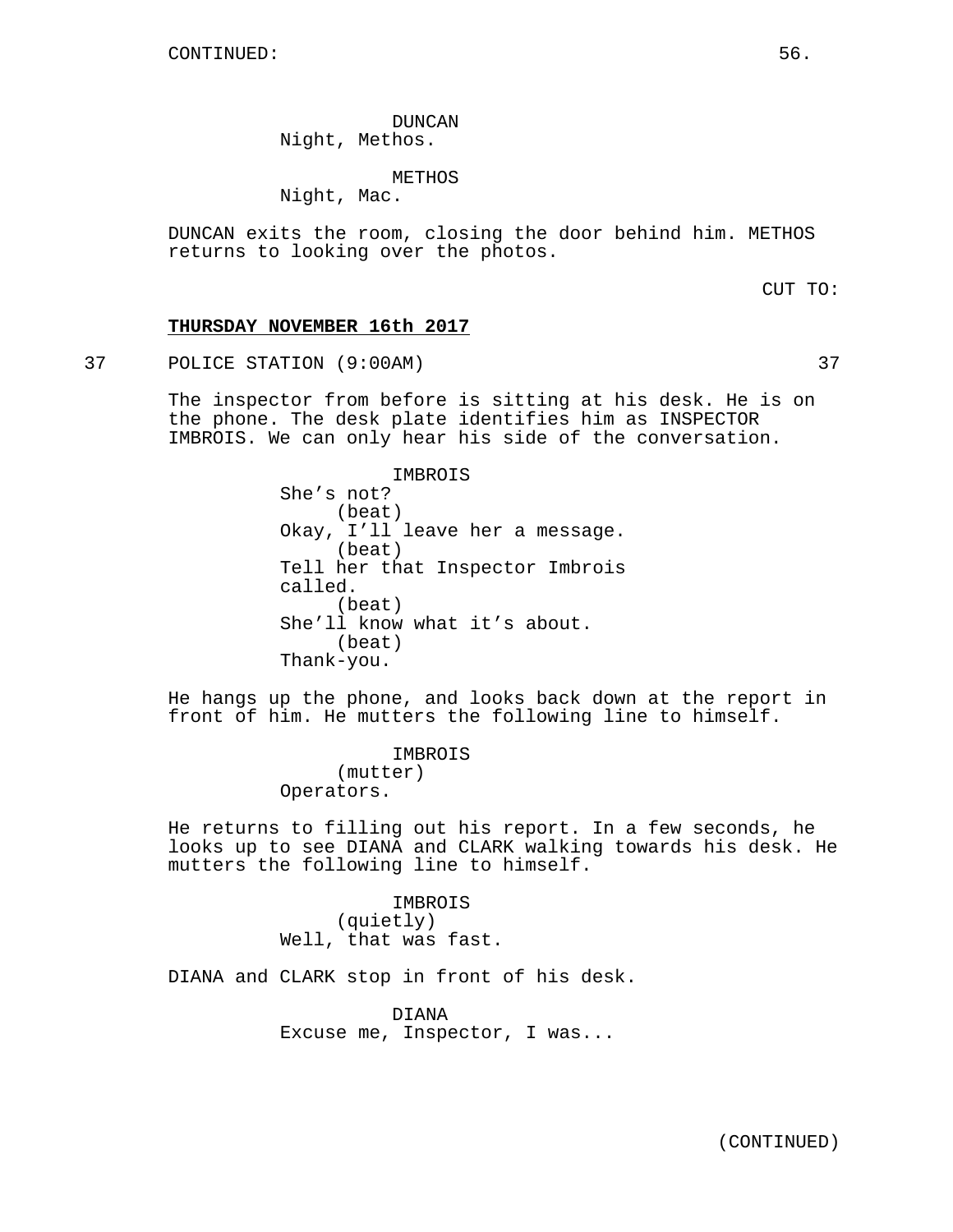IMBROIS You must be psychic.

DIANA looks at IMBROIS with a raised eyebrow.

DIANA

Excuse me?

IMBROIS I just got off the phone with your hotel.

DIANA

Oh. Does that mean you have an ID on those bodies, corpses, skeletons, we found yesterday?

IMBROIS nods affirmatively.

IMBROIS We also determined the cause of death.

CLARK is intrigued.

CLARK

Really?

IMBROIS

Yep.

Momentary pause.

DIANA So, who were they?

IMBROIS They were part of an archaeological survey team from 1942.

DIANA

1942?

IMBROIS All three were male. Two were shot, and the other one was stabbed.

DIANA Really. Well that covers the how. All I need now is the who?

Momentary pause. IMBROIS looks at DIANA. He wonders why she is so curious.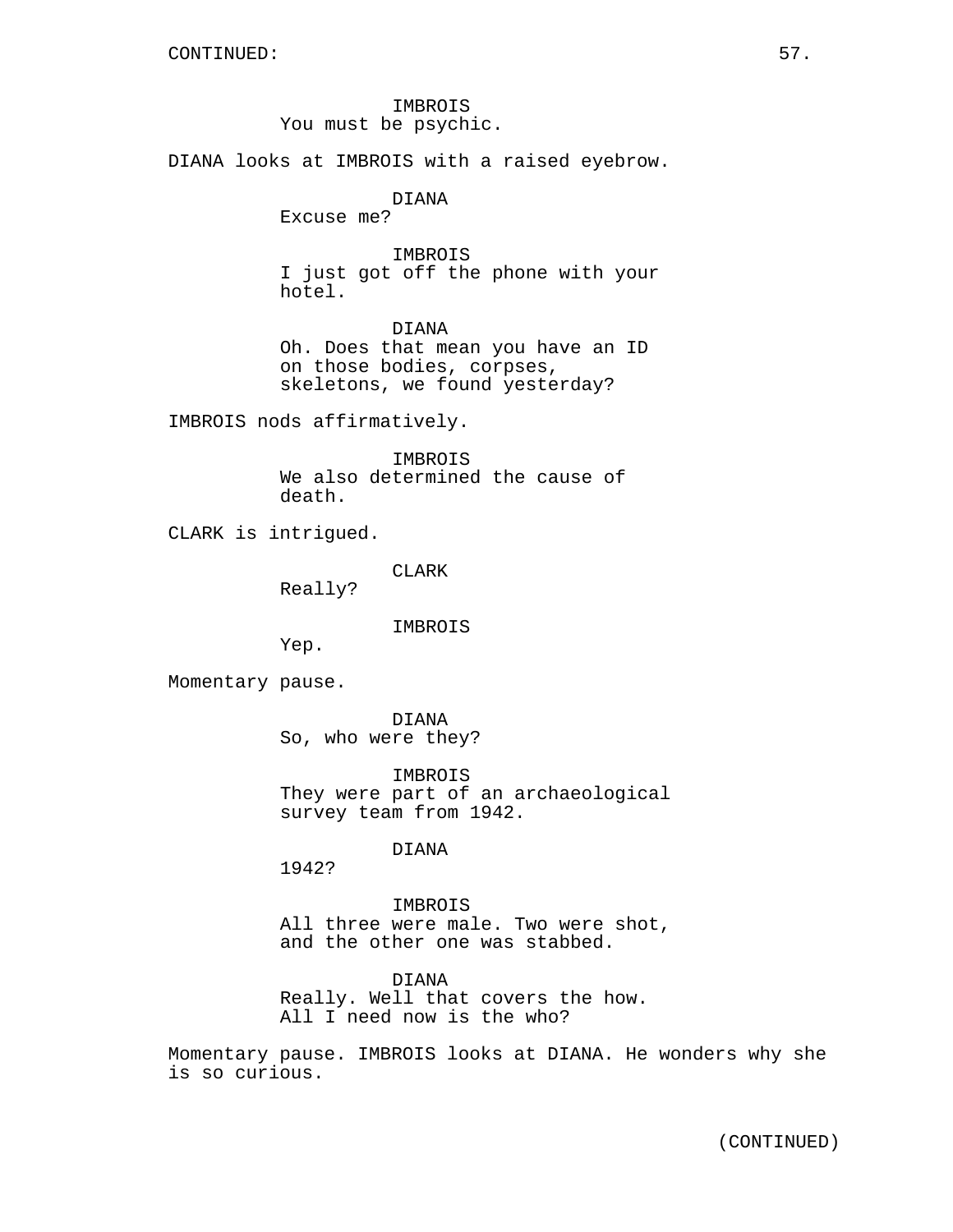IMBROIS

The one who was stabbed, was Professor John Smythe. The other two, we're not sure of yet. They probably worked for Smythe.

DIANA

I see.

IMBROIS You didn't happen to find anything else in the area, did you?

DIANA No. Why do you ask?

IMBROIS The Coroner's report says that Smythe was stabbed with three very old knives.

DIANA

Really?

IMBROIS Yes. He also says that he believes the knives were removed fairly recently.

DIANA I see. How can...

CLARK jumps in before DIANA can put her foot in her mouth.

CLARK You said this Smythe guy was part of a survey team. Any idea what they were looking for?

IMBROIS Oh, the team found what they were looking for.

CLARK and DIANA both say the next line.

CLARK / DIANA

They did?

IMBROIS

Yep.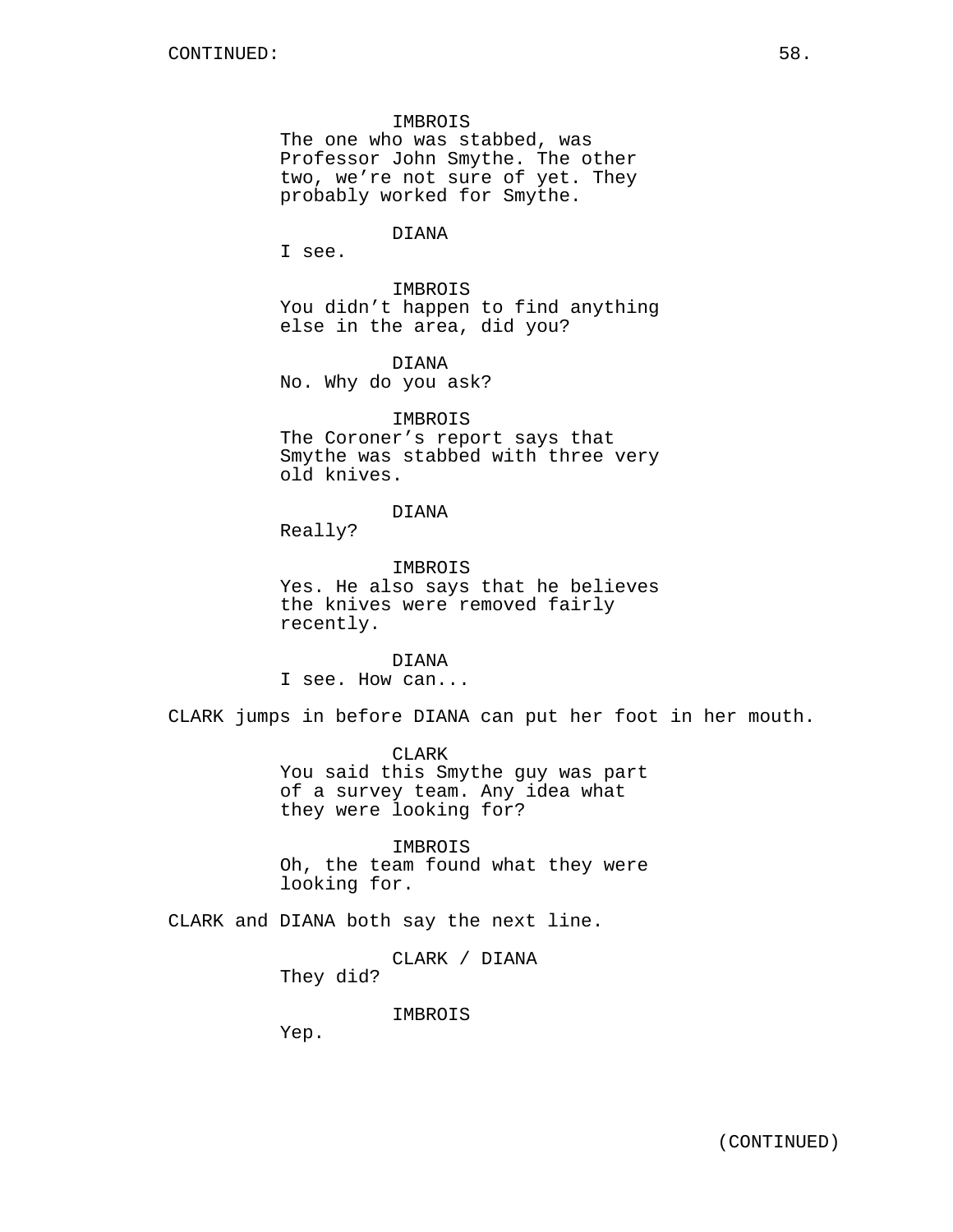DIANA What did they...

IMBROIS The Xena Scrolls.

DIANA is confused.

DIANA The Xena Scrolls? You sure?

IMBROIS Of course. It made all the papers then.

CLARK How would you know? It was nearly 100 years ago.

IMBROIS looks at CLARK.

IMBROIS When something that big happens in a small place like this, people don't forget. Besides, my grandfather was part of that dig.

DIANA Did your grandfather ever tell you if... (beat) ...they found anything besides the Scrolls?

IMBROIS gives her a look of curiosity.

IMBROIS

Why?

DIANA

Just curious. I mean, The Scrolls alone would be worth a fortune, but...

IMBROIS What do you know about The Scrolls?

DIANA

Uh, I...

IMBROIS Okay who are you guys, and what are you really looking for?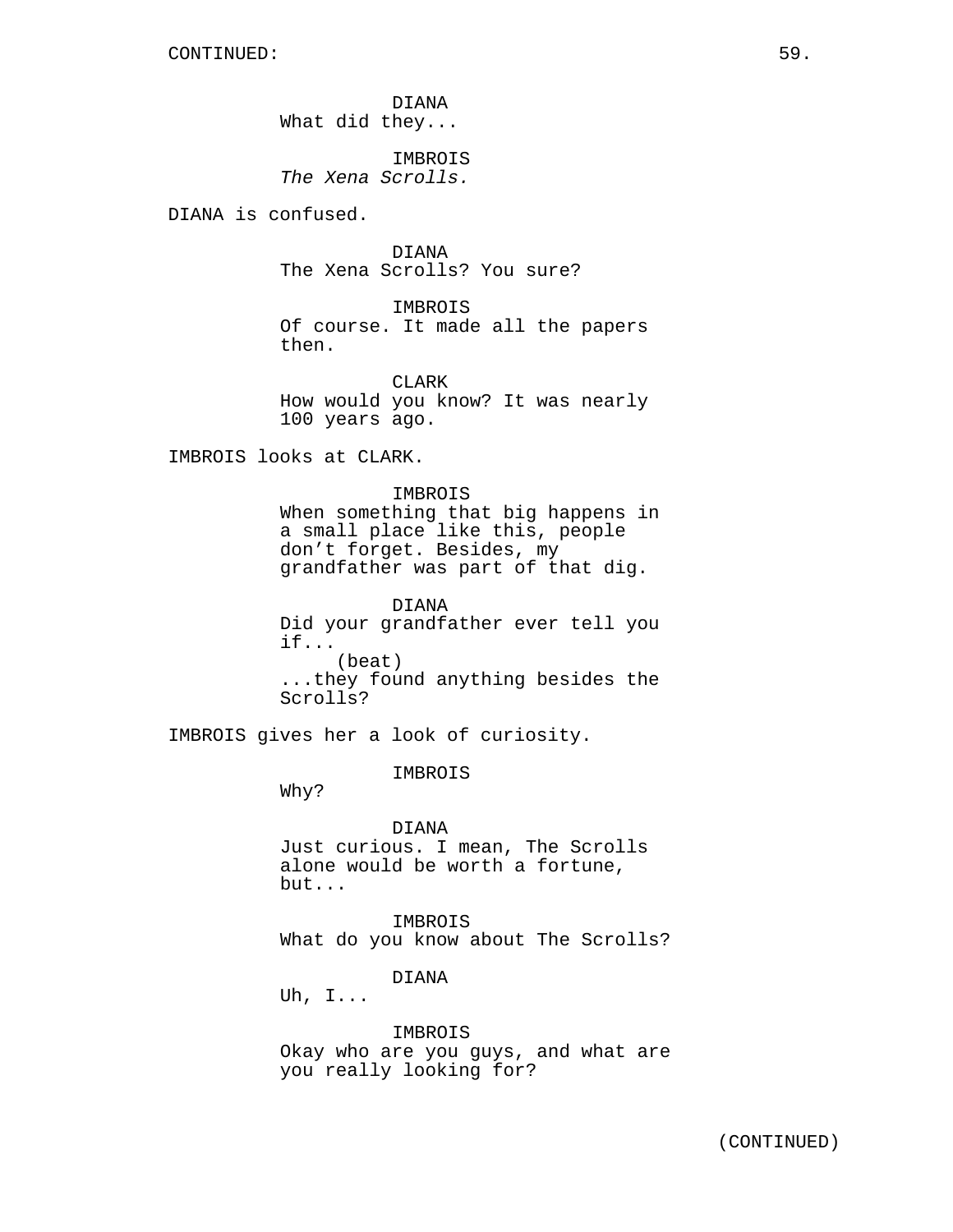CLARK We really have to be going. Thanks, Inspector. Bye.

CLARK drags DIANA out of the station. IMBROIS watches them leave, as he mutters the following line to himself.

> IMBROIS They are looking for something. And I intend to find out what.

IMBROIS rises from his chair and grabs his jacket.

CONTINUE TO:

38 OUTSIDE POLICE STATION 38

DIANA and CLARK are outside the station - talking.

DIANA Gabrielle put her scrolls in Ares' Tomb. Clever.

CLARK Yeah, but why?

DIANA So that the descendant of Xena's that came to claim the Chakram, could also claim the scrolls.

CLARK You know what this means, don't you?

DIANA Yes. It means one of the people on the team was a descendant of Xena.

CLARK Now all we have to do is find out who was on that team!

DIANA The Inspector said that all the papers covered it. So...

CLARK

Library?

DIANA

Library.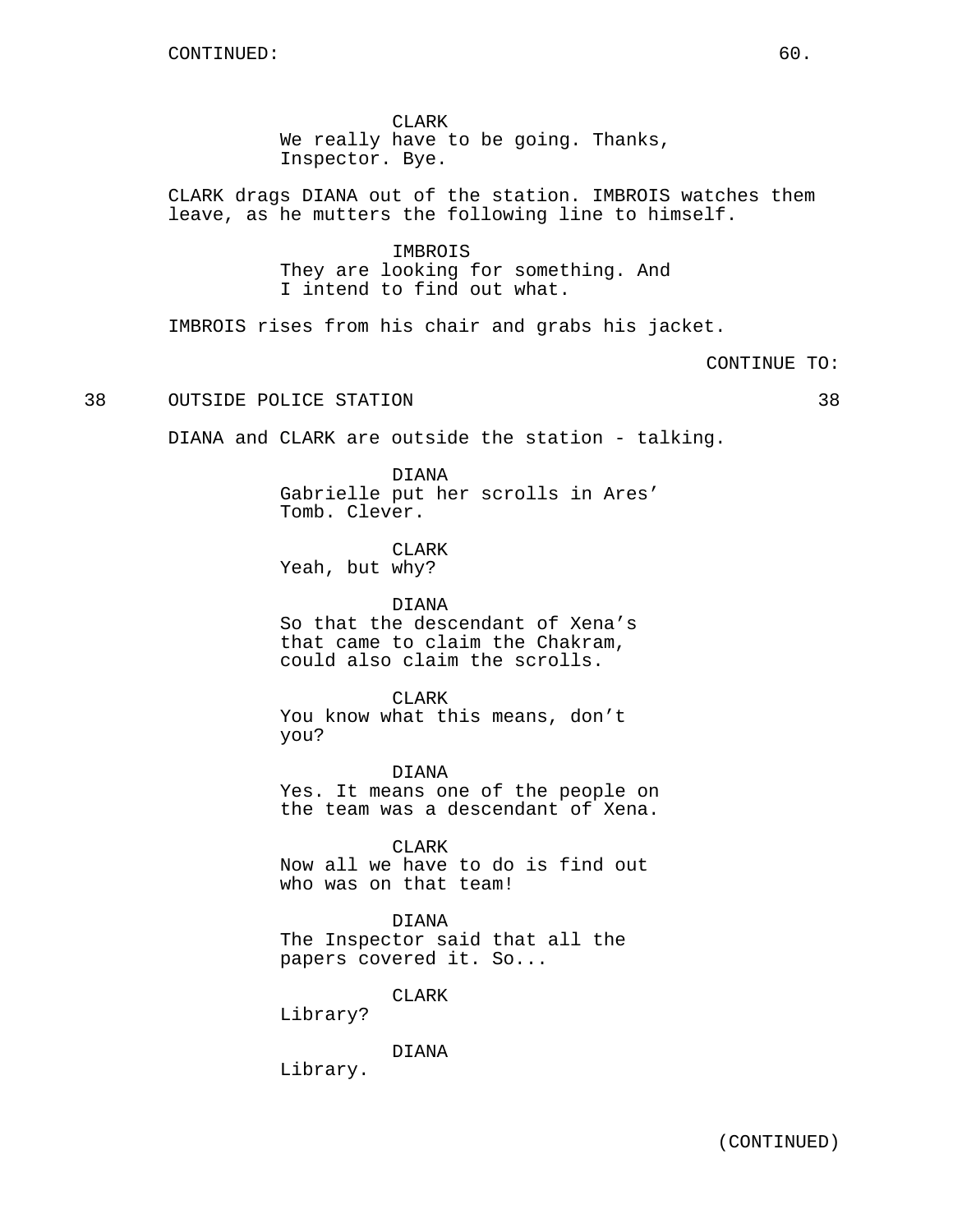DIANA and CLARK vanish. A few seconds after they vanish, IMBROIS exits. He looks all around and can't see them.

> **IMBROIS** Where'd they go? (beat) They only came out a few moments ago, they couldn't have gotten very far. Yet, they are nowhere to be seen. (beat) They must have had a car waiting for them. It's the only explanation. Either that or they just vanished.

IMBROIS places his hands on his hips, and stares around.

39 HOTEL RESTAURANT (9:30AM) 39

METHOS and DUNCAN are finishing up breakfast.

METHOS So you're saying she just left?

DUNCAN Yep. She said there was something she had to do, and that she'd be back later.

METHOS is curious.

METHOS Any idea what?

DUNCAN Not really.

METHOS You didn't ask her where she was going?

### DUNCAN

Nope.

METHOS wonders if she could have gone back to the cave.

METHOS You don't think she's gone back to the...

(CONTINUED)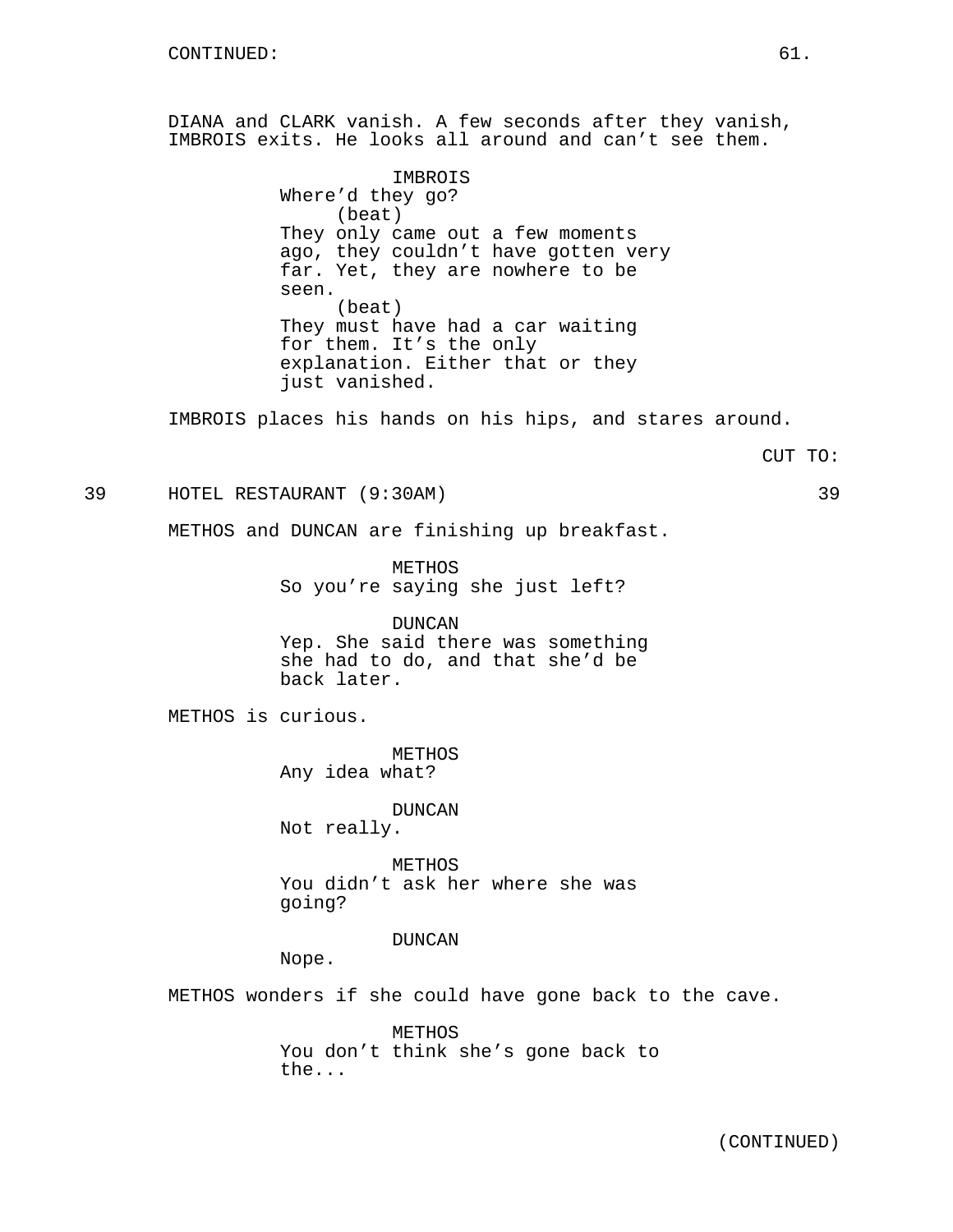DUNCAN I don't think so.

METHOS Good. Because I really want to see it.

DUNCAN You almost finished?

METHOS looks at DUNCAN's empty plate and continues eating.

CUT TO:

40 LIBRARY - BACK ROOM (9:35AM) 40

DIANA and CLARK are in the back room. They are sitting in front of a computer.

DIANA

Computer, access all records relating to the 1942 archaeological survey expedition conducted just outside of town.

COMPUTER

Accessing.

Momentary pause. The computer searches. After a few moments it speaks.

COMPUTER

Ready.

Momentary pause.

DIANA Display articles chronologically. Starting with the first.

The computer displays article #1. "Dr. Janice Covington, daughter of grave robber Harry Covington, arrives to lead a team in search of the legendary Xena Scrolls" The article has a photo of Janice.

> CLARK She looks like Gabrielle.

DIANA Computer. (beat) Magnify photograph of Janice Covington.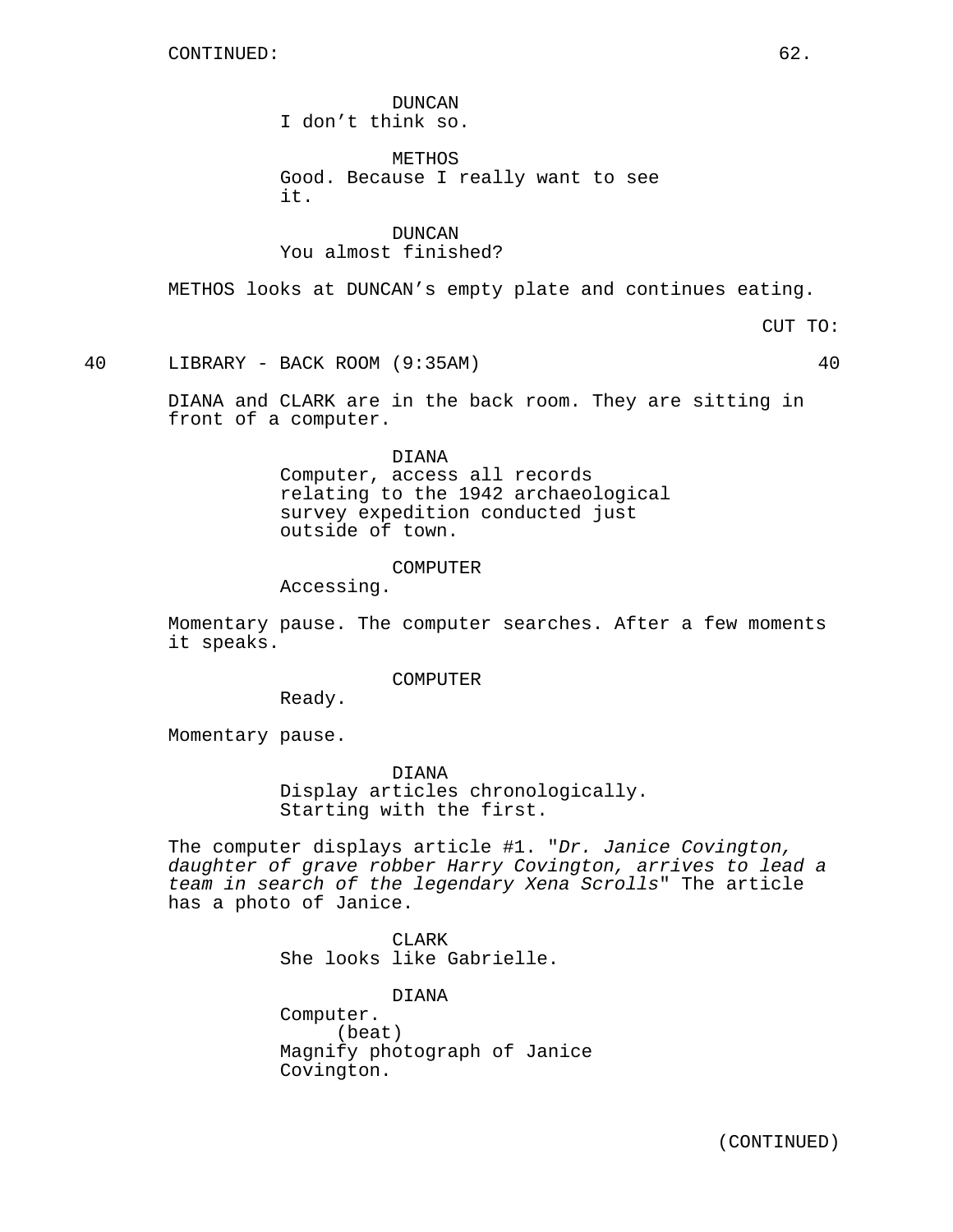COMPUTER Please state enhancement parameters.

DIANA

Full screen.

COMPUTER Magnifying.

The computer magnifies the photo to full screen.

DIANA You're right. I wonder what Ares thought when he saw her as part of his rescue team.

CLARK When we see him, we can ask him.

DIANA addresses the computer.

DIANA

Computer. Display next article.

The computer displays article #2. "The Curse."

DIANA

Curse?

CLARK Yeah. The wrath of the God of War! Oooh. Scary.

DIANA Listen to this.

DIANA reads part of the article.

# DIANA

Many locals refused to help in the excavation of the site because they believe the area is cursed by the ancient gods.

CLARK Well, in a way it is, isn't it?

DIANA

I guess.

DIANA addresses the computer.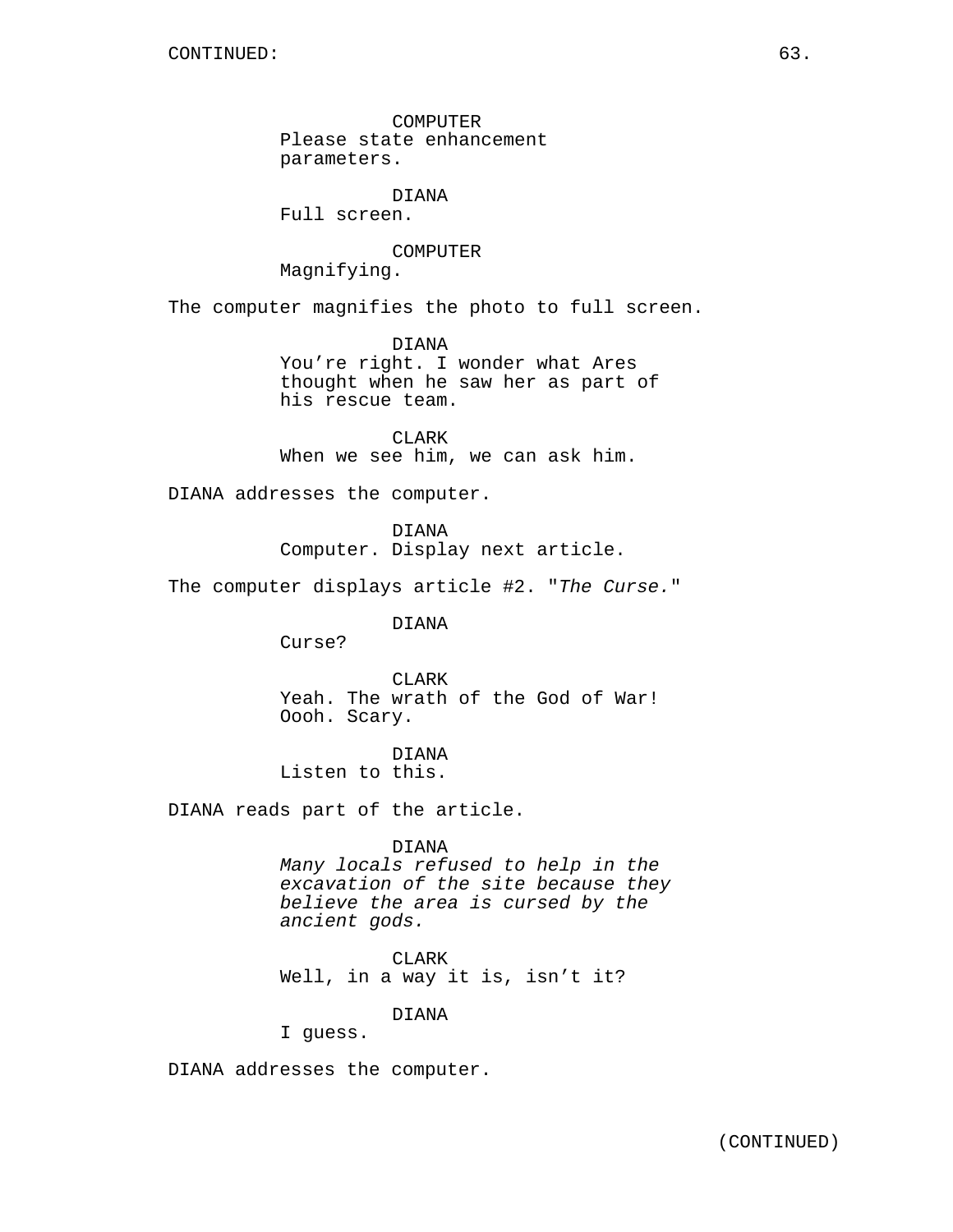DIANA Computer. Display next article.

The computer displays article #3. "The team unearths the Xena Scrolls." A photograph of Jack Kleinman, Melinda Pappas, and Janice Covington accompanies the article.

#### DIANA

I don't believe it. Computer, magnify photo. Full screen.

The computer does so.

DIANA

Well, looks like Ares was rescued by a 1942 version of Joxer, Xena, and Gab. 10 bucks says Melinda is the descendant of Xena we're looking for.

CLARK Only one problem. That picture is from 1942. That was 74 years ago. Melinda is probably dead.

Momentary pause. DIANA addresses the computer.

DIANA Computer. Are you equipped with the Family Tree program?

### COMPUTER

Affirmative.

DIANA Okay. Trace the life of Melinda Pappas. From the time of this photo to today. Charting any descendants she has or had.

#### COMPUTER

Processing.

Momentary pause. The computer compiles the data.

COMPUTER Complete. Melinda Pappas had 4 sons. 2 died before they had any children. The other two married and had 2 boys each. Of the four grandsons, 2 are dead. The other two are single with no children.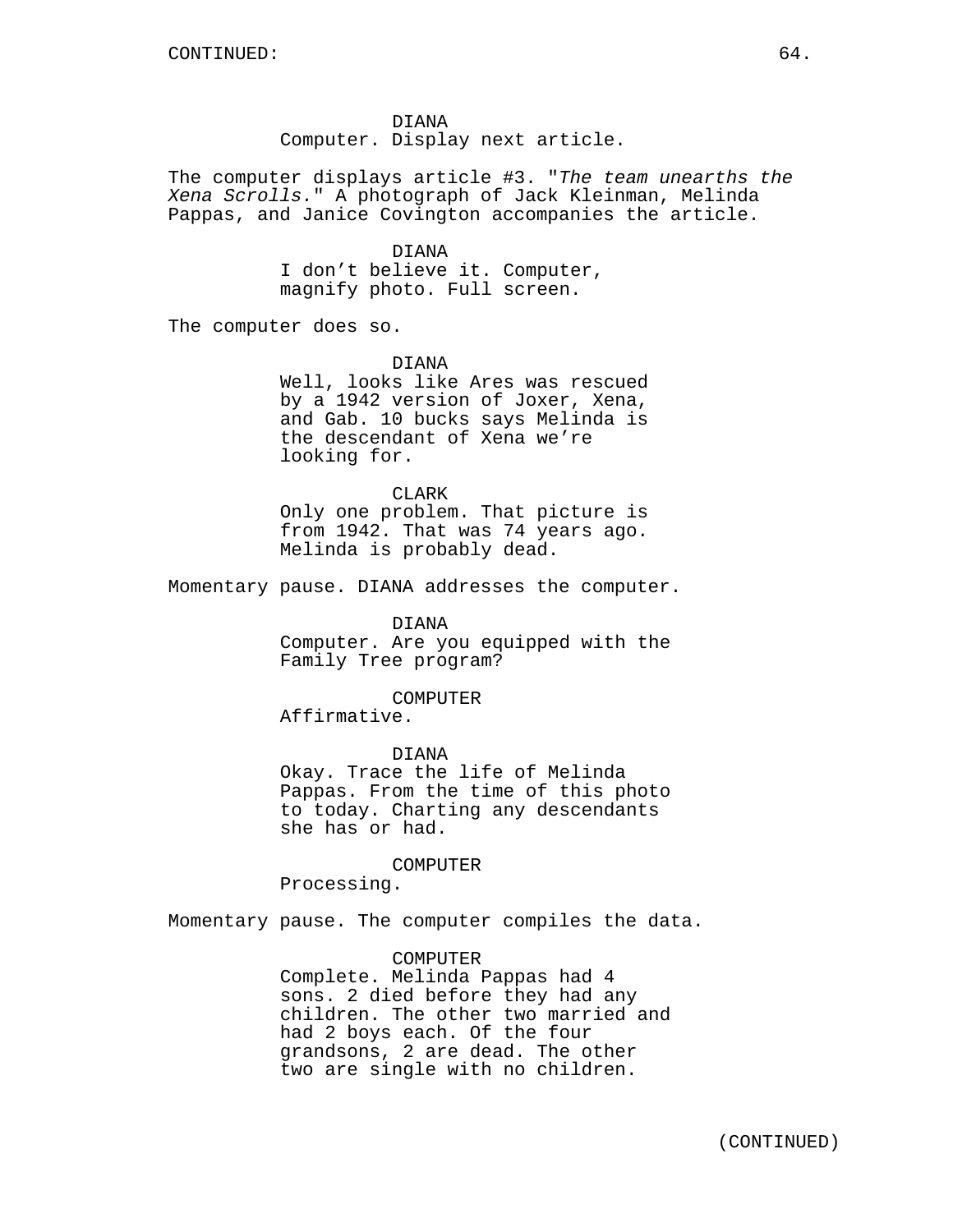DIANA Identify the two grandsons.

COMPUTER Kevin and Michael Baton.

DIANA Where do they live?

COMPUTER Kevin currently resides in New Zealand, and Michael is in Greece.

DIANA How old are they?

COMPUTER Kevin is 25, and Michael is 22.

DIANA looks at CLARK.

DIANA Guess we're going to have to keep an eye on those two. Make sure that they don't die before one of them has a child. (beat) Because, if they do, then Xena's line is dead. And all hope of freeing Ares is gone.

CLARK

Maybe not.

DIANA

What?

CLARK Computer. Is it possible that there are any illegitimate children in Melinda's line.

COMPUTER Searching. (beat) Negative. All members of line are accounted for.

CLARK thinks of something.

CLARK What about siblings? Did Melinda have any siblings who...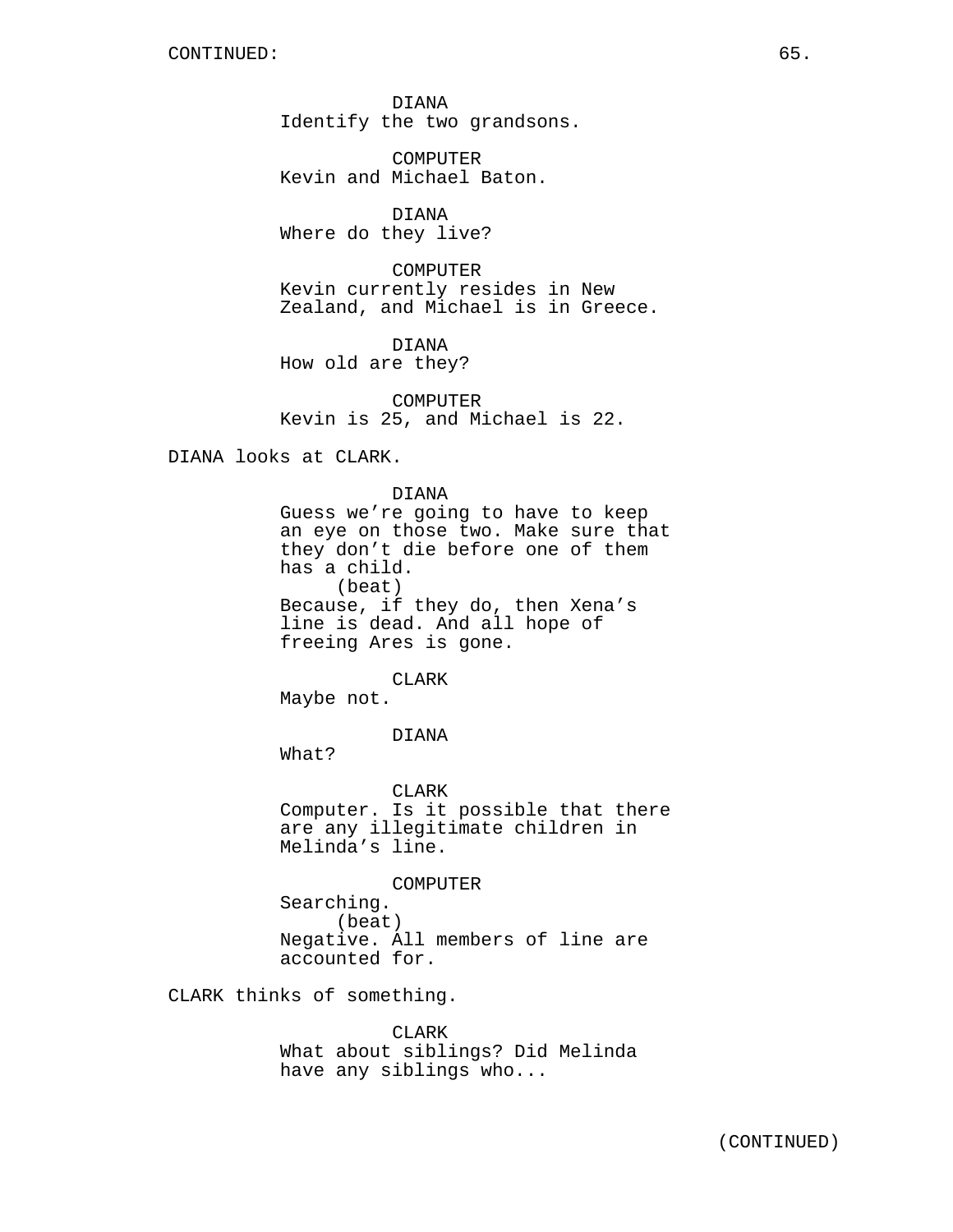COMPUTER Negative. Melinda Pappas was an only child.

CLARK

Trace Melinda's line backwards from her parents. Include aunts, uncles, cousins, grandparents, etc.

COMPUTER

Compiling. (beat) No new information.

CLARK Impossible. Are you sure?

### COMPUTER

Kevin and Michael Baton are the only remaining descendants in said family.

CLARK

How? How can...

### COMPUTER

Melinda's parents were the only members of their family line to survive a volcanic eruption that wiped out the entire family.

### DIANA

Explain.

# COMPUTER

Part of the family tradition, was that every year the entire family would gather at the base of Mount Etna during the Autumn Equinox.

#### CLARK

Mount Etna?

DIANA Home of Hephaestus.

#### COMPUTER

During the 1914 gathering, Mel Pappas and his wife Sarah were delayed. And, as a result, were spared from the unexpected eruption of Mount Etna. They were the only members of their entire family line (MORE)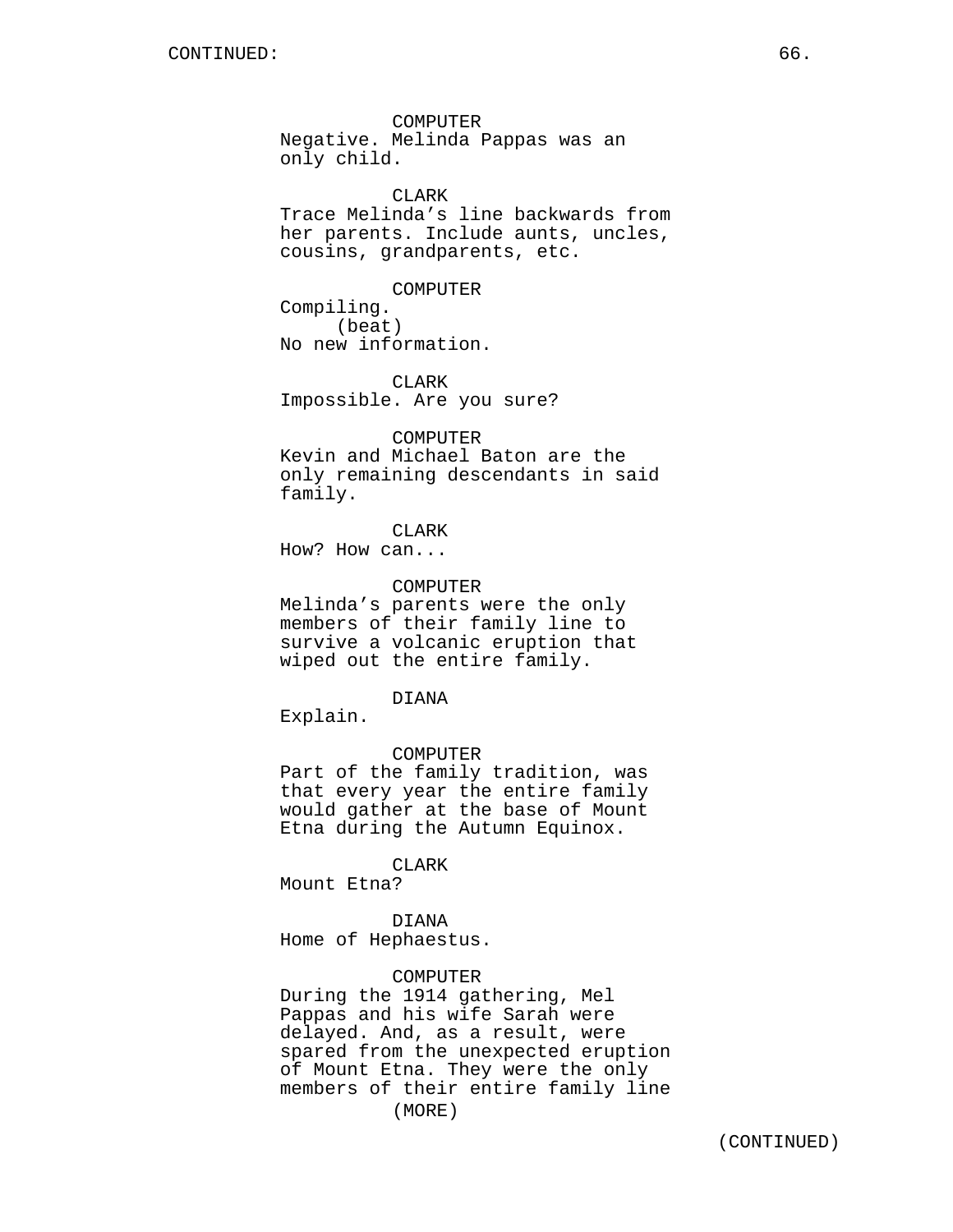COMPUTER (cont'd) to be spared. A few months later, Sarah learned she was pregnant with Melinda.

DIANA Why would they meet at the base of Mount Etna?

### COMPUTER

Unknown.

DIANA I wasn't asking you!

CLARK If Mel and Sarah hadn't have been delayed...

DIANA The whole line, Xena's line, would have been wiped out.

CLARK Lucky for us they were running late.

DIANA I don't think luck had anything to do with it.

CLARK Are you saying...

DIANA I think fate must have stepped in. Mel and Sarah were destined to provide the one to free Ares. I wonder what went wrong?

CLARK There's only one person who can answer that.

DIANA knows exactly who he means.

DIANA

Ares.

CLARK nods in agreement.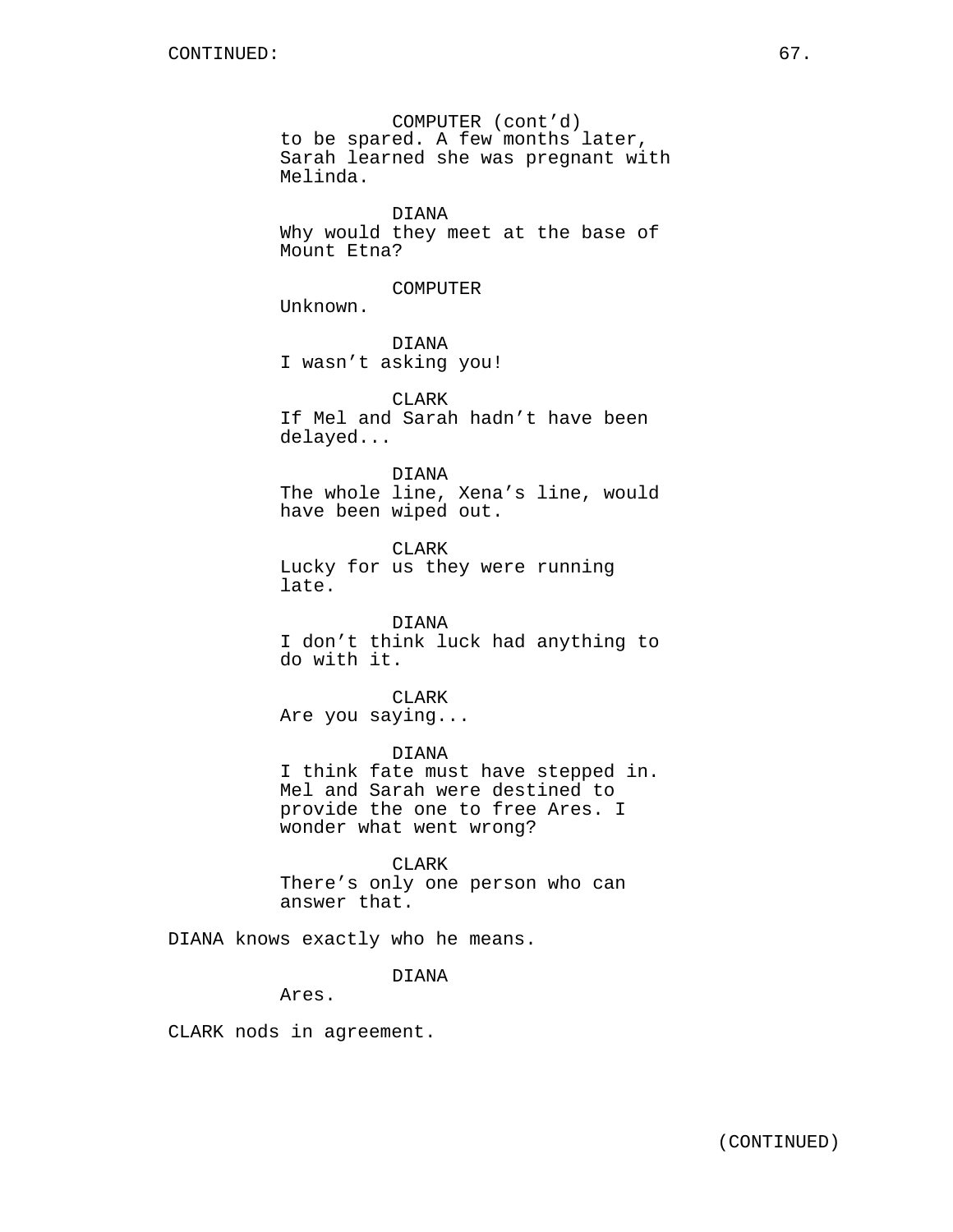# CLARK

Ares. (beat)

Maybe we should go visit Michael. Since he is the closest. See what his love life is like. Get to know him. Maybe give him the push he needs to settle down and a start a family.

DIANA

And then, when he has a daughter, and she reaches the right age, we can bring her to the cave.

CLARK

Right.

DIANA Let's not forget Kevin. He is older and is probably more likely to get married before Michael.

CLARK So, we visit Michael first, then Kevin.

DIANA looks at CLARK and smiles.

DIANA You're a genius.

### CLARK

Thank-you. (beat) Now all we need is a plan.

#### DIANA

A plan?

CLARK Yes. What are we going to tell Michael?

DIANA What do you mean?

CLARK We can't just expect him to accept us!

DIANA flashes him a smile that reminds him of the one that Ares would give him when he knows he'll win.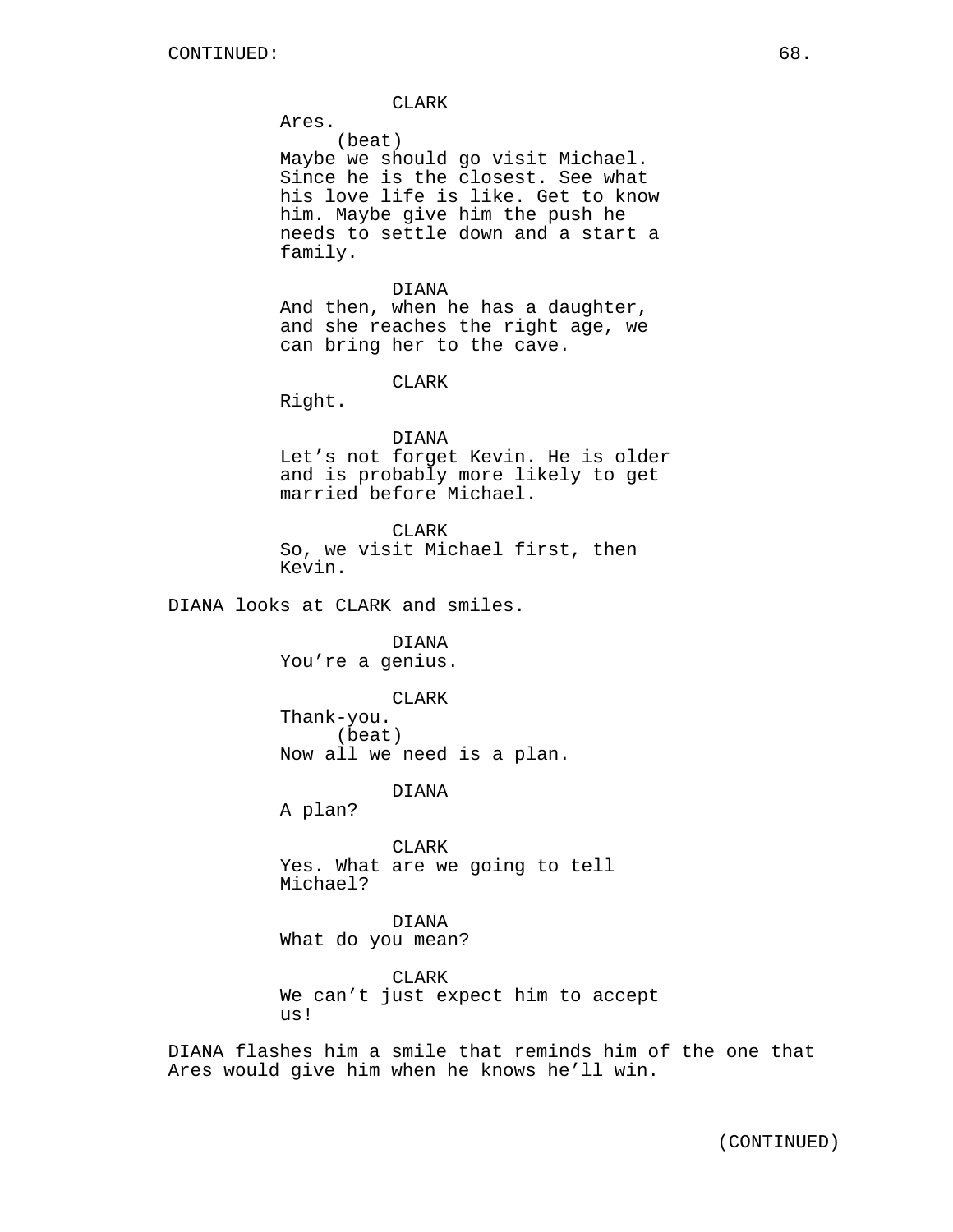CONTINUED: 69.

DIANA Sure we can. You forget who we are.

CLARK

What?

Momentary pause. DIANA gives him a look. CLARK understands.

CLARK Oh. I get it.

DIANA addresses the computer.

DIANA Computer. Display current addresses for Michael and Kevin Baton.

The computer displays the addresses. DIANA memorizes them.

DIANA

Thank-you.

COMPUTER You're welcome.

### DIANA

Bye.

The computer shuts off. DIANA and CLARK head for the exit.

JUMP TO:

41 NEARING TOMB AREA (NOON) 41

DUNCAN and METHOS are approaching Clark's illusionary wall. METHOS approaches the wall.

> METHOS Not sure what the etching is supposed to be, but that...

METHOS points to the symbol on the "wall".

METHOS ...is the Greek letter Alpha. (beat) I bet the other wall has a similar etching and the symbol is probably the Greek letter Omega.

DUNCAN Alpha and Omega. The beginning and the end.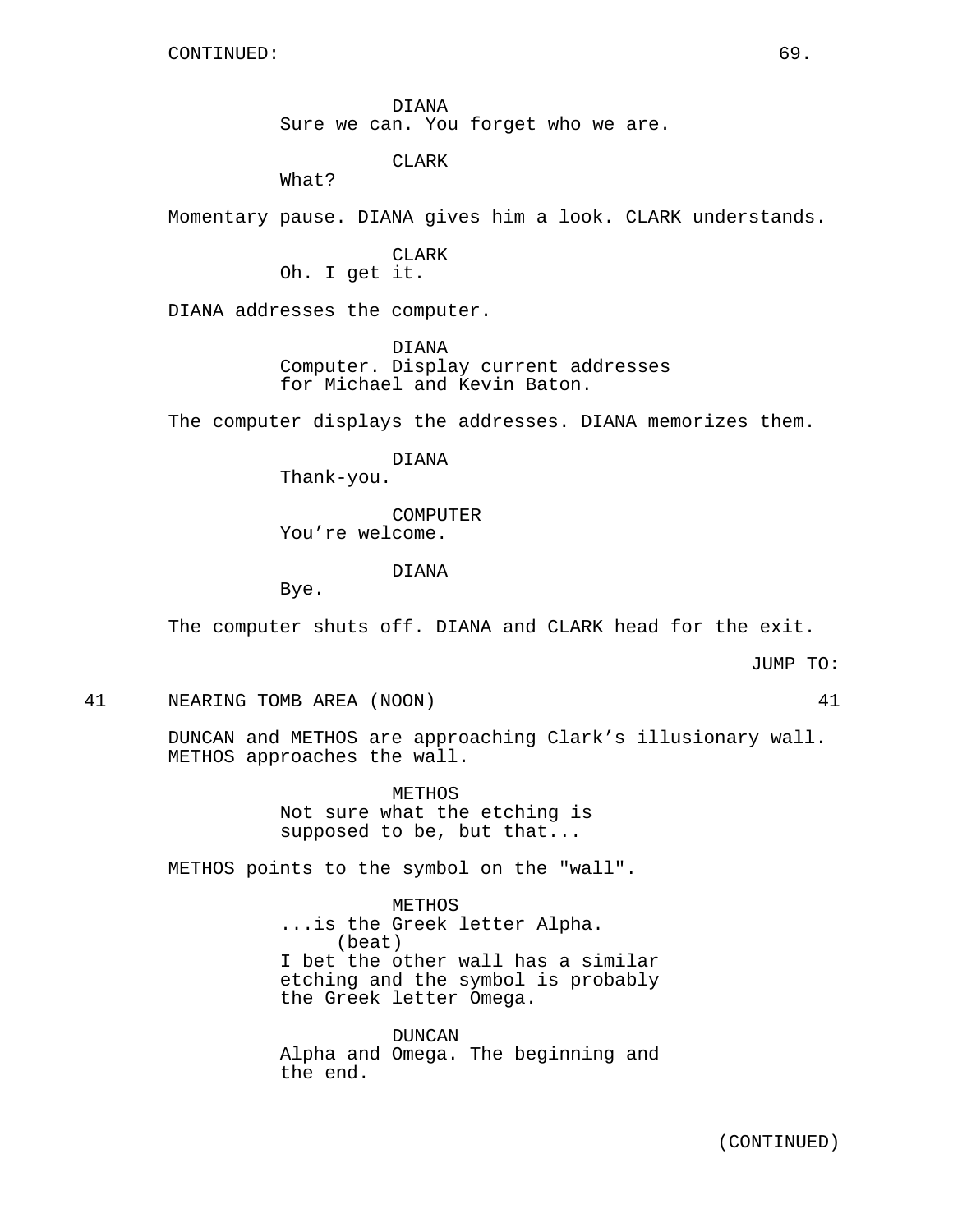METHOS

Yeah.

METHOS approaches the "wall".

METHOS Okay. If this is an illusion...

DUNCAN

If?

METHOS continues what he was saying.

METHOS ...then Alpha is probably in the center of the passage.

METHOS looks to DUNCAN.

### METHOS

Come on.

DUNCAN

After you.

METHOS carefully approaches "Alpha". He raises his hand up to touch it, and his hand goes straight through the wall. METHOS removes his hand and looks at DUNCAN.

> METHOS See, told ya. Come on.

METHOS waits till DUNCAN is beside him.

METHOS On the count of three, ok?

DUNCAN nods.

METHOS One, two, three.

They walk through the wall.

CONTINUE TO:

42 TOMB AREA 42

As they arrive on the other side of the wall, the torches ignite, and they exchange a look. DUNCAN notices how clean the area is.

(CONTINUED)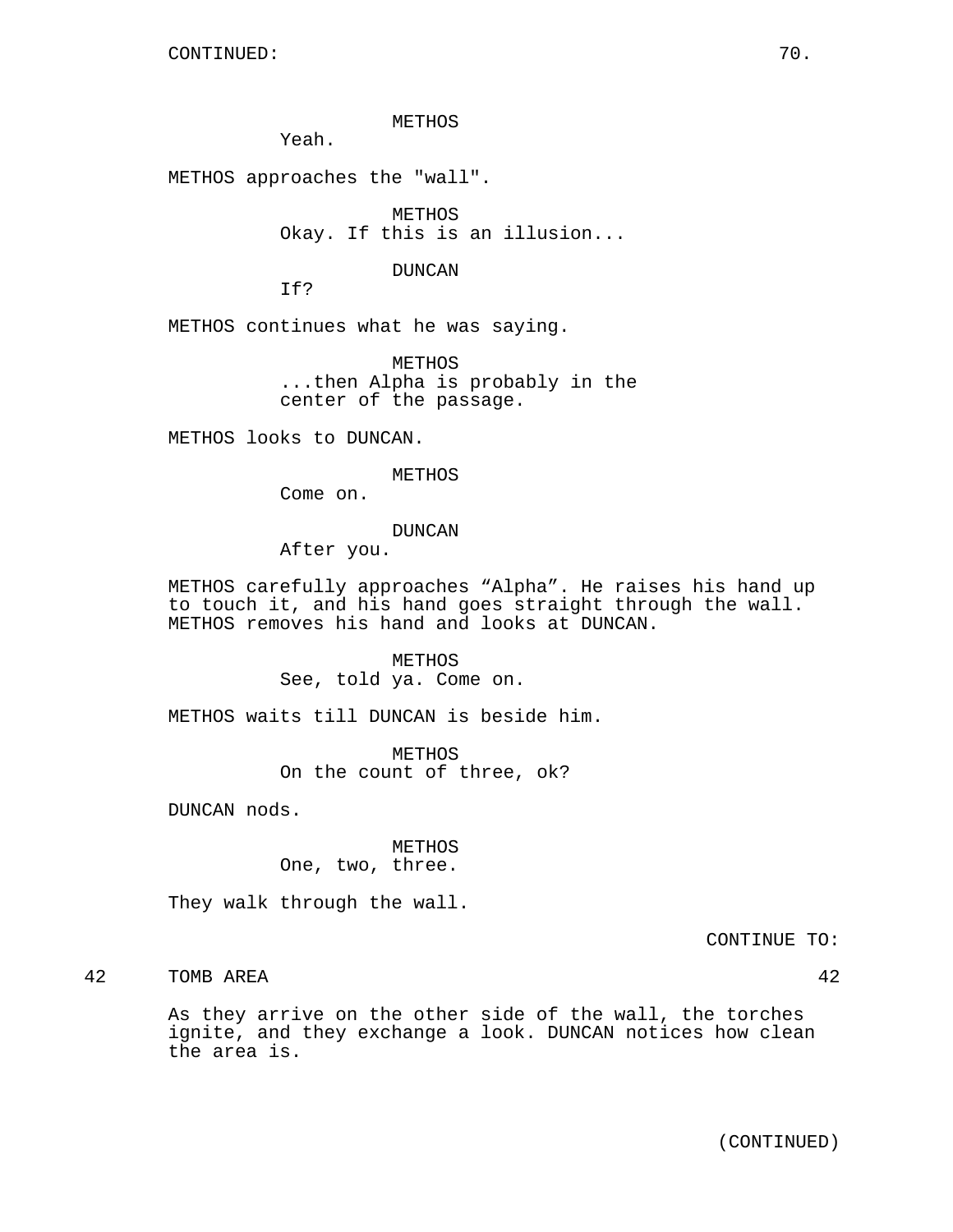DUNCAN Someone has been here.

METHOS notices that the guns, swords, knives, and the two pieces of the chakram are gone.

# METHOS

You mean someone's cleaned the place up.

DUNCAN I guess Diana came back after all.

METHOS But why remove the weapons?

DUNCAN I bet the Chakram is part of the solution to freeing Ares.

# METHOS

Makes sense. Xena was his all time favorite warrior. She always held a special place with him.

DUNCAN She sounds like an amazing woman.

### METHOS

She'd have to be to captivate the God of War. Not many mortal women could. I heard that she had him wrapped around her finger for...

DUNCAN gives METHOS a look.

DUNCAN Heard? I thought you knew her?

METHOS Xena? No. I knew of her. I never met her.

### DUNCAN

Oh.

Momentary pause.

METHOS I once heard a story that her Chakram was a gift from Ares. A metallic discus forged by Hephaestus.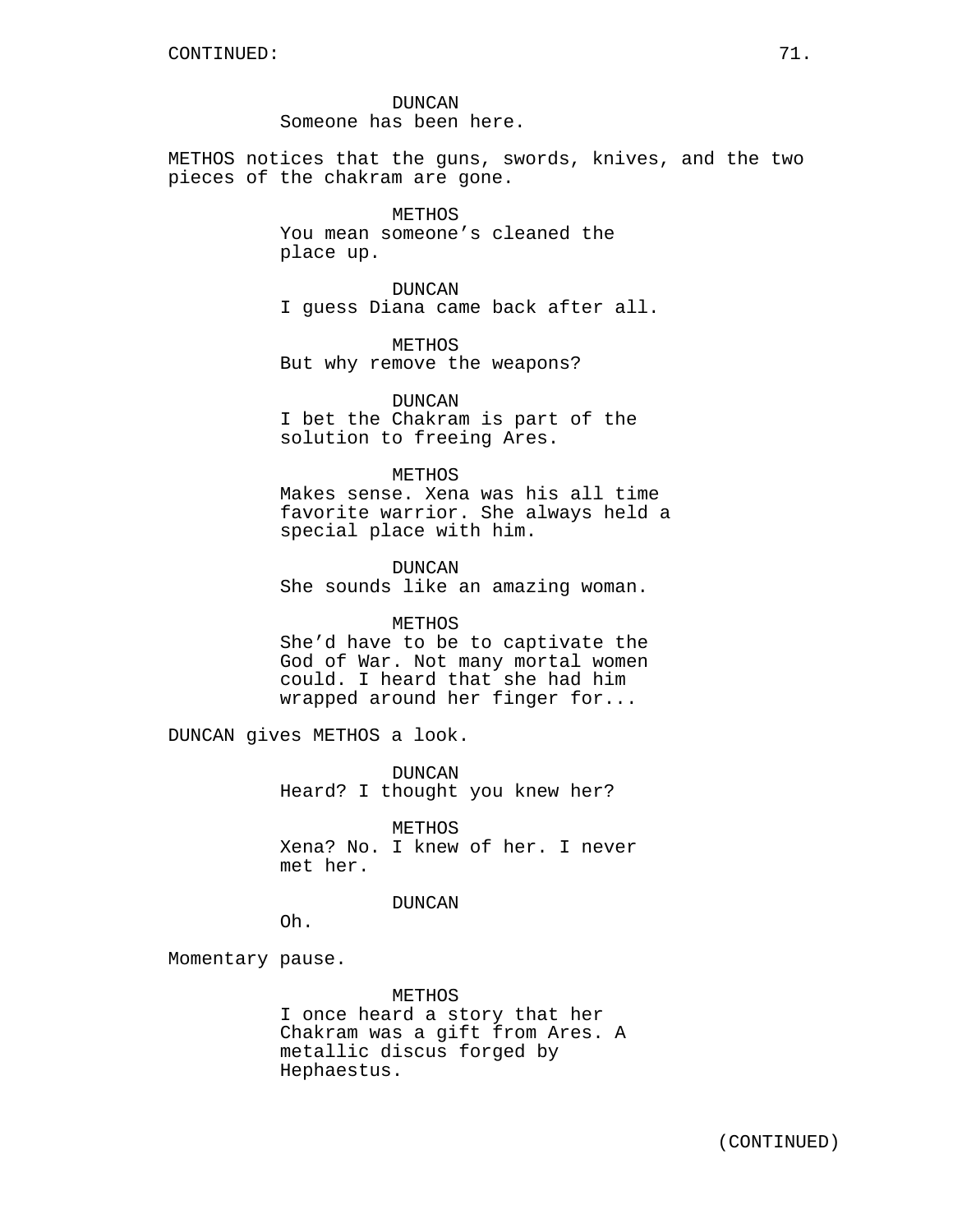DUNCAN It was forged by Hephaestus?

METHOS I don't know for sure. The...

DUNCAN And it was a gift from Ares?

METHOS According to that story, yes, and yes.

Momentary pause. METHOS looks around. He is captivated by the whole place.

## METHOS This place is amazing!

DUNCAN's attention is drawn to the scratch marks on the floor. He kneels down beside them and studies them. He follows them, with his eyes, in both directions. The marks seem to go from the sarcophagus to a wall. At least he thinks it's a wall. DUNCAN rises and heads for the wall. METHOS turns to ask him something and sees him walking toward the wall, staring at something on the ground. METHOS heads over as DUNCAN reaches the wall. DUNCAN stops and stares.

METHOS

What is it?

DUNCAN points to the marks on the floor.

DUNCAN What do you make of these?

METHOS looks at the marks.

METHOS Looks like something was dragged across the floor!?

### DUNCAN

Or someone.

METHOS What? Who?

DUNCAN looks back at the marks.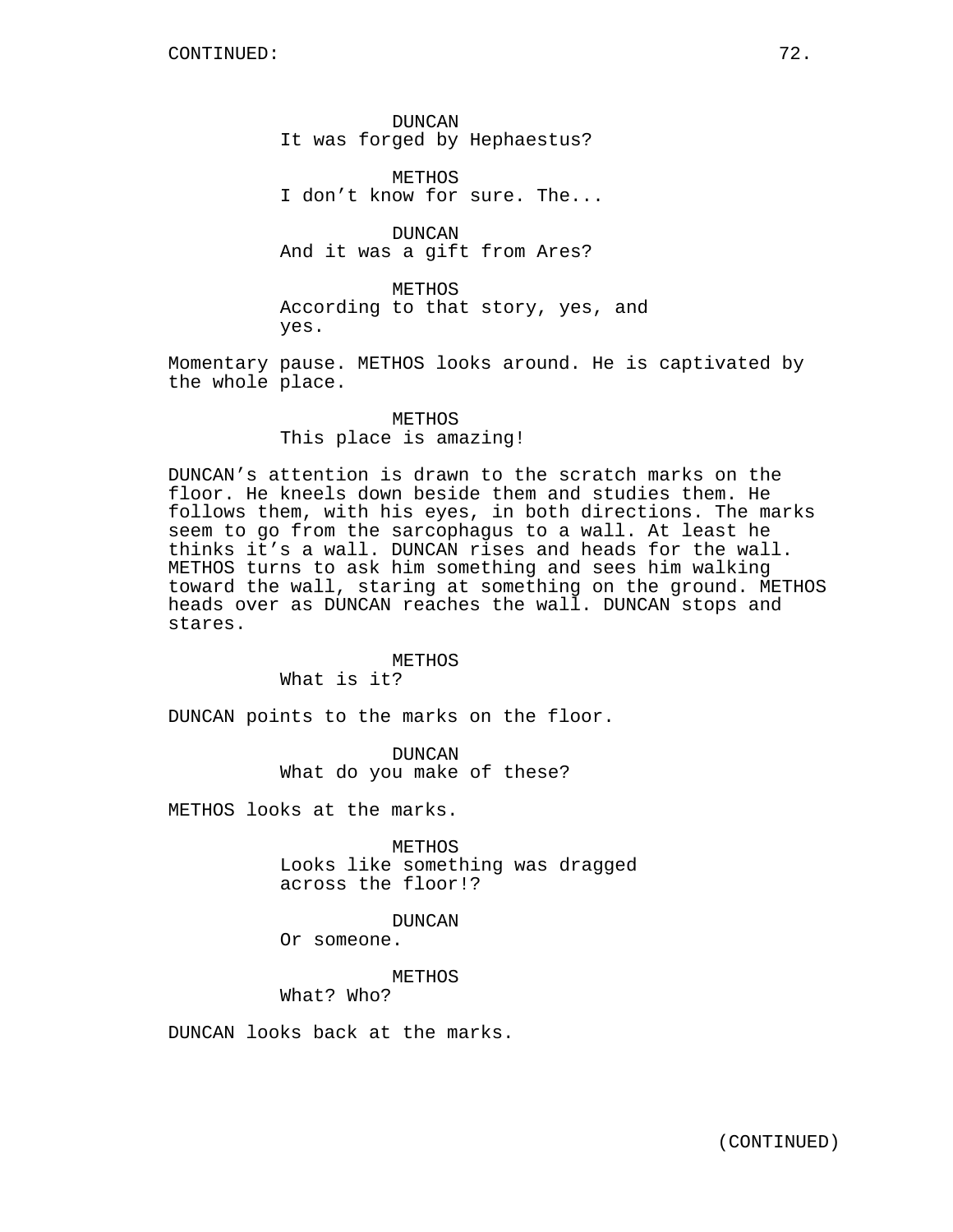DUNCAN They appear to start from here...

He points to the spot on the floor.

DUNCAN ...and go straight to the sarcophagus.

METHOS says line in a questioningly tone.

METHOS

O-kay.

DUNCAN But why start here! (beat) What is so special about here?

As DUNCAN further examines the marks, METHOS walks closer to wall. He shines his flashlight around the wall. He's not really sure what he is looking for. Or, that he is looking for anything at all. Then he notices it. The faint outline of the slab that will rise when The Eye is struck by the Chakram. He mutters his line.

> METHOS Of course. A door in the wall.

DUNCAN looks at him.

DUNCAN What did you say?

METHOS There appears to be a hidden door in this wall. Look!

DUNCAN goes to METHOS. METHOS shows DUNCAN the outline of the door.

DUNCAN

So, how do we open it?

METHOS shrugs his shoulders in an "I don't know" gesture. DUNCAN looks back at the marks, and notices that they appear to start under the door.

> DUNCAN Is it possible that someone could have opened the door, and he was trying to leave, but something pulled him back?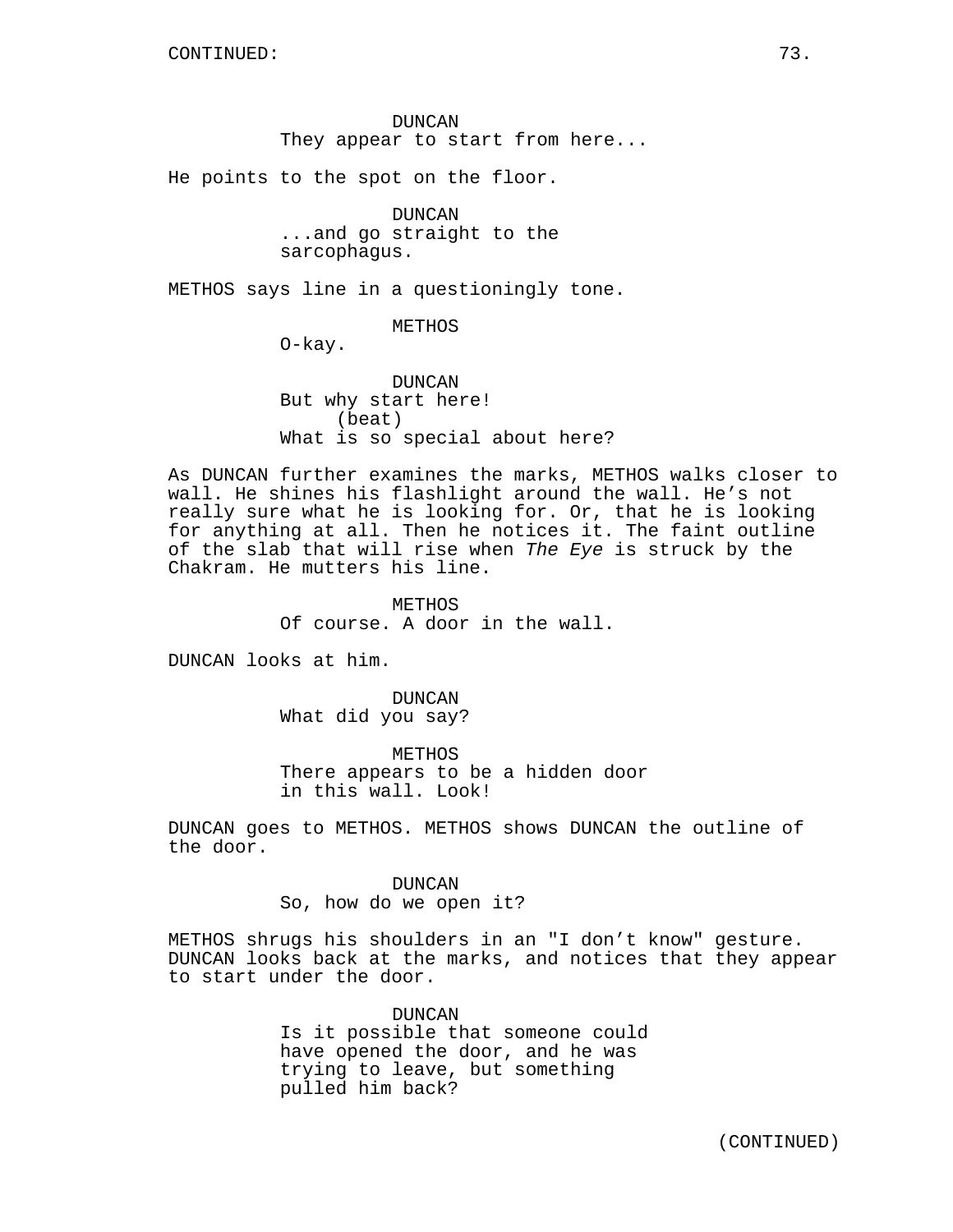METHOS looks to The Eye.

METHOS Anything's possible.

Momentary pause. METHOS then looks to DUNCAN with an "ask her" look.

> METHOS I think it's time, Mac.

DUNCAN Time? Time for what?

METHOS To ask Diana what she knows about th...

DUNCAN I can't. I can't ask her. You know that!

Momentary pause. DUNCAN thinks of something.

DUNCAN

But...

He gives METHOS a "you can" look.

METHOS Me? What makes you think...

DUNCAN

She'll tell you, Methos. If she knows anything, she'll tell you.

METHOS She'll ask me how I found out. She'll...

DUNCAN You were there, Methos. (beat) Tell her that you heard stories. Tell her you want to know if there is any truth to them. (beat) Ask her to tell you what happened when they went back... (beat) ...and why Ares hasn't been around since they got back!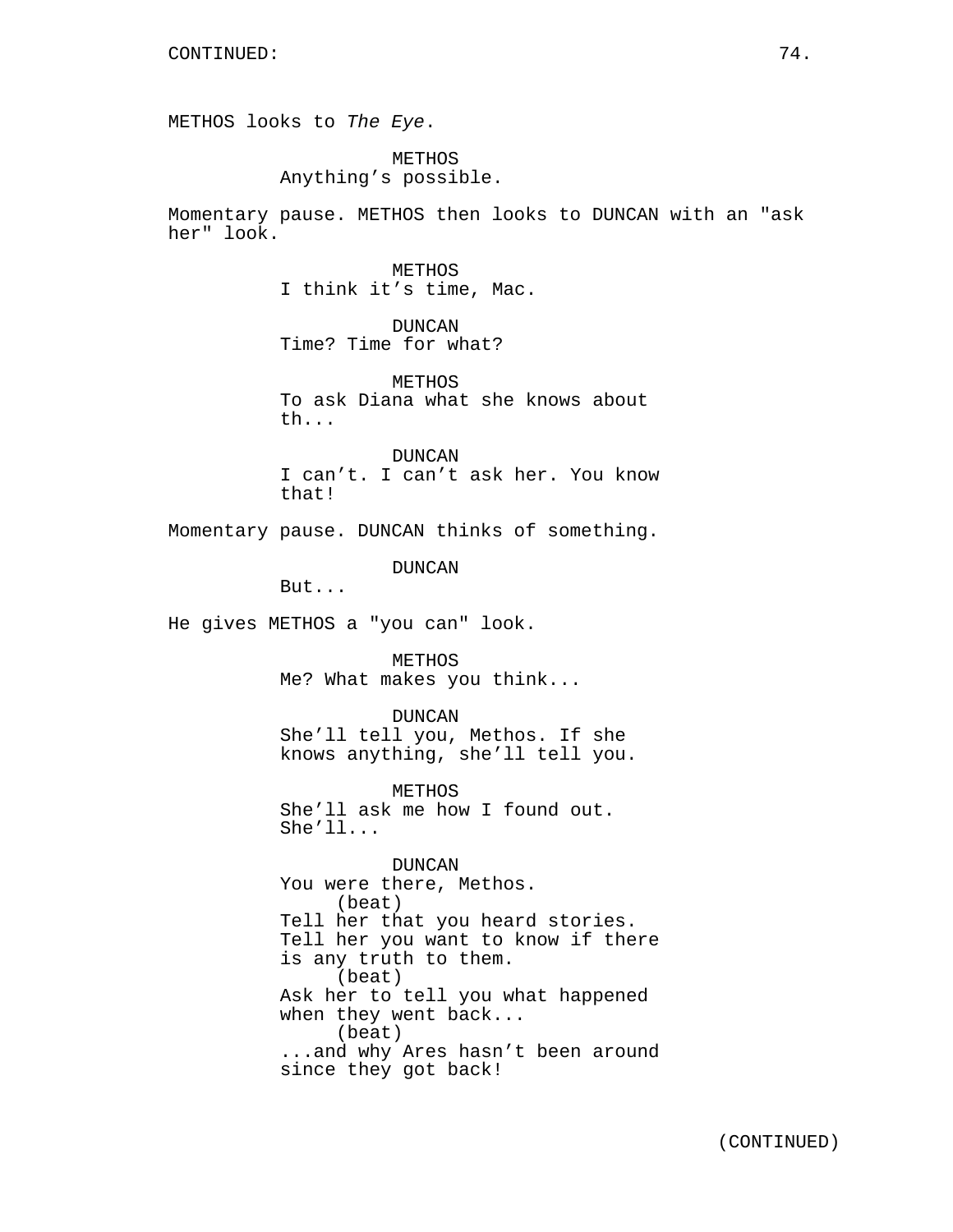METHOS Don't you know?

DUNCAN

Not really.

#### METHOS

I'm not a very good liar, MacLeod. You know that. She'll see straight through me. No. I won't do it. You have to go to her. I'll go with you, but I won't go for you.

Momentary pause.

DUNCAN I'm still not sure I even want to know what is going on! (beat) Maybe I should just forget about it. If Diana wants me to know, she'll tell me.

METHOS You really believe that?

DUNCAN

What?

#### METHOS

Last night you said, and I quote, "If this has anything to do with Ares, she won't tell me". Now you're saying...

DUNCAN I changed my mind.

METHOS

What happened between then and now that changed your mind?

DUNCAN

Let's just say, I was reminded just how much D loves me.

METHOS Reminded? By who?

DUNCAN

Diana.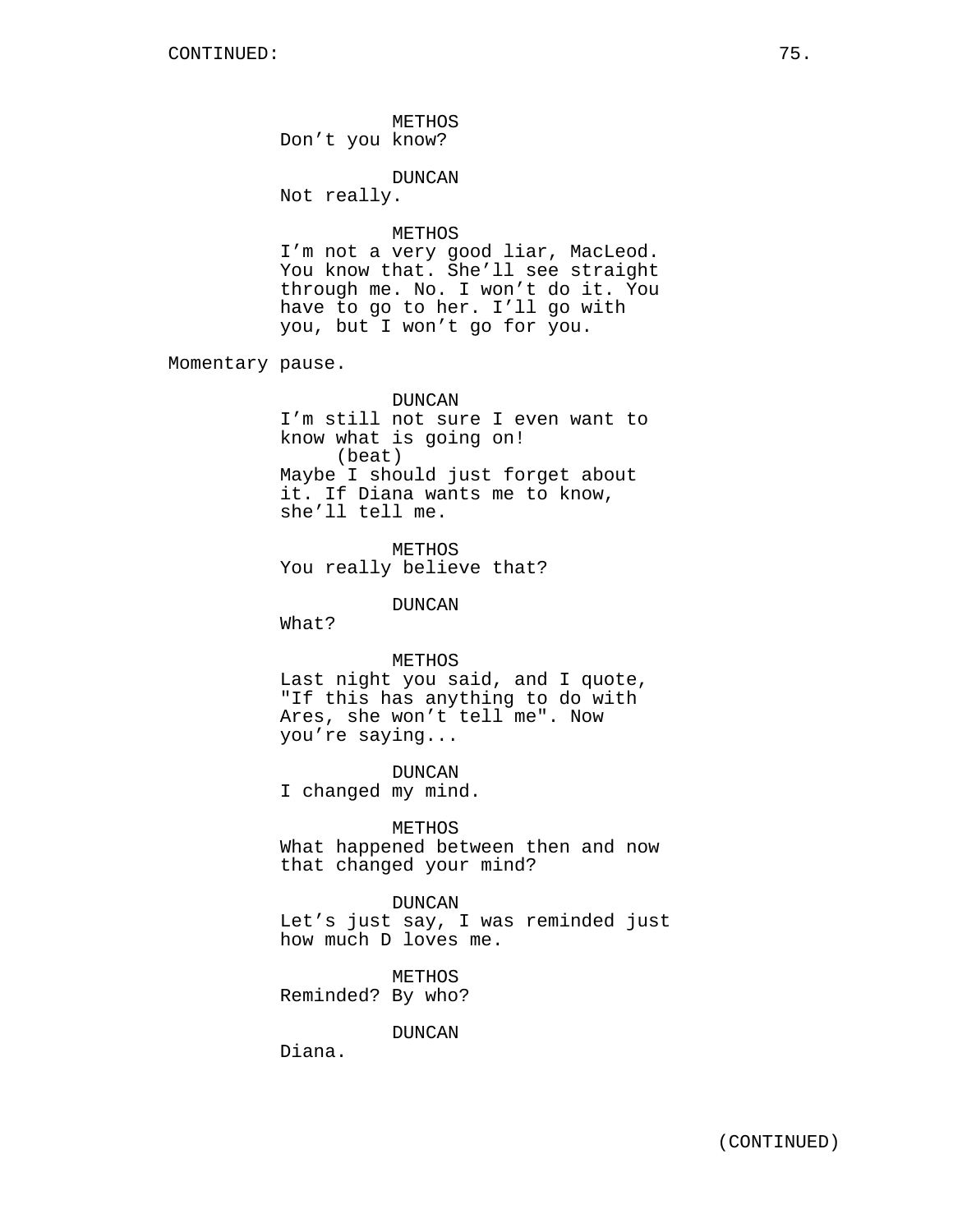METHOS (raise eyebrow) What did she say that...

DUNCAN

Nothing.

METHOS Nothing? Then what...

METHOS realizes that Diana did something. And, from the way that DUNCAN is looking at him, he thinks he knows what she did.

METHOS

Oh. (beat) So, what did she do that was so...

DUNCAN I'm not sure. All I know, is that since she's come back, our sex life has never been better.

METHOS

Sex?!? (beat) Not to burst you bubble, Mac, but... who do you think taught her...

DUNCAN raises a finger (the one beside the thumb) to METHOS.

DUNCAN Uh-uh. Don't. Don't go there, Methos. Ares was just a means to an end. That's all.

METHOS

Sure he was.

DUNCAN gives him an "I'm warning you" look. METHOS raises his arms in an "I surrender" stance.

> METHOS Fine. Suit yourself. But...

DUNCAN If anything, she feels sorry for him. If she is trying to rescue him, it's out of guilt.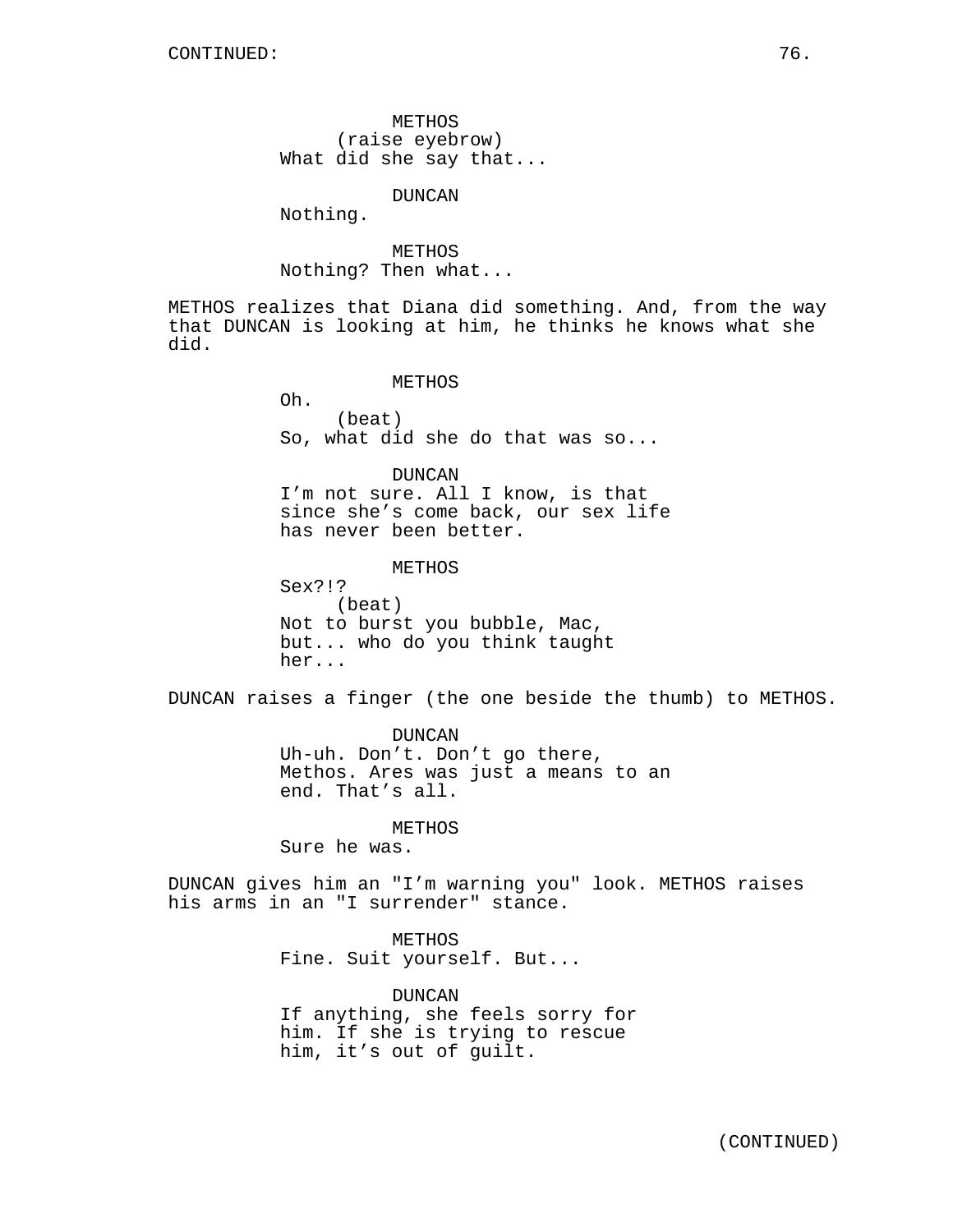METHOS If you say so.

DUNCAN Okay. So, can we go now? This place is starting to give me the...

METHOS

Yeah. We can go.

They head to the "illusionary wall". DUNCAN is in front, METHOS is following. DUNCAN walks through the wall, METHOS follows. As soon as METHOS is through the wall, the torches go out.

JUMP TO:

43 MICHAEL'S PLACE - DRIVEWAY (12:30PM) 43

DIANA and CLARK materialize in the driveway.

DIANA Remember the plan. No improvising.

CLARK says line in an innocent tone.

CLARK Would I do that?

DIANA Yes. That's one thing you have in common with your uncle.

CLARK (smile) Is he really my uncle?

DIANA You're not gonna start that again are you?

Momentary pause.

CLARK I still think more went on between you and Ares the first time you went...

DIANA Just... Just stick to the plan, okay?

Momentary pause.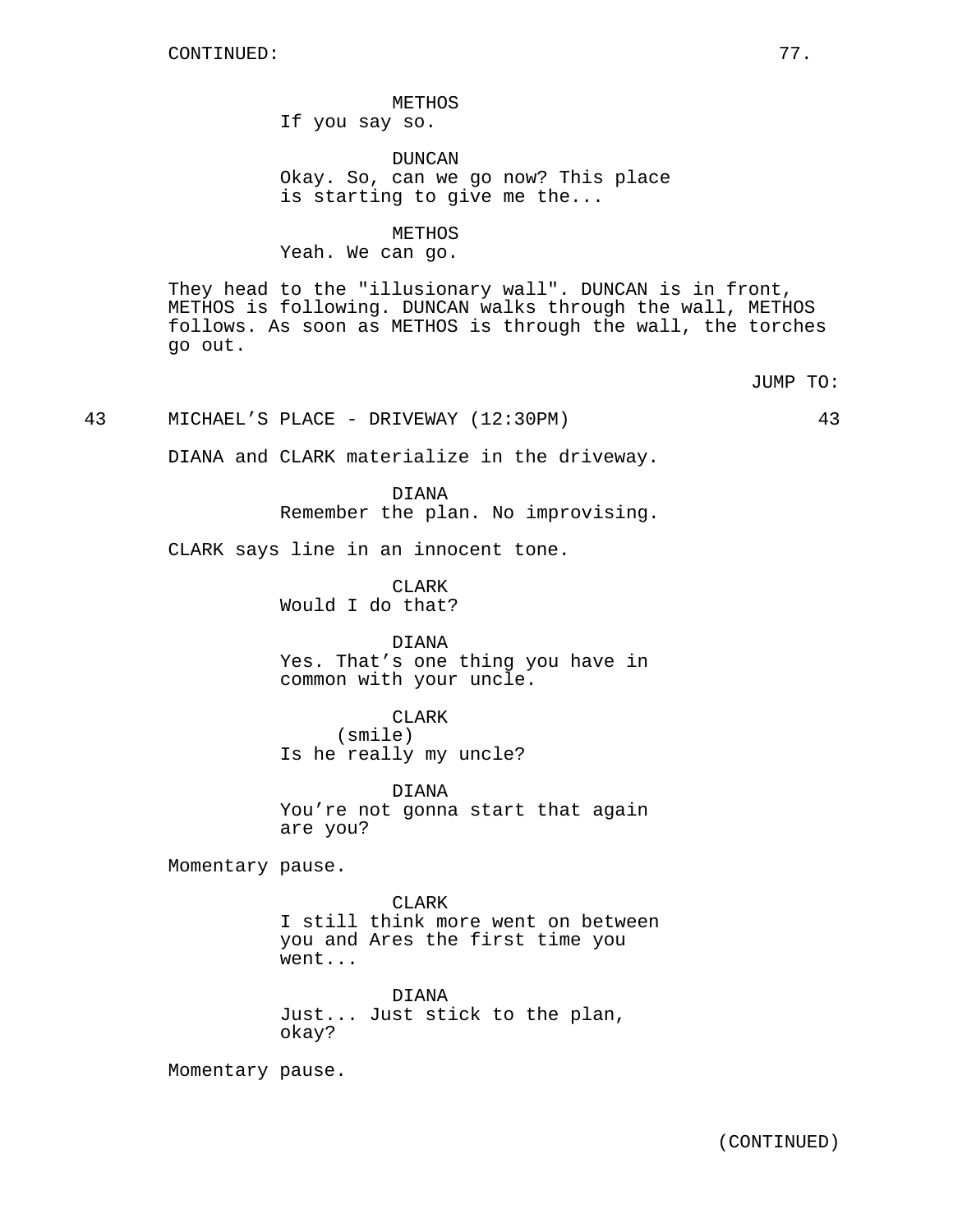CLARK

Yes mother.

They walk to the door.

CONTINUE TO:

44 FRONT DOOR 44

DIANA rings the doorbell. After a few seconds, the door opens.

### DIANA Michael Baton?

MICHAEL Yes. What can I do for you?

CLARK It's more like... (beat) ...what we can do for you!

DIANA gives CLARK an "I said, no improvising" look. CLARK gives her a "sorry" look. MICHAEL is just looking at them.

> DIANA My name is Diana Marsson, this is my, associate, Clark Alcides. (beat) We represent Ancient Rest Endowment Services.

> MICHAEL Never heard of you. Whatever you're selling, I'm not interested.

> DIANA We're not selling anything. We've come to you because, well, because, we have something of yours.

MICHAEL Oh, like what?

DIANA Can we come in? You might want to sit down for this.

MICHAEL's not sure who these two are, but he feels he can trust them. He motions them in.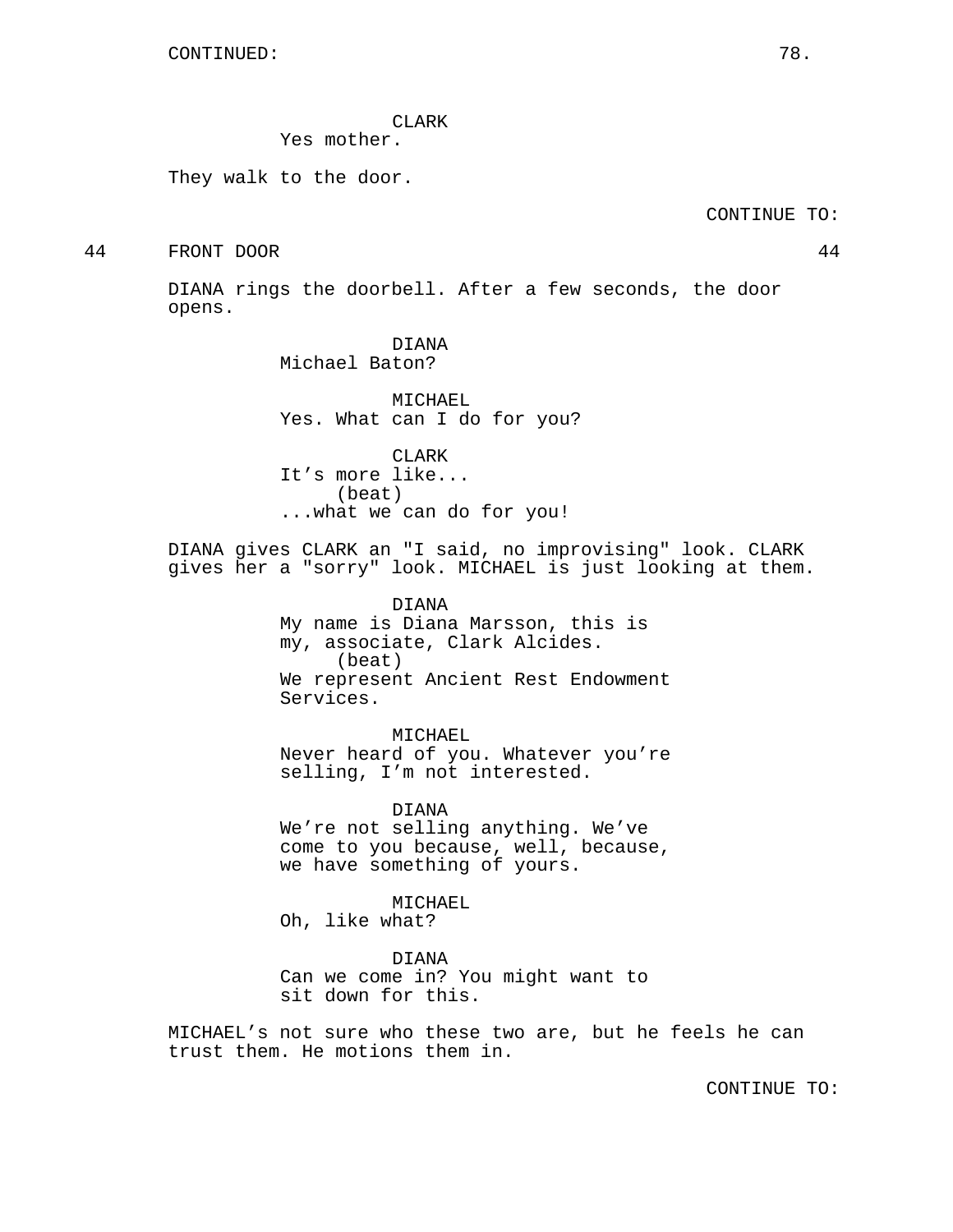45 INSIDE 45

They enter. MICHAEL closes the door and leads them to the living room.

### 46 LIVING ROOM 46

They all sit. DIANA looks at MICHAEL.

DIANA Now, where was I.

MICHAEL You said you had something of mine.

DIANA

Oh right. We really are sorry we didn't get to you sooner, but...

MICHAEL Look, just get to the point.

DIANA

Right. Sorry. (beat) One of the partners in the company recently died, and, when going through his files, we found one on your grandmother.

MICHAEL My grandmother?

DIANA Yes. Melinda Pappas. It seems that she left an, and I quote, "A treasure as rare as any of the Ancient World. The key to unlocking the truth."

#### MICHAEL

A treasure?

### DIANA

Yes. The only thing is, that she bequeaths it to, and I quote, "any female of my line, who can solve the riddle of the cave".

Momentary pause. MICHAEL looks at DIANA with a raised eyebrow.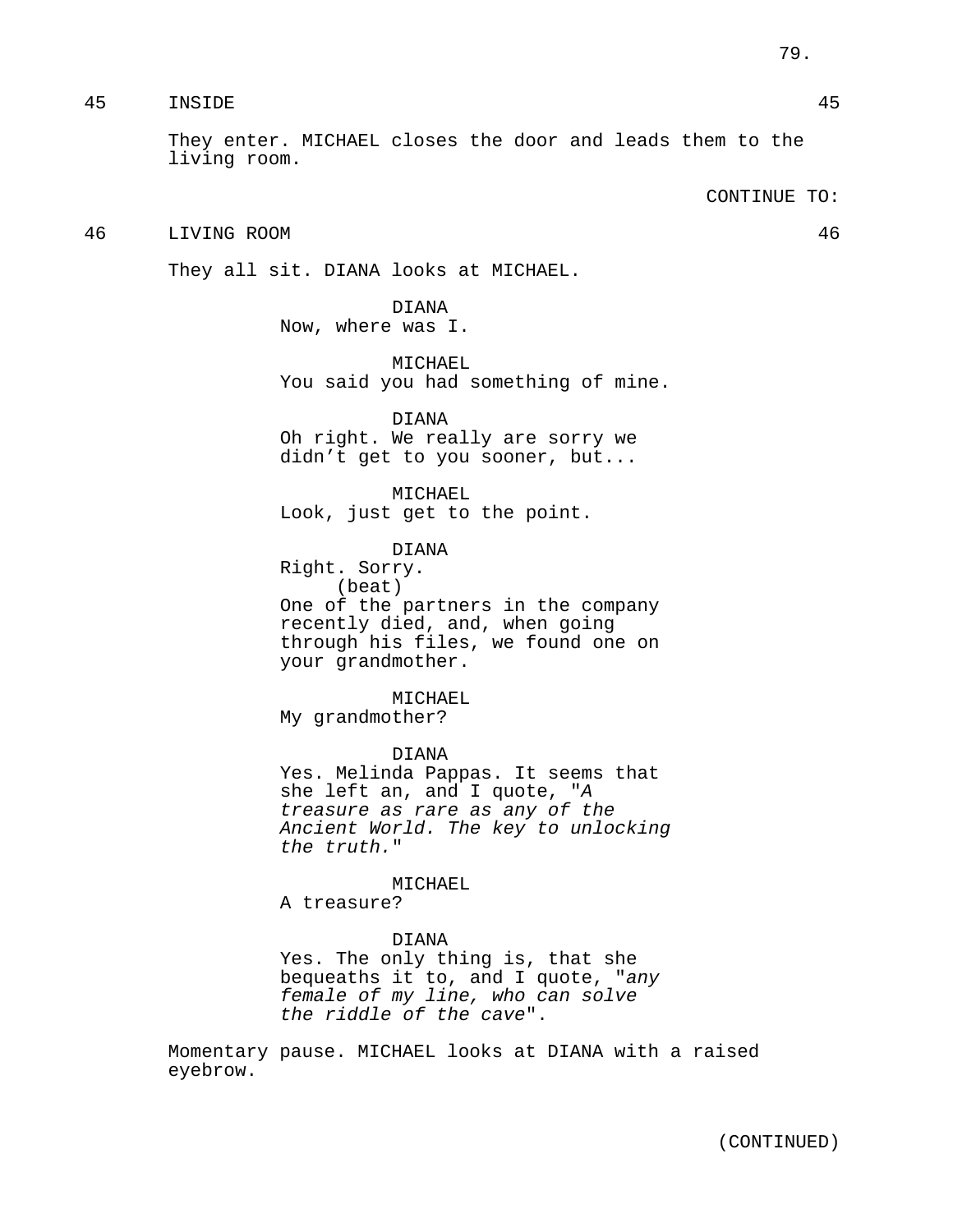MICHAEL The riddle of the cave?

DIANA That's what it said.

MICHAEL

What cave?

DIANA There was a sealed envelope in the file. I'm guessing that it has the location of the cave.

Momentary pause.

MICHAEL You said female?

DIANA

Right.

MICHAEL As you probably already know, only me and my cousin...

DIANA Kevin Baton. Yes we know. We are going to see him next.

MICHAEL So why are you here? Why tell me...

DIANA

Here's our card.

DIANA hands him a business card. MICHAEL takes it. The card looks like this:

============================================

**A**ncient **R**est **E**ndowment **S**ervices

"who says life ends with death"

# **DIANA MARSSON**

Ph: (800) 555-2283 Cell: (800) 555-9270

============================================

(CONTINUED)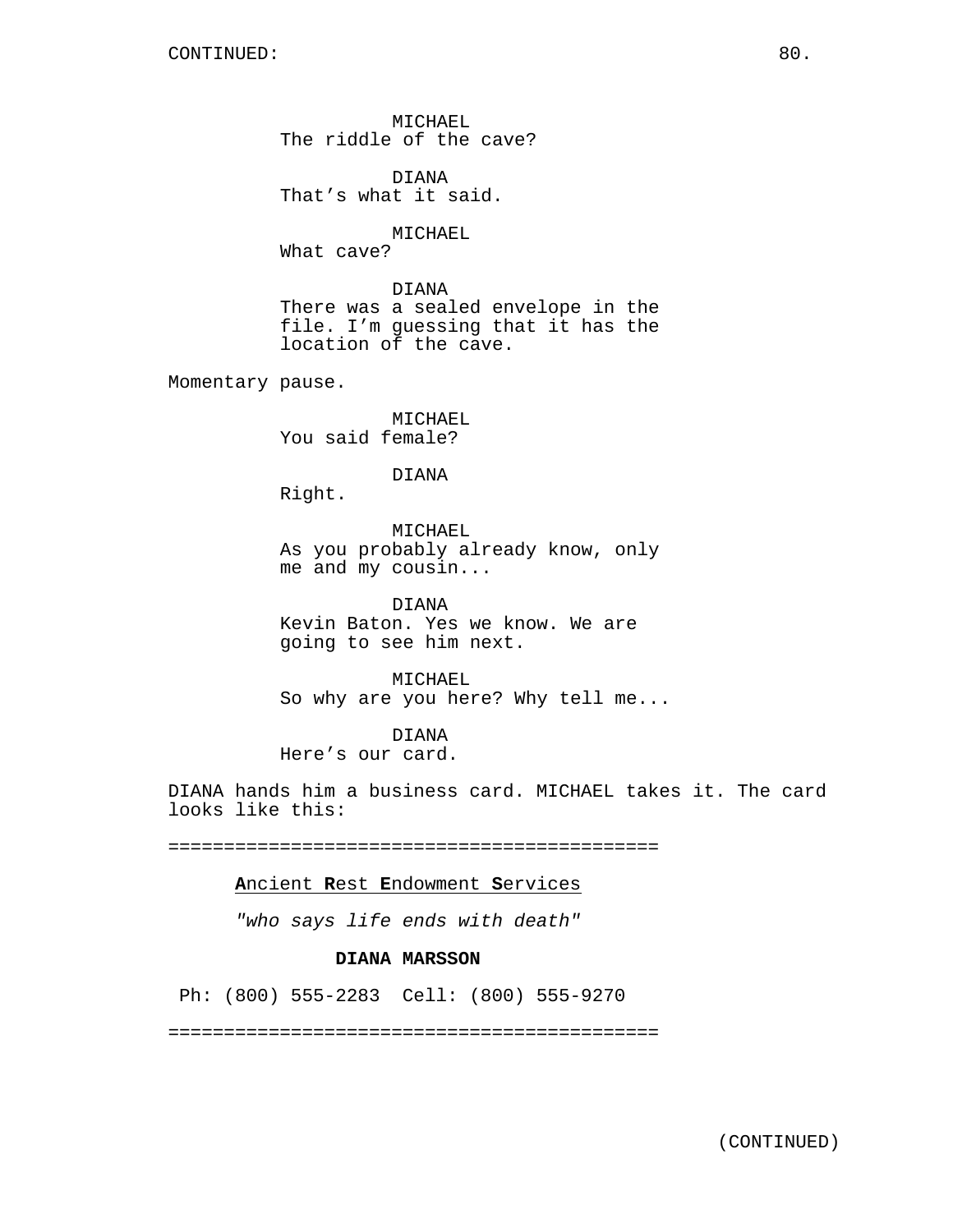DIANA

If you should one day have a daughter, give us a call. Maybe she'll be able to claim your grandmother's gift.

MICHAEL

Of course.

As the three of them rise from their seats, CLARK looks at MICHAEL.

> CLARK And if you should only have sons, make sure you give them our card, and tell them...

MICHAEL Guess I should start looking for a wife.

DIANA Good luck.

MICHAEL

Thanks.

CONTINUE TO:

47 HALL 47

MICHAEL leads DIANA and CLARK back to the front door. He opens the door, and they walk out.

CONTINUE TO:

48 FRONT DOOR 48

CLARK starts to walk off. MICHAEL addresses DIANA.

MICHAEL I hope to see you real soon.

DIANA turns back around and looks at MICHAEL.

DIANA

So do we.

MICHAEL closes the door. DIANA walks to CLARK who is on the driveway.

CONTINUE TO: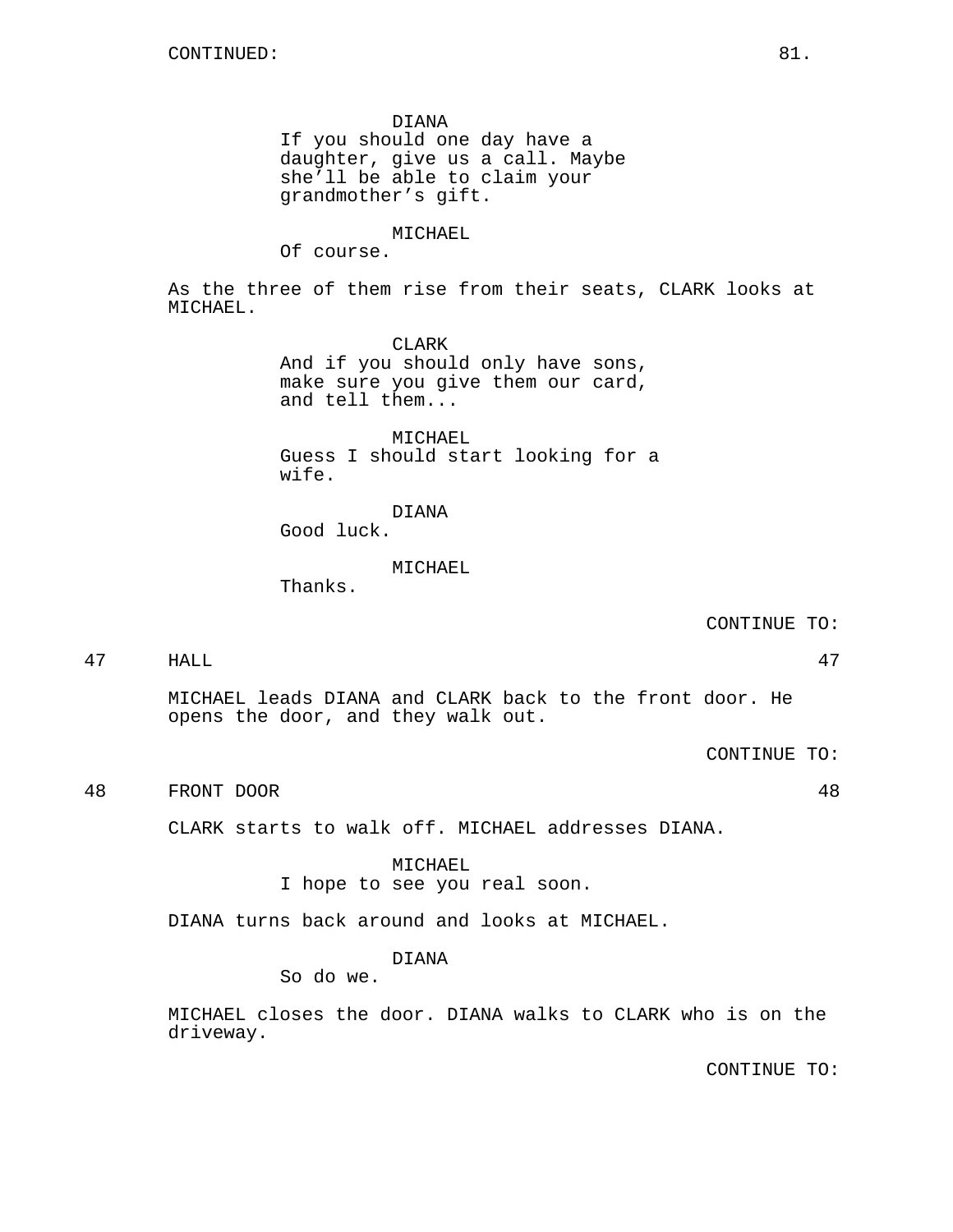CLARK looks at her.

CLARK That was easy.

DIANA I told you it would be.

CLARK

So... (beat) What's next?

DIANA

Next... (beat) We go back to the hotel and tell Mac we are going to New Zealand.

CLARK laughs as they walk down the driveway. They vanish as they are walking.

CONTINUE TO:

50 HOTEL - HALLWAY OUTSIDE ROOM (3:00PM) 50

DIANA and CLARK materialize in the hallway and head for their room.

> CLARK Why the hallway? Why not just...

DIANA gives him a look, then opens the door to their suite.

CONTINUE TO:

51 ROOM 51

METHOS and DUNCAN are sitting on the sofa - talking. The door opens and they stop. They look to the door. DIANA and CLARK enter. DIANA is surprised to see METHOS.

DIANA

Methos.

METHOS Diana. Clark.

METHOS rises and turns to DUNCAN.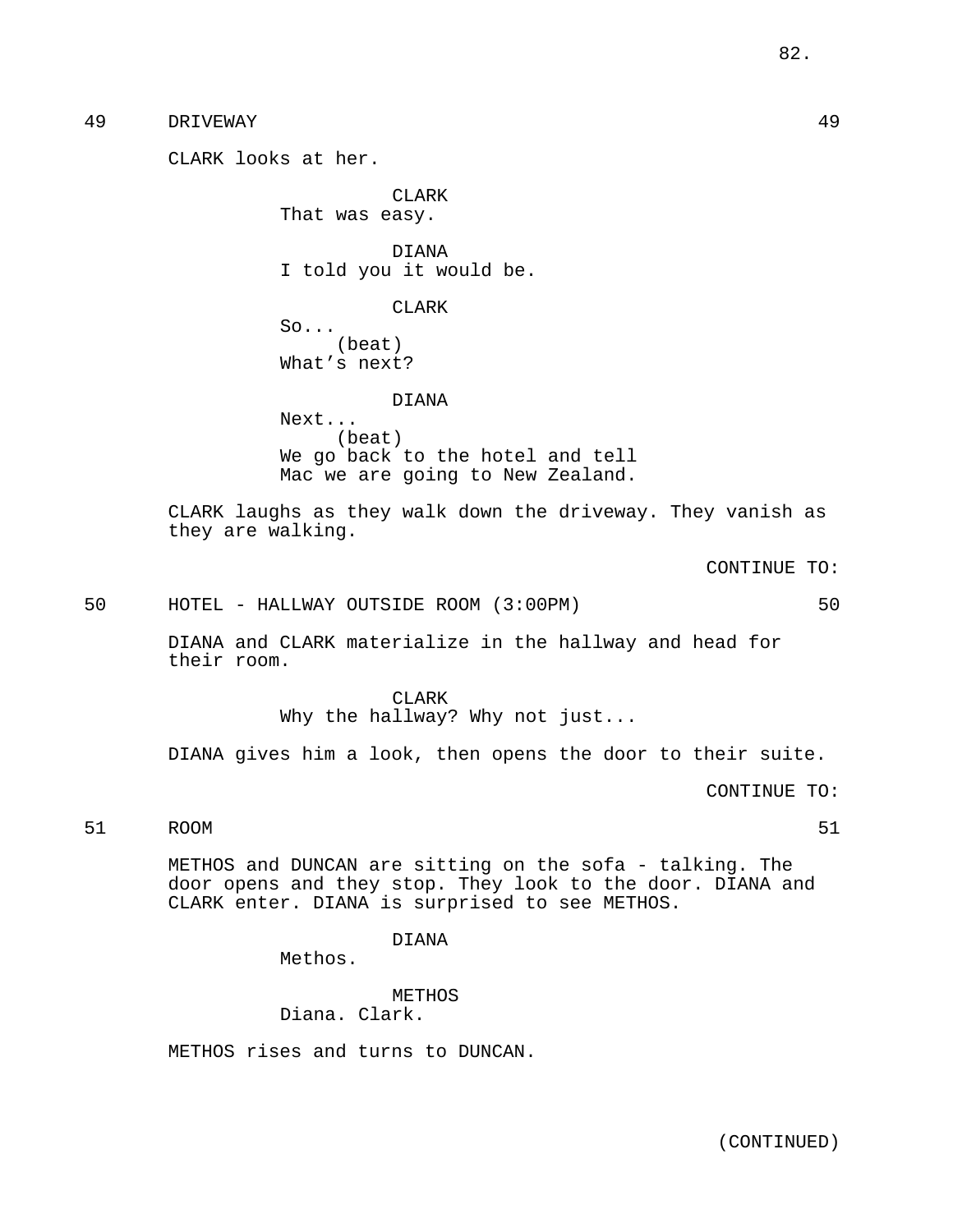METHOS Guess I should be going.

DIANA Don't leave on my account. I...

METHOS It's not that.

DIANA heads over to DUNCAN. CLARK sits on the counter.

METHOS I really have to be going. My plane leaves in an hour.

DIANA Plane? Where are you...

METHOS A friend of mine has just invited me to New Zealand. He...

DIANA looks at METHOS with a raised eyebrow. Talk about coincidences.

> DIANA New Zealand?

METHOS Yes. He's an archaeologist. His team has just uncovered something and he wants me to look at it.

DIANA An archaeologist?

METHOS nods in agreement.

METHOS Well, sorry to just leave like this, but when Kevin calls, I...

Did he say KEVIN? DIANA wonders if this really is a coincidence or if there is more to it. I mean what are the odds of METHOS' friend Kevin, being the Kevin that she is looking for.

DIANA

Kevin?

METHOS Yeah. Kevin Baton.

DIANA says next line in her head.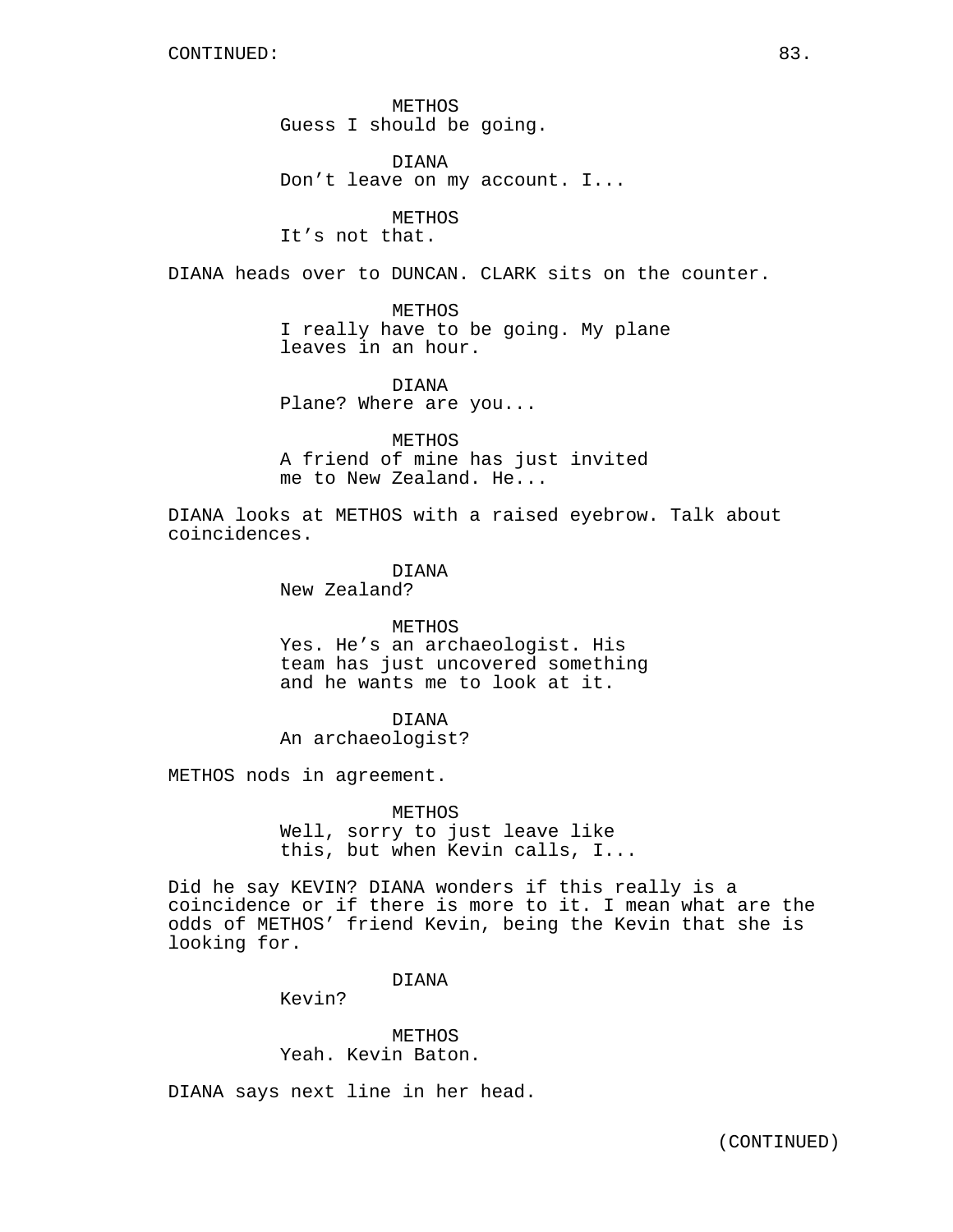DIANA (VO) Okay, this is getting spooky.

DIANA is staring at METHOS.

DIANA You know Kevin Baton?

METHOS Yeah. We're old friends.

She wonders what METHOS means by "old".

## DIANA

How old?

METHOS notices the look on her face and laughs.

METHOS I've only known him for about 10 years. He's not an Immortal.

DIANA breathes a sigh of relief.

METHOS He's a Watcher.

CLARK raises an eyebrow at METHOS' statement and gives DIANA a look. DIANA doesn't notice. DIANA says next line in her head.

> DIANA (VO) Great. A watcher. That's just perfect.

DIANA is still staring at METHOS.

DIANA A Watcher?

METHOS

Yes.

DIANA So, he's a friend of Adam Pierson's.

METHOS Right. Look, I, uh...

METHOS heads to door.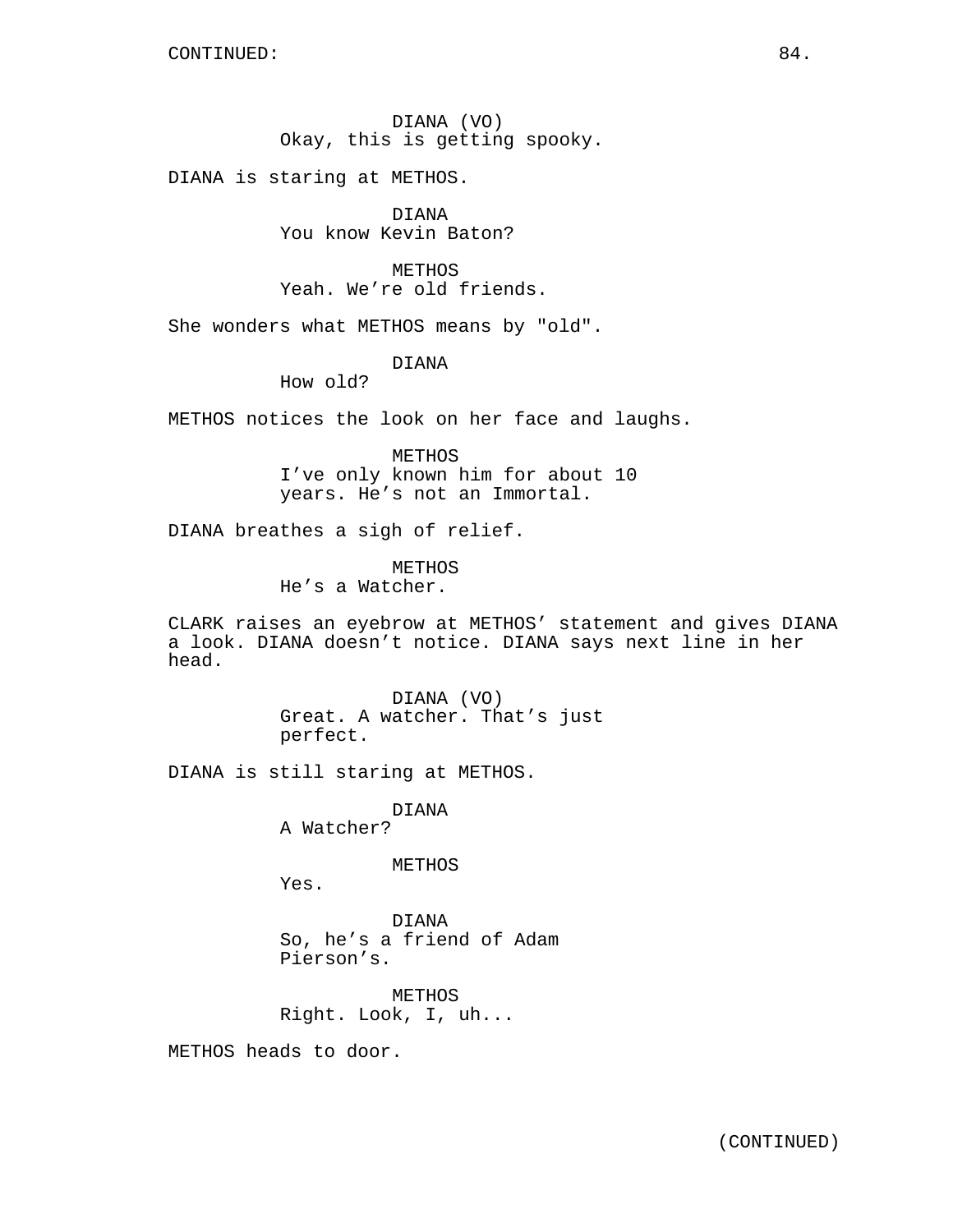METHOS ...really have to get going.

### DIANA

Wait.

DIANA zaps over to METHOS. She appears in front of him. Between him and the door. He is startled.

> DIANA Do you think Mr. Baton would mind if we came too?

DUNCAN, who has been curious about DIANA's interest since the conversation started, is now more curious. He raises an eyebrow. So does METHOS. CLARK just places his hand in front of his face and shakes his head back-and-forth in an "I can't believe she just said that" stance. DIANA reacts to the looks.

#### DIANA

What? (beat) I've always wanted to see a great archaeologist at work. Ever since I saw Raiders of the Lost Ark. And I hear Kevin Baton is quite the Indiana Jones.

METHOS wonders how she even knows that. Kevin has always kept a low profile.

> METHOS Yeah. He is.

## DIANA

So, can we?

Momentary pause. DUNCAN thinks of something.

DUNCAN Whoa, wanted to?

Momentary pause. DIANA looks at DUNCAN.

### DIANA

What?

DUNCAN You said you always wanted to see an archaeologist at work.

DIANA gives him a "yeah" look.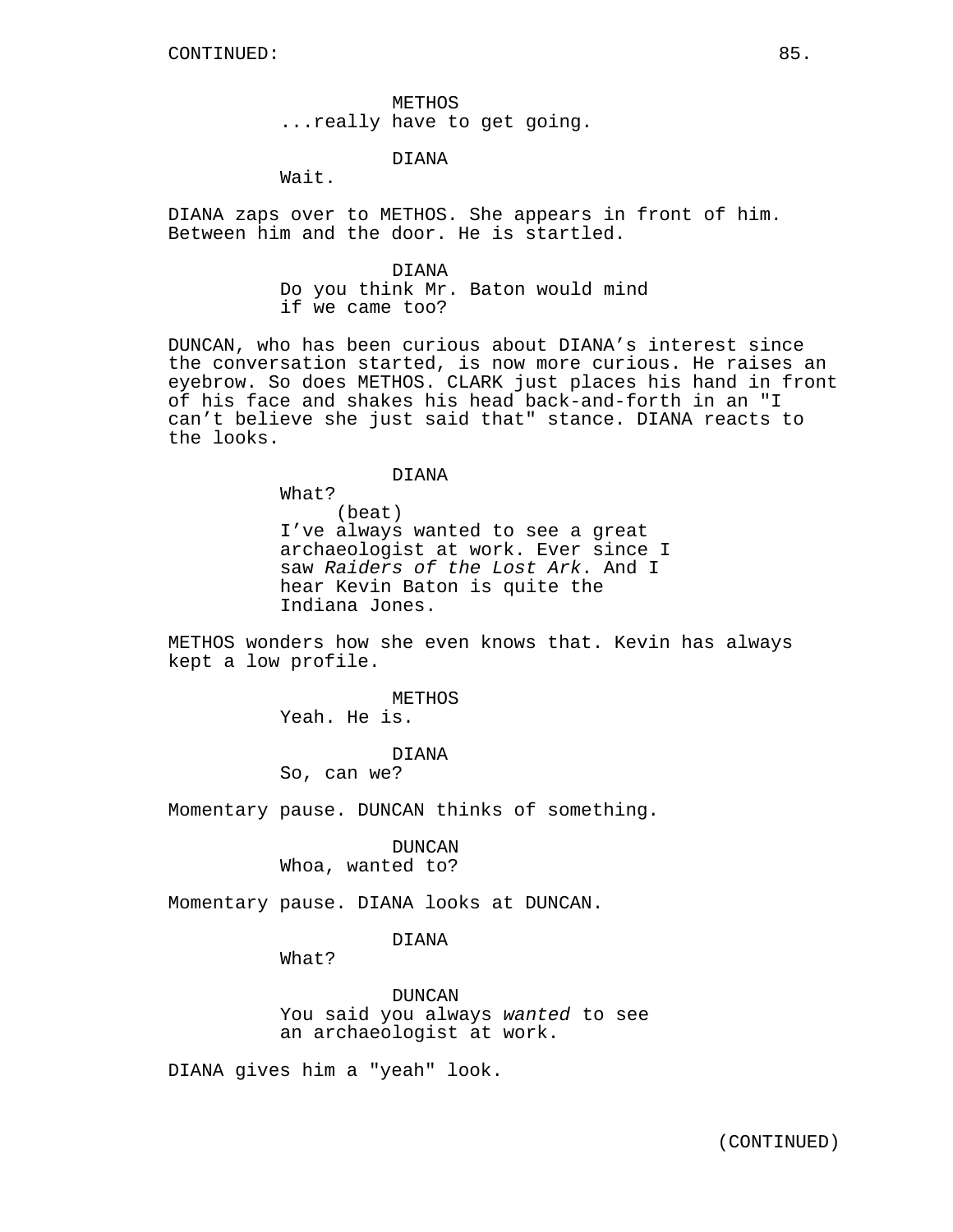DIANA Yeah. I have always wanted to. Ever since...

DUNCAN What about Daniel?

DIANA

Daniel?

DUNCAN Daniel Jackson? Remember?

DUNCAN can see she is either thinking or pretending not to know.

#### DUNCAN

The archaeologist that believed that the pyramids of Egypt were built by aliens and that they were some sort of landing platform for space ships. As I recall, you had it bad for him in '94.

# DIANA

'94?

DUNCAN I seem to remember that you two were pretty tight. You...

DIANA had forgotten about Daniel. She is surprised that DUNCAN remembers him.

> DIANA Sorry, name doesn't ring a bell. He must not have been very good. I don't...

METHOS decides to break it up.

METHOS If you guys are coming, you better hurry and pack, because the car is...

With a mere though, DIANA makes their suitcases appear in front of them.

> DIANA Was that fast enough for you?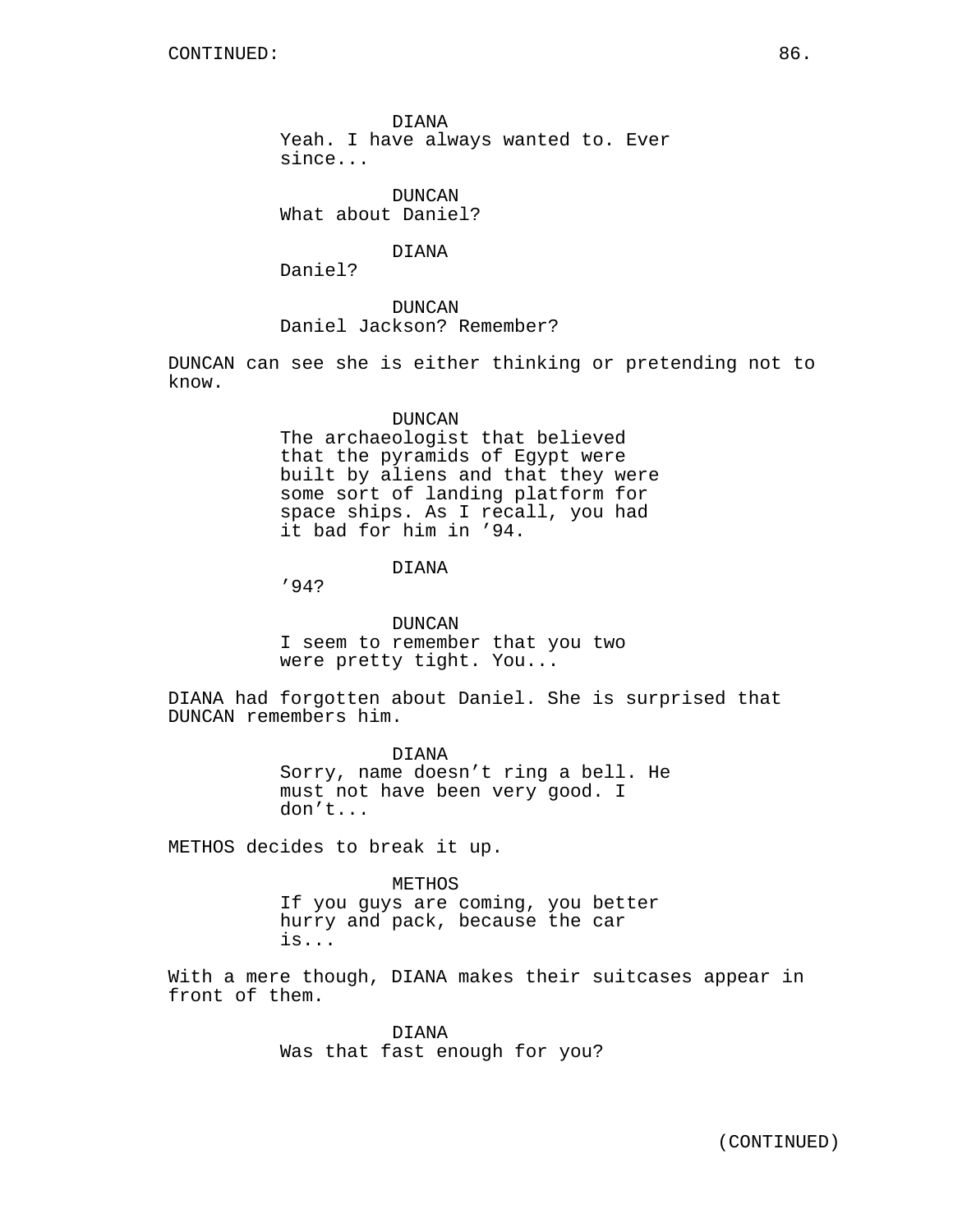## METHOS Wish I could do that!

She smiles and shrugs her shoulders.

## DIANA

# What can I say. It's a gift.

DUNCAN rolls his eyes and mutters the following line.

#### DUNCAN

Yeah. From Ares.

DIANA, having heard the comment, looks at him with raised eyebrows.

## METHOS Let's go then. The car is waiting.

CLARK gets off the counter and picks up his suitcase. DIANA picks up hers. DUNCAN is reluctantly picking up his, when he thinks of something.

### DUNCAN

Wait.

All turn to him with a "now what" look.

DUNCAN We don't have tickets.

DIANA Who needs tickets? Just say the word and...

DUNCAN No. If we are going to New Zealand, we are going to fly. Like normal people.

DIANA gives him a look.

DIANA Do you know how long the flight to New Zealand is?

DUNCAN Yes. And besides wouldn't it seem odd to Kevin if Adam arrived so soon?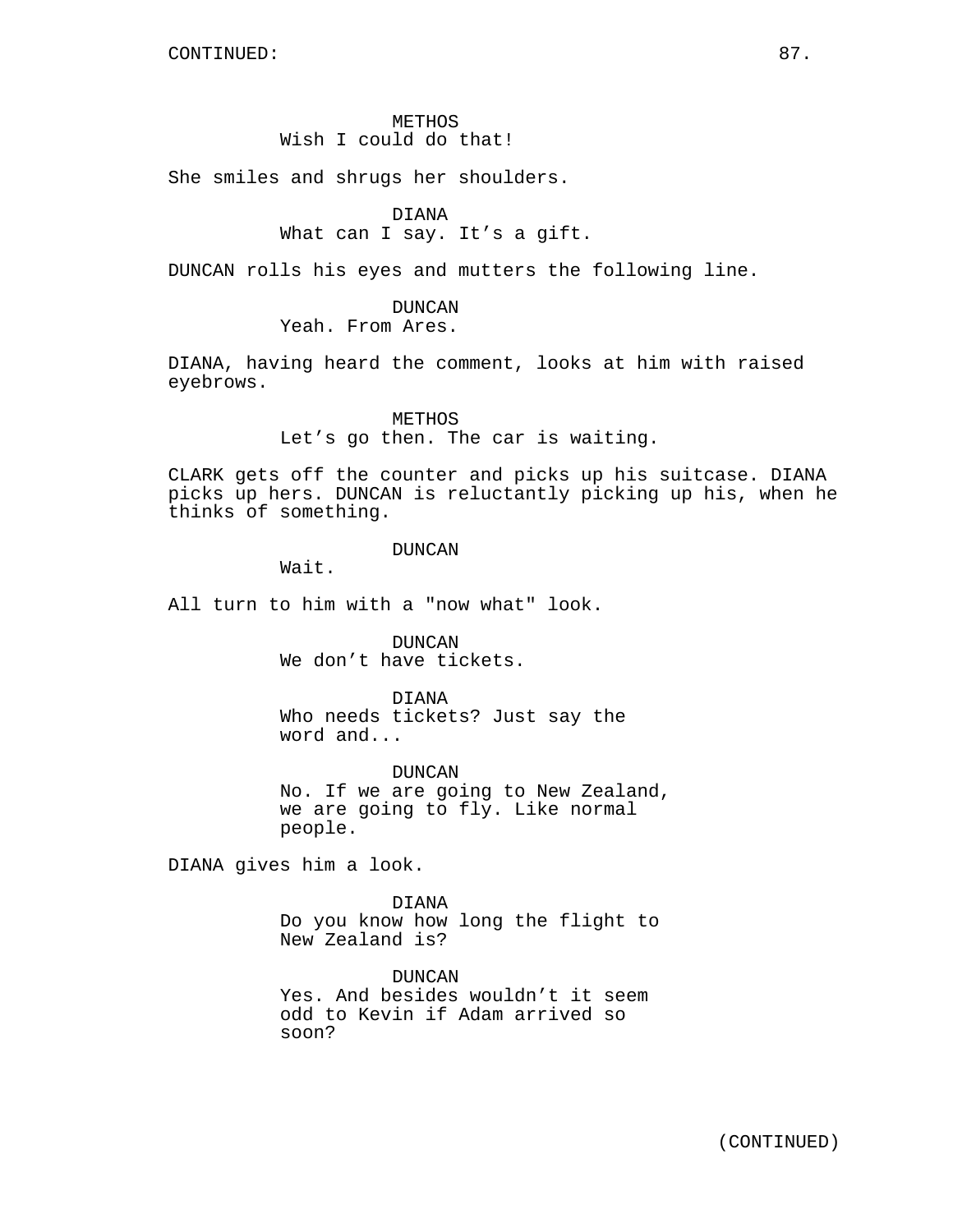DIANA Okay. Okay. Suit yourself.

DUNCAN Thank you. (beat) When we get to the airport, I'll see if we can get...

DIANA You don't need to do that.

DIANA smiles, and holds out her hands - palms up. Three tickets appear.

> DIANA Voila. Three tickets for Transglobal flight 007 to New Zealand.

METHOS How'd you know the flight number?

She smiles at him.

METHOS Right. I forgot. You know everything.

DIANA Actually, I just probed your mind and...

METHOS opens the door. DIANA and CLARK exit.

CONTINUE TO:

# 52 HALLWAY 52

DIANA and CLARK head for the elevator. As DUNCAN is exiting the room, METHOS stops him.

> METHOS You really are lucky, MacLeod. Wish I had a girlfriend who could give me anything I wanted.

> > DUNCAN

Yeah.

Momentary pause.